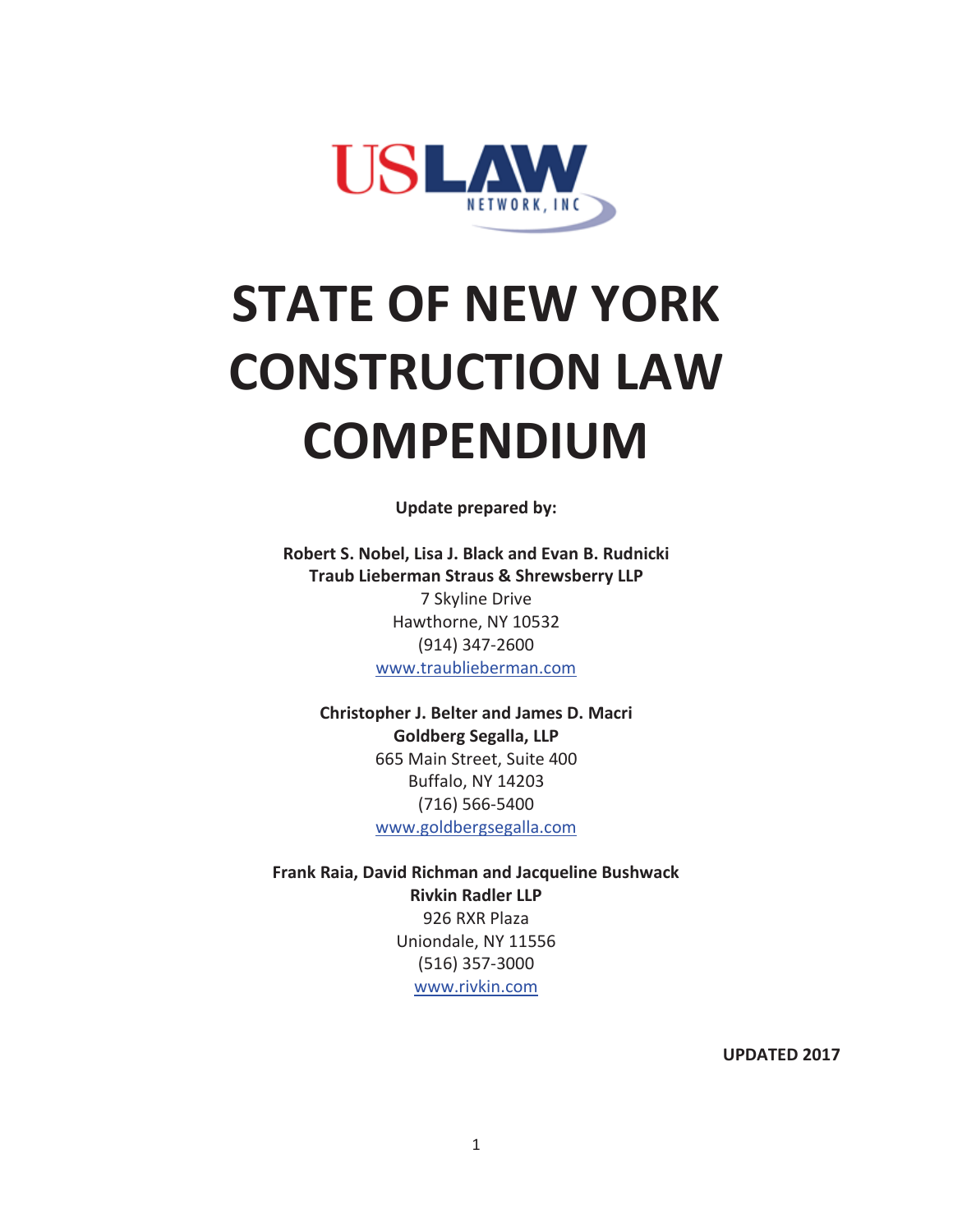| <b>LABOR LAW SECTION 240(1)</b>                              |  |
|--------------------------------------------------------------|--|
|                                                              |  |
|                                                              |  |
|                                                              |  |
|                                                              |  |
|                                                              |  |
|                                                              |  |
|                                                              |  |
| 2. Professional Engineers, Architects and Land Architects 12 |  |
|                                                              |  |
|                                                              |  |
|                                                              |  |
|                                                              |  |
|                                                              |  |
|                                                              |  |
|                                                              |  |
|                                                              |  |
|                                                              |  |
|                                                              |  |
|                                                              |  |
|                                                              |  |
|                                                              |  |
|                                                              |  |

# **TABLE OF CONTENTS**

# Labor Law Section 241(6)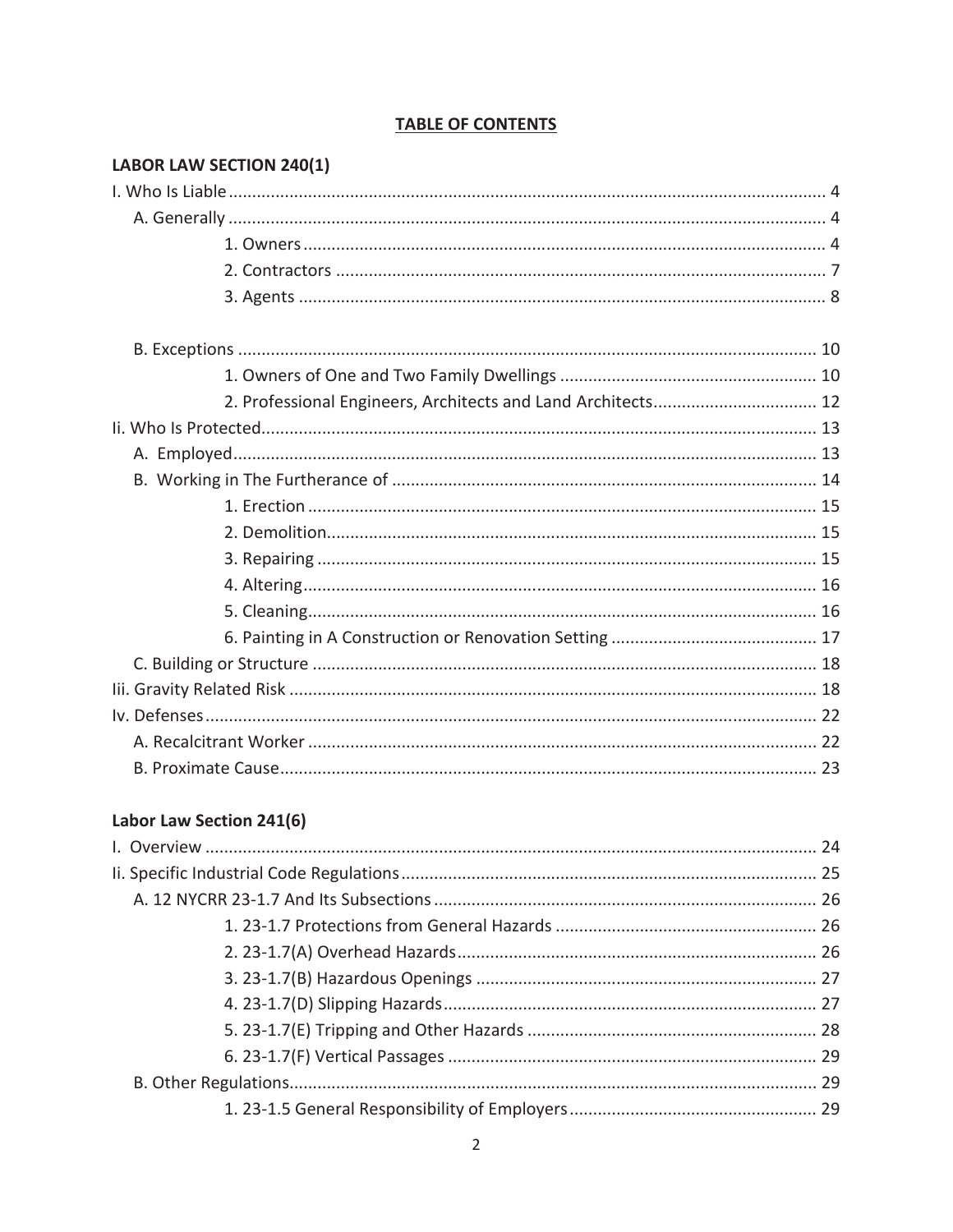| 3. 23-1.8(C)(4) Personal Protective Equipment; Protective Apparel; Protection        |  |
|--------------------------------------------------------------------------------------|--|
|                                                                                      |  |
|                                                                                      |  |
|                                                                                      |  |
|                                                                                      |  |
|                                                                                      |  |
|                                                                                      |  |
| 9. 23-1.16, 23-1.17, 23-1.24 Safety Belts, Harnesses, Tail Lines and Lifelines; Life |  |
|                                                                                      |  |
| 10. 23-1.21(B)(1) Ladders and Ladderways; General Requirements for Ladders;          |  |
|                                                                                      |  |
| 11. 23-1.21(B)(4)(Ii), 1.21(B)(9), And 1.21(E)(3) Ladders and Ladderways; General    |  |
| Requirements for Ladders; Installation and Use; Placement of Ladders in              |  |
|                                                                                      |  |
|                                                                                      |  |
|                                                                                      |  |
|                                                                                      |  |
|                                                                                      |  |
|                                                                                      |  |
|                                                                                      |  |

## **Labor Law Section 200**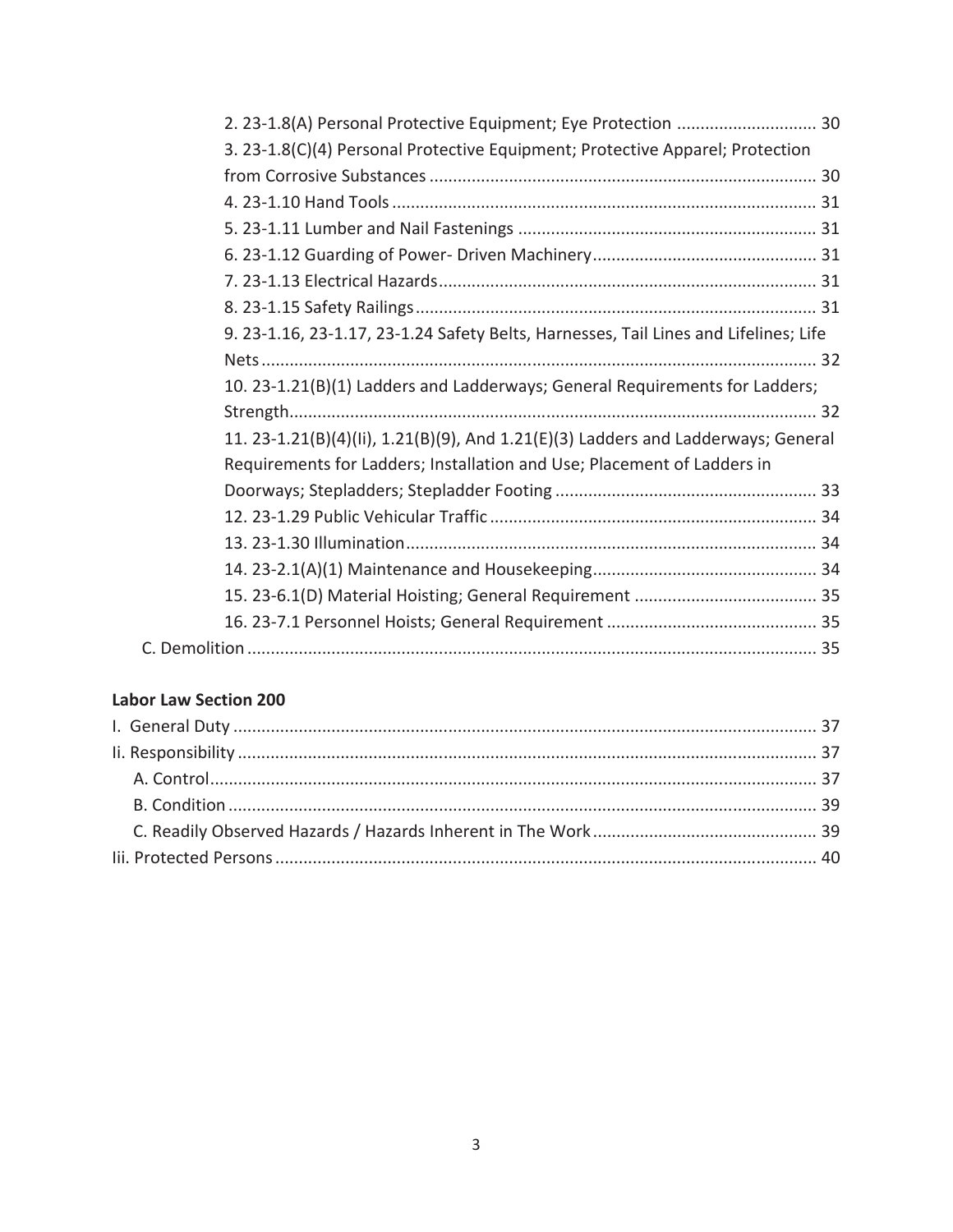## LABOR LAW SECTION 240(1)

#### I. WHO IS LIABLE

### A. Generally

Labor Law § 240(1), which is commonly referred to as the "scaffold law", imposes upon owners, contractors and their agents a non-delegable duty to furnish or erect adequate safety devices to protect workers from hazards associated with elevated risks when performing certain work on a structure or building. *See generally Labor Law § 240(1); see also Fabrizi v. 1095 Ave. of the Ams., LLC*, 22 N.Y.3d 658 (2014); *Salazar v. Novalex Contr. Corp.*, 18 N.Y.3d 134 (2011); *Wilinski v. 334 E. 92nd Hous. Dev. Fund Corp.*, 18 N.Y.3d 1 (2011). This statute is "to be construed as liberally as may be" for the accomplishment of its purpose, which is to place the ultimate responsibility for safe construction practices on the owner and general contractor. *Rocovich v. Consolidated Edison Co.*, 78 N.Y.2d 509, 513 (1991). As such, § 240(1) imposes absolute liability for a violation of the statute that proximately causes an injury. *Blake v. Neighborhood Hous. Serv. of N.Y.C., Inc.*, 1 N.Y.3d 280 (2003); *Rocovich*, 78 N.Y.2d at 513. The purpose of this statute is not to protect workers from routine workplace risks, but "from the pronounced risks arising from construction work site elevation differentials." *Runner v. New York Stock Exch., Inc.*, 13 N.Y.3d 599, 603 (2009); *Cohen v. Memorial Sloan-Kettering Cancer Ctr.*, 11 N.Y.3d 823 (2008).

#### 1. Owners

New York courts broadly interpret "owners" to provide protection for the class of workers protected under Labor Law § 240(1). Owners in fee of land and title or record owners, including owners who lease their property, are subject to liability under Labor Law § 240(1). *See Gordon v. Eastern Railway Supply, Inc.*, 82 N.Y.2d 555 (1993) (discussed below).

The term "owner" has not been limited to titleholder, it has been held to encompass a person who has an interest in the property and who fulfilled the role of owner by contracting to have work performed for its benefit. *See Allan v. DHL Express (USA), Inc.*, 99 A.D.3d 828 (2d Dept. 2012) (finding the definition of an owner to include" a person who has an interest in the property and who fulfilled the role of owner by contracting to have work performed for his [or her] benefit"); *see also Scaparo v. Village of Ilion*, 13 N.Y.3d 864 (2009) (paying for materials necessary for construction work to be performed on property not owned by defendant does not qualify the defendant as an owner of the property under the Labor Law); *Kwang Ho Kim v. D & W Shin Realty Corp.*, 47 A.D.3d 616, 620 (2d Dept. 2008); *Copertino v. Ward*, 100 A.D.2d 565 (2d Dept. 1984) (where defendant, as an easement holder, had a property interest in the excavation site where plaintiff was injured and contracted with plaintiff's employer to receive a benefit on his property, Court held that defendant was an owner); *Farruggia v. Town of Penfield*, 119 A.D.3d 1320 (4th Dept. 2014) (holding that defendant Town not an "owner" as Town established that it did not own or have authority to control work performed at the site of plaintiff's accident).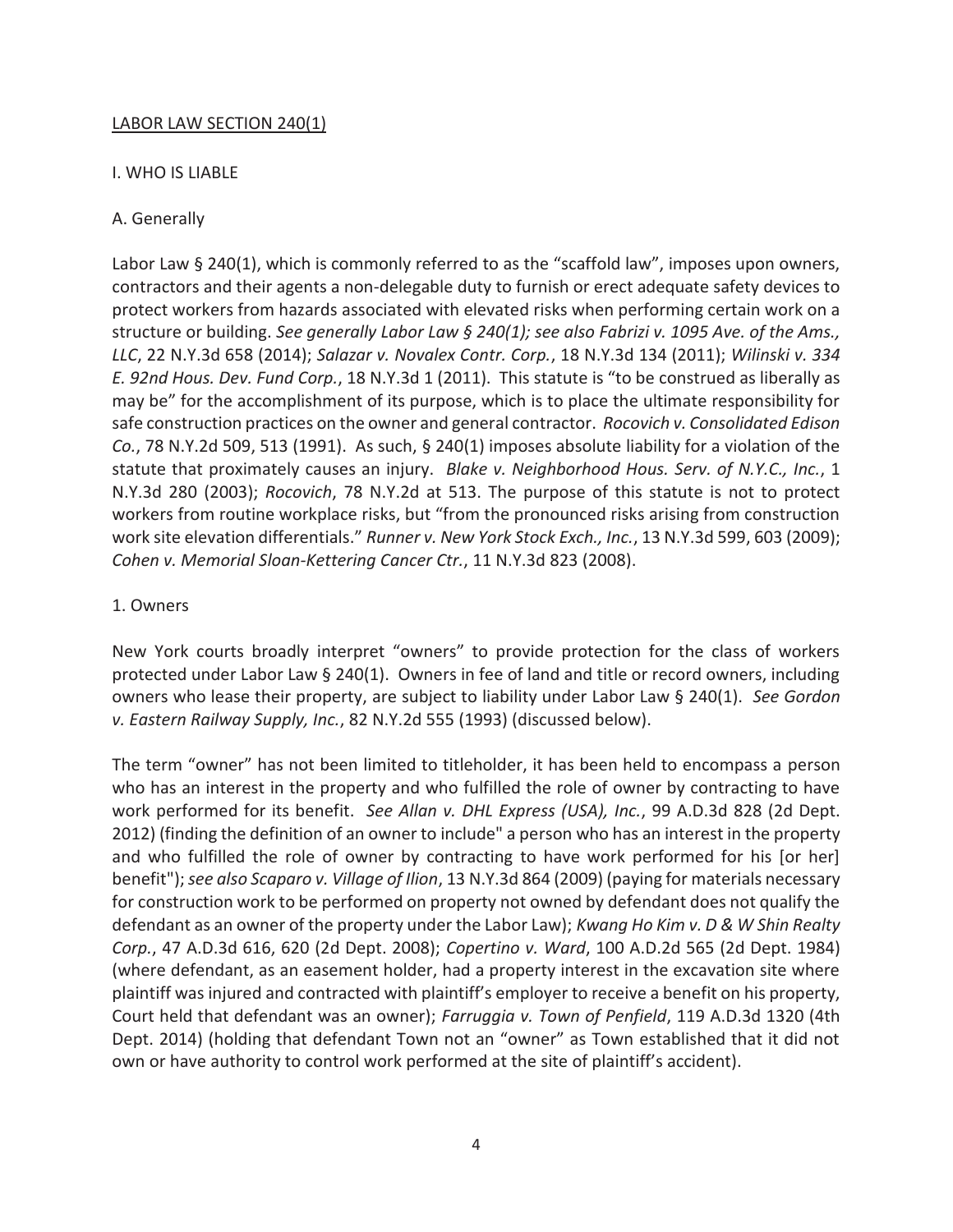An owner of real property is not shielded from liability under Labor Law § 240(1) merely because it leases its property to another. In *Gordon*, the Court of Appeals dealt with the issue of whether the defendant was an owner for purpose of § 240(1) liability in this scenario. *See Gordon*, 82 N.Y.2d at 555. There, the plaintiff, an employee of Ebenezer Railway Supply, Inc., fell off a ladder that was leaning against the side of a railroad car he was cleaning. Defendant owner, Eastern, argued that it could not be considered an owner for Labor Law § 240(1) purposes because it leased the property where the accident took place to Ebenezer and that it did not contract to have the work performed for its benefit. The Court disagreed and held that liability rests upon the fact of ownership and since the property actually belonged to Eastern, the fact that it leased it to Ebenezer did not affect its status as owner. In interpreting Labor Law § 240(1), the Court reasoned that this statute imposes duties on "all … owners" and as such, it intended to include owners in fee, even though the property might be leased to another. *Id*; *see also Henningham v. Highbridge Comm. Hous. Dev. Fund Corp.*, 91 A.D.3d 521 (1st Dept. 2012) (holding that a defendant that merely owned the land but not the building in which the plaintiff was injured was responsible as an owner under Labor Law  $\S$  240(1) because it had the right and authority to control the work site); *Allan v. DHL Express (USA), Inc.*, 99 A.D.3d 828 (2d Dept. 2012) ("owner" includes a lessee who has the right or authority to control the work site, even if the lessee did not hire the general contractor); *Coleman v. City of New York*, 91 N.Y.2d 821 (1997) (finding the City of New York to be an "owner" under Labor Law § 240 regardless of its status as a lessor).

In *Adimey v. Erie County,* 89 N.Y.2d 836 (1996), the Court of Appeals explained that an owner of land accepts the advantages and disadvantages associated with that ownership, including liability under Labor Law § 240(1). *Id.* (finding that the Erie County Industrial Development Agency was an owner despite leasing its property back to the plaintiff's employer in a tax benefit arrangement).

For an owner to be found liable under section Labor Law § 240(1), plaintiff's injury must occur on the owner's property. In *St. John v. State of New York*, 124 A.D.3d 1399 (4th Dept. 2015), the Appellate Division, Fourth Department granted the State's motion for summary judgment dismissing plaintiff's Labor Law claims as against the State on the grounds that the State did not own the parking lot where plaintiff was injured and had no legal authority over the parking lot, which was located on private property and had been leased by the plaintiff's employer.

When a building is divided such that it has multiple owners, each owner will not necessarily be liable under the Labor Law if a plaintiff is injured performing work on a portion of the building that does not benefit all owners. *Escobar v. GFC Fifth Ave. Owner, LLC*, 2013 N.Y. Slip Op 33226(U) (N.Y. Cty. Sup. Ct. Dec. 20, 2013) (citing *Copertino v. Ward*, 100 A.D.2d 565, 566 (2d Dept. 1984)). For example, in *Escobar*, Defendant GFC owned the retail space that was part of a hotel owned by St. Regis. The St. Regis owners contracted to have exterior façade work performed on the hotel. GFC did not contract to have this work performed nor did the work involve the façade adjacent to the retail space. Therefore, the court held that GFC was not an owner as defined by the Labor Law in a lawsuit commenced by the plaintiff who was injured performing the façade work for St. Regis.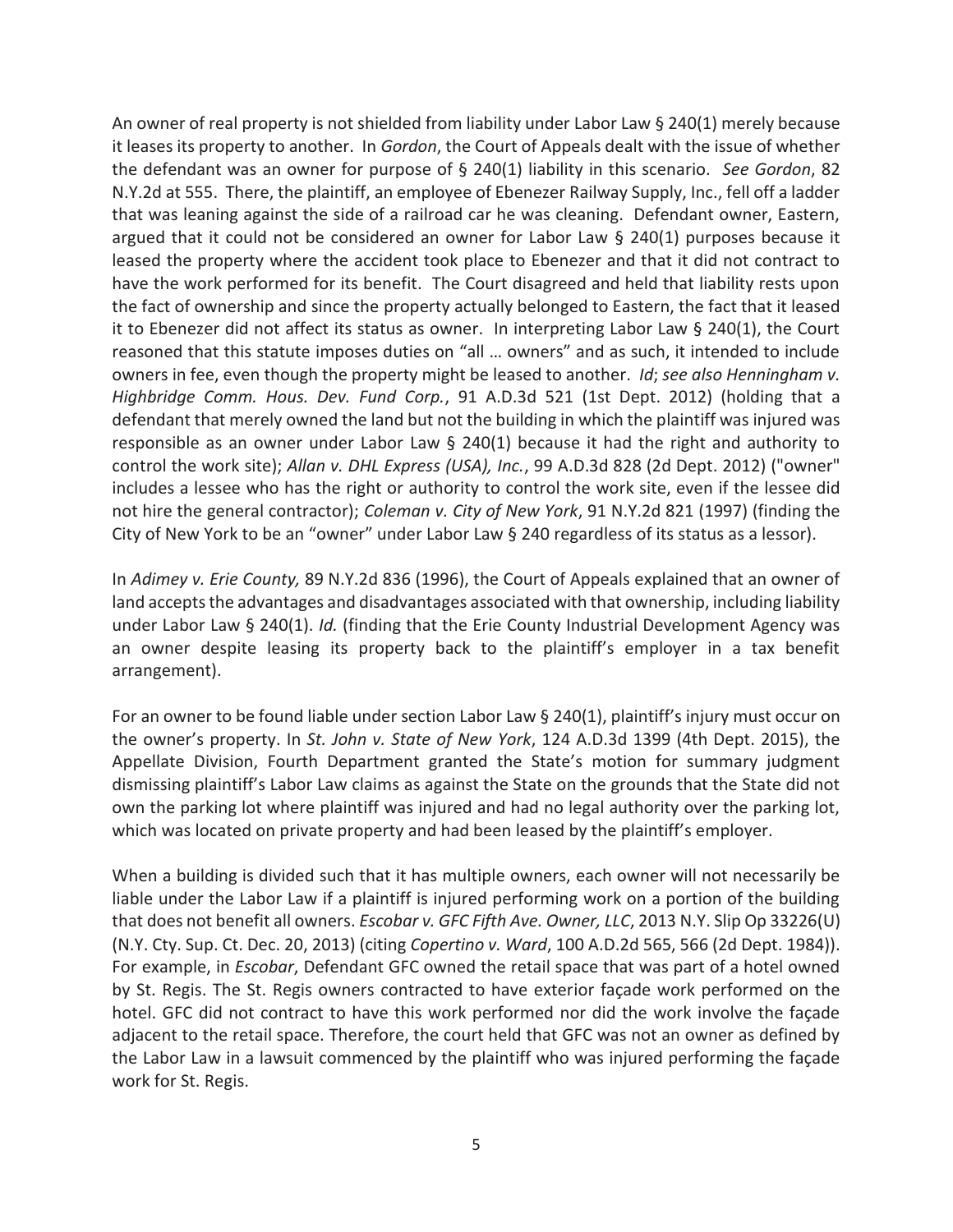In *Ampolini v. Long Island Lighting Co*., 186 A.D.2d 772 (2d Dept. 1992), the owner of the property that allowed a food service trailer to operate on its premises was found to be an owner when a worker was injured while repairing the roof of the trailer. The court held that while LILCO did not own the trailer, it derived a benefit from its presence and should be considered an owner for the purposes of Labor Law § 240(1).

Fundamental to the analysis of whether an entity is considered an owner under Labor Law § 240(1) is whether the protected activities (such as construction, excavation, demolition, etc.) are actually taking place on such property. In *Flores v. ERC Holding, LLC*, 87 A.D.3d 419(1st Dept. 2011), the court held that the owner of the property where the plaintiff's injury occurred was not a proper Labor Law defendant since the location of the injury was not where the active constructive site was located.

In *Vigliotti v. Executive Land Corp*., 186 A.D.2d 646 (2d Dept. 1992), the Appellate Division, Second Department found two owners existed for the purposes of Labor Law § 240(1), including (1) a contract vendee that had access to the premises and had contracted to have the construction work performed and (2) a record title holder that transferred certificate of title to a municipality for financing purposes only. *See Vigliotti v. Executive Land Corp*., 186 A.D.2d 646 (2d Dept. 1992); *see also Matter of 91st St. Crane Collapse Litig.*, 112 A.D.3d 477 (1st Dept. 2013) (finding that defendants established they were not owners under Labor Law § 240(1) where they had transferred ownership prior to the accident and neither retained nor exercised any ownership rights over the project). Wholly owned subsidiaries of the "owner" may be found to be owners themselves where they contract for the work. *See Clute v. Ellis Hosp.*, 184 A.D.2d 942 (3rd Dept. 1992). Additionally, under Labor Law § 240, a tenant who contracts for construction, repair, renovation, etc., steps into the shoes of an owner for the purposes of liability. *See Glielmi v. Toys "R" Us, Inc.*, 62 N.Y.2d 664 (1984); *see also Nakis v. Apple Computer, Inc.*, 879 N.Y.S.2d 910 (1st Dept. 2009).

In the context of an out-of-possession owner, the Court of Appeals has instructed that an owner is liable for a violation of Labor Law  $\S$  240(1) even though the job was performed by an independent contractor over which it exercised no supervision or control. *Sanatass v. Consolidated Investing Co., Inc.*, 10 N.Y.3d 333, 335 (2008). The Court of Appeals essentially articulated a "bright line rule" indicating that Labor Law § 240(1) applied to "all owners regardless of whether the property was leased out and controlled by another entity or whether the owner had means to protect the worker." *Id.* (citing *Coleman v. City of New York*, 91 N.Y,2d 821) (1997)). In *Sanatass,* the Court held that defendant may not escape strict liability as an owner based on its lack of notice or control over the work ordered by its tenant. *Id*. at 340. Owners that are not actually involved in construction can be held liable, "regardless of whether they exercise supervision or control over the work." *Nazario v. 222 Broadway, LLC*, 2016 N.Y. App. LEXIS 246 (1st Dept. 2016) (quoting *Blake v. Neighborhood Hous. Servs. of N.Y. City*, 1 N.Y.3d 280, 287) (2003)). The duties of an owner and contractor under Labor Law § 240(1) cannot be delegated. *Id*.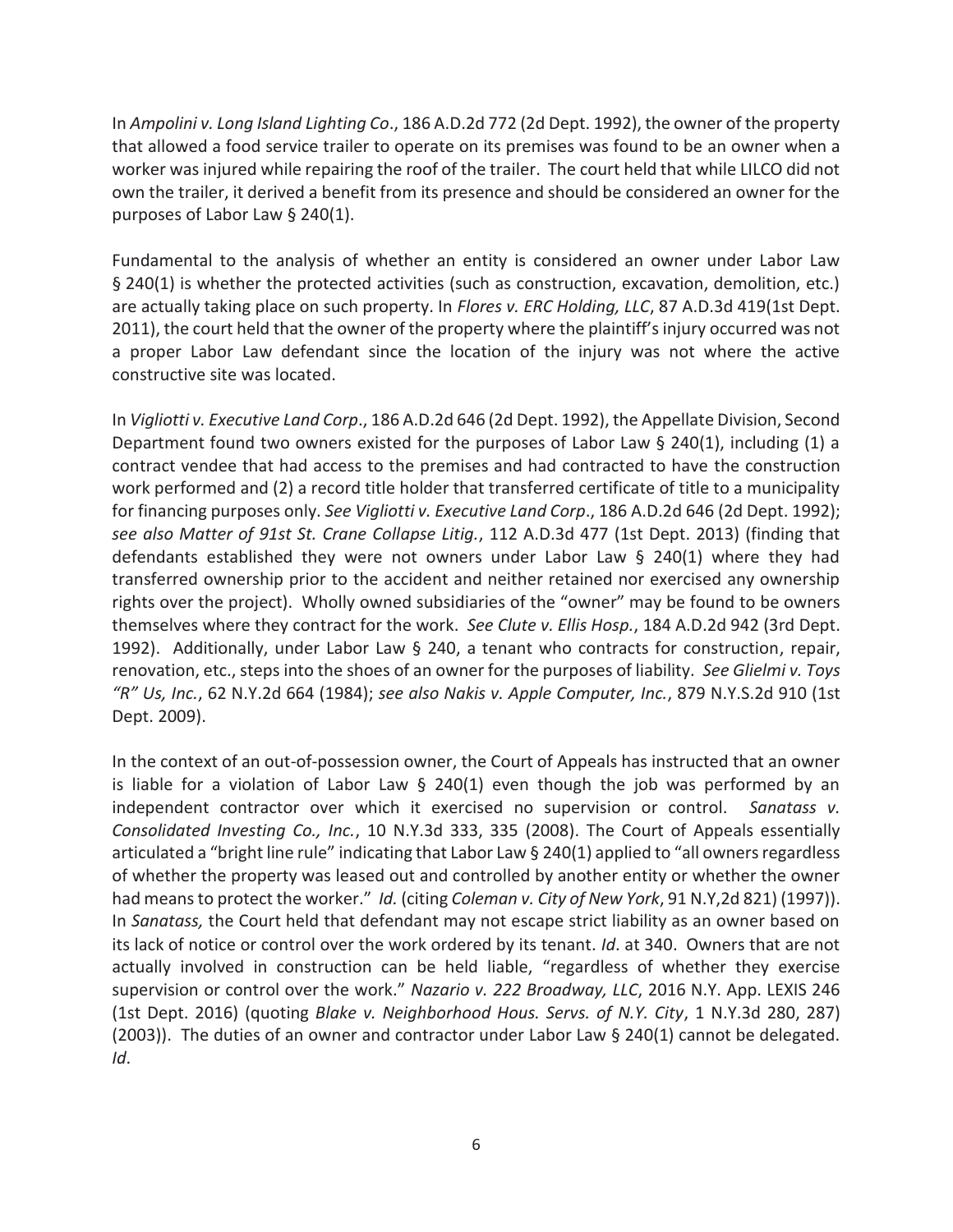In *Brown v. Christopher Street Owners Corp*., 211 A.D.2d 441 (1st Dept. 1995), aff'd, 87 N.Y.2d 938, (1996), a proprietary tenant and shareholder of a cooperative apartment hired plaintiff to clean her windows. As plaintiff cleaned them, he slipped off a ledge and fell three stories into the courtyard. Plaintiff sued the owner of the multiple unit dwelling and its managing agent. The First Department noted that the tenant hired plaintiff without the consent or knowledge of the owner or managing agent. Because there was no evidence that the tenant acted as an agent of the owner or its managing agent, the First Department held that plaintiff "failed to assert any ground to impose liability upon these two defendants." *Brown*, 211 A.D.2d at 442. The First Department relied upon *Brown* in several subsequent decisions. *See Webb v. 444 Central Park Owners, Inc*., 248 A.D.2d 175 (1st Dept. 1998); *see also Ahmed v. Momart Discount Store, Ltd.*, 31 A.D.3d 307(1st Dept. 2006).

The Second Department, however, in similar circumstances found the owner and the owner's agent "absolutely liable under Labor Law  $\S$  240(1) once the plaintiff established that a violation thereof occurred on their premises, and that it proximately caused his injuries". *Pineda v. 79 Barrow St. Owners Corp*., 297 A.D.2d 634 (2d Dept. 2002)*. Otero v. Cablevision of N.Y.*, 297 A.D.2d 632, 634 (2d Dept. 2002) (finding that as a matter of law, a building's owners and managers were strictly liable pursuant to Labor Law § 240(1) even though they did not contract for, permit or suffer the injured party to work on the property); *Vasquez v. C2 Dev. Corp.*, 105 A.D.3d 729 (2d Dept. 2013).

## 2. Contractors

Not all "contractors" are subject to the non-delegable duty contemplated by Labor Law § 240(1). In *Russin v. Picciano*, 54 N.Y.2d 311 (1981), it was made clear by the Court of Appeals that the "contractor" contemplated in the 1969 amendment to  $\S$  240 was the "general contractor" or one to whom the general contractor's duty was delegated. In *Russin*, the plaintiff, an employee of the general contractor, sued three "prime" contractors who had no direct contact with the general contractor. The Court reasoned that since the plaintiff's accident arose out of activity that was strictly within the purview of the general contractor's duties and the prime contractors had no ability to direct or control the activity, the prime contractors were not liable under Labor Law § 240. *Id.; See Giovanniello v. E.W. Howell, Co., LLC*, 104 A.D.3d 812 (2d Dept. 2013) (prime contractor who was not in privity of contract with plaintiff's employer and who had not been otherwise delegated authority to supervise and control the plaintiff's work was not liable under the Labor Law); *see also Kilmetis v. Creative Pool & Spa, Inc.*, 74 A.D.3d 1289 (2d Dept. 2010) (dismissing plaintiff's Labor Law claims against defendant Creative Pool & Spa because even though Creative was listed as the contractor on the permits for the garage on which plaintiff was working when he was injured, evidence established that Creative only installed the owner's pool and did not have authority to supervise or control plaintiff's work).

Moreover, the key criterion in ascertaining Labor Law  $\S$  240(1) liability is not whether the party charged with the violation actually exercised control over the work, but rather whether he or she had the right or authority to do so. *Kelly v. LeMoyne College*, 199 A.D.2d 942 (3rd Dept. 1993); *see Weber v. Baccarat, Inc.*, 70 A.D.3d 487, 488 (1st Dept. 2010); *Larkin v. Sano-Rubin Constr. Co.,*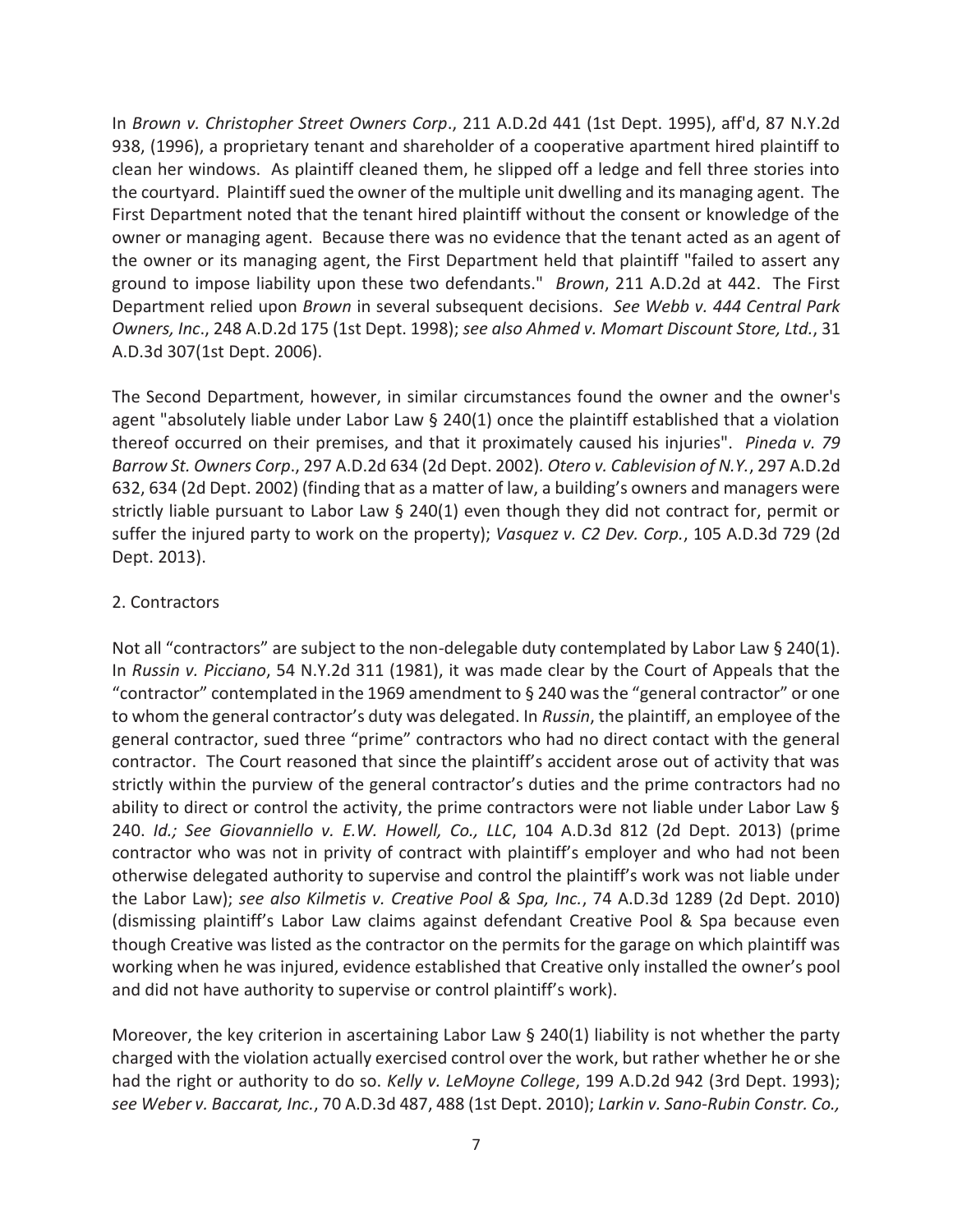*Inc.*, 124 A.D.3d 1162 (3rd Dept. 2015) (defendant construction manager without "the authority to direct, supervise or control the work which brought about the injury" was not liable under Labor Law §240(1)); *Tuccillo v. Bovis Lend Lease, Inc.*, 101 A.D.3d 625, (1st Dept. 2012).

In *Griffin v. MWF Development Corp*., 273 A.D.2d 907 (4th Dept. 2000), the court held that a construction manager who was authorized to select various contractors and to supervise and control their work was liable under Labor Law § 240(1). *See also Walls v. Turner Constr. Co.*, 4 N.Y.3d 861 (2005) (holding that the manner in which the parties at the site are labeled [e.g., "general contractor," "construction manager," etc.] is not necessarily determinative but rather the key is the amount of control or authority defendant exercised over the work); *Larkin v. Sano-Rubin Constr. Co., Inc.*, 124 A.D.3d 1162 (3rd Dept. 2015); *Perez v. Hudson Design Architecture & Constr. Mgt., PLLC*, 121 A.D.3d 877 (2d Dept. 2014); *Rainer v. Gray-Line Dev. Co., LLC*, 117 A.D.3d 634 (1st Dept. 2014) (even though defendant Gotham's contract designated it as a construction manager, Gotham held sufficient authority to direct and control the work such that it could be held liable under the Labor Law).

Similarly, in *Grueter v. Leher McGovern Bovis, Inc*., 272 A.D.2d 229 (1st Dept. 2000), the construction manager was held liable under Labor Law § 240 where it actively supervised safety at the work site and had the authority to correct the unsafe conditions. *See also Castellon v. Reinsberg*, 82 A.D.3d 635 (1st Dept. 2011) (finding issues of fact as to whether construction manager had sufficient control to render it a statutory agent for purposes of Labor Law § 240(1)); *Morales v. Spring Scaffolding, Inc.*, 24 A.D.3d 42, 46 (1st Dept. 2005); *Russin v. Picciano & Sons*, 54 N.Y.2d 311, 318 (1981); *Linkowski v. City of New York*, 33 A.D.3d 971, (2d Dept. 2006) (dismissal of Labor Law claims was warranted where evidence failed to show that construction manager exercised any supervisory role over the plaintiff's work); *Loiacano v. Lehrer McGovern Bovis, Inc.*, 270 A.D.2d 464 (2d Dept. 2000) (finding no statutory agency to impose Labor Law liability where the record contained no evidence that the construction manager directed or controlled the manner in which plaintiff carried out the work that produced the injury); *Delahaye v. Saint Anns Sch.*, 40 A.D.3d 679, 683 (2d Dept. 2007) (evidence that role of construction manager was only one of general supervision was insufficient to impose liability under the Labor Law).

## 3. Agents

In order to be held liable under Labor Law § 240 as an agent of a general contractor or owner, one must be empowered with the same ability to direct, supervise and control the work being done. Although the duties imposed on general contractors and owners under Labor Law § 240 are non-delegable, the duties themselves may, in fact, be delegated to other contractors or persons on the job. *See Johnson v. City of New York*, 120 A.D.3d 405 (1st Dept. 2014) (in denying defendant contractor's motion for summary judgment, the Court found that contractor serving as the "eyes and ears" of the owner at the project had authority to supervise and control the work); *Van Blerkom v. America Painting, LLC*, 120 A.D.3d 660 (2d Dept. 2014); *Tuccillo v. Bovis Lend Lease, Inc.*, 101 A.D.3d 625 (1st Dept. 2012); *Nascimento v. Bridgehampton Constr. Corp.*, 86 A.D.3d 189 (1st Dept. 2011). While this does not relieve the general contractor or owner of his responsibility, it does place a further burden on this "agent" to follow the dictates of Labor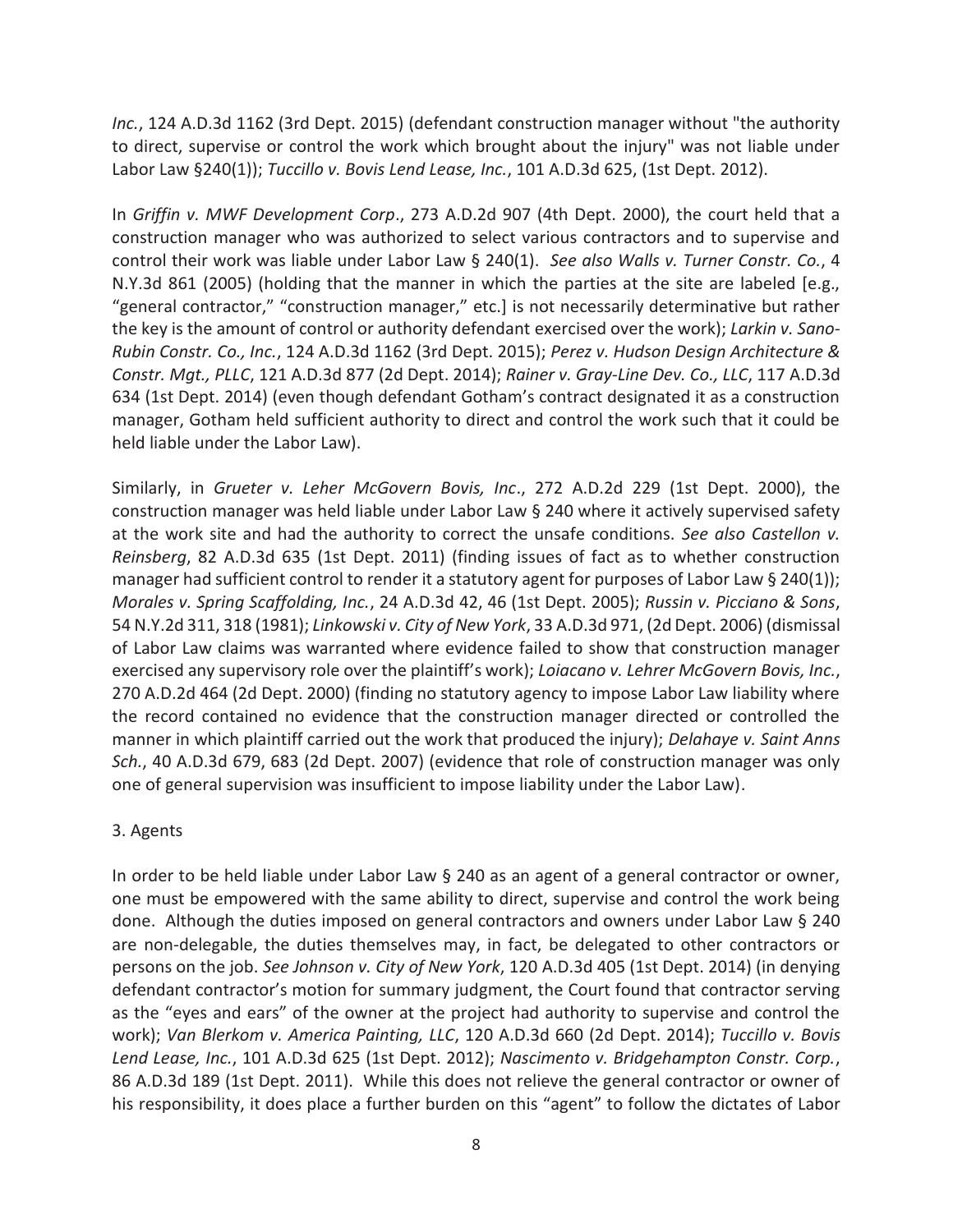Law § 240 or suffer its consequences. Once this designation as "agent" occurs, that agent faces the same "non-delegable" duty to ensure compliance. *See McGlynn v. Brooklyn Hosp.*, 209 A.D.2d 486 (2d Dept. 1994); *see also Russo v. Hudson View Gardens, Inc.*, 91 A.D.3d 556 (1st Dept. 2012) (where defendant did not direct or control the means and methods of plaintiff's work, or have notice of the unsafe condition, but where it was the managing agent of the premises, triable issues of fact existed as to whether defendant had the authority, pursuant to its agreement with the owner, to supervise and control plaintiff's work for the purposes of liability under Labor Law § 240(1)); *Lopez v. Dagan*, 98 A.D.3d 436 (1st Dept. 2012) (holding defendant engineer was not an agent of the owner for purposes of liability under Labor Law § 240(1) where engineer's contract with the owner provided that it did not have control over, and was not responsible for, 'any construction means, methods, procedures, temporary structures or work…'); *McKenzie v. Cappelli Enters., Inc.*, 2012 N.Y. Misc. LEXIS 5498, \*5-7 (N.Y. Cty. Sup. Ct. Dec. 6, 2012) (parent company of subsidiary general contractor not an agent of general contractor for purposes of liability under the Labor Law); *Weber v. Baccarat, Inc.*, 70 A.D.3d 487 (1st Dept. 2010) (overlapping authority to supervise and control the work will not negate the statutory agency for liability under the Labor Law).

Indeed, a question of fact often exists with regard to whether an entity had the "authority" to direct and control the work. Thus, in *Pacheco v. Kew Garden Hills Apt. Owners, Inc.*, 73 A.D.3d 578 (1st Dept. 2010), the general contractor delegated work to defendant Headson. Pursuant to Headson's contract, it was authorized to supervise and control work delegated to it. Thus, when plaintiff was injured while performing work delegated to Headson, the Court denied Headson's motion for summary judgment seeking dismissal of plaintiff's Labor Law claims finding a question of fact as to whether Headson was a statutory agent of the general contractor. *See also Hoffmiester v. Oak Tree Homes*, 206 A.D.2d 920 (4th Dept. 1994) (a manufacturer of modular homes was denied summary judgment because it had hired the plaintiff's employer, a contractor, to place the modular home on its foundation and the court found there to be a question of fact as to the manufacturer's authority to direct the work of the contractor); *see also Barreto v. Metropolitan Transp. Auth.*, 25 N.Y.3d 426, 434 (2015). In *Santos v. American Museum of Natural History*, 187 A.D.2d 420 (2d Dept. 1992), the museum leased the premises from the City of New York and had a contract that allowed it to do maintenance work. The City hired a separate company to do renovation work. The museum was found not to be an agent of the owner because it had no right to direct or control the renovation work.

*In Walls v. Turner Constr. Co*., 4 N.Y.3d 861 (2005), the Court of Appeals held that a construction manager, while technically not a general contractor, could be liable under Labor Law § 240 where its actions at the site made it the owner's agent. Specifically, the Court of Appeals found that Turner had a broad responsibility under a contractual obligation to monitor the work of other contractors and that the label of general contractor versus construction manager was not determinative given the: (1) specific contractual terms created in agency; (2) the absence of a general contractor; (3) Turner's duty to oversee the construction site and trade contractor; and (4) Turner's acknowledgment that it had authority to control activities at the work site and to stop unsafe work practices.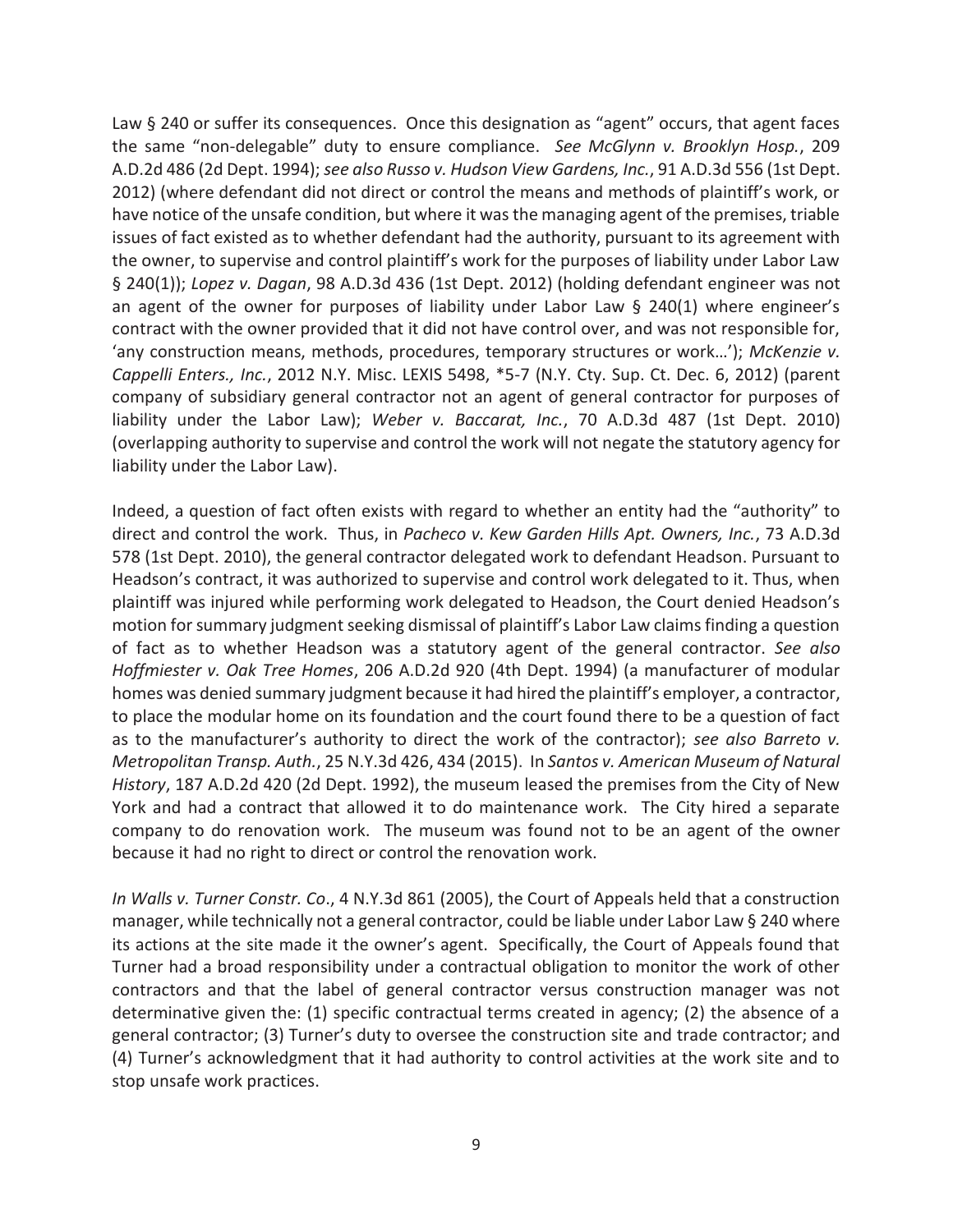Therefore, if the entity sued does not fall within these classifications (owner, general contractor or agent), the statute is not applicable to it. *See Noah v. 270 Lafayette Assoc.*, 233 A.D.2d 108 (1st Dept. 1996) (The seller and/or supplier of the allegedly defective scaffold cannot be liable under Labor Law Section § 240 although it may be liable under other theories); *see also Morales v. Federated Dep't Stores, Inc.*, 5 A.D.3d 744 (2d Dept. 2004). So too, the lending of equipment does not transform one into an "agent" for the purposes of this statute absent the authority to direct or control the work. *See Kobee v. Almeter Barry Constr.*, 237 A.D.2d 969 (4th Dept. 1997).

### B. Exceptions

Labor Law § 240(1) specifically carves out an exception for owners of one and two family dwellings who contract for but do not control work performed on their premises. *See Bartoo v. Buell*, 87 N.Y.2d 362 (1996) (the exemption applies if the work "directly relates to the residential use of the home" and such is so even if the "work also serves a commercial purpose"); *Landon v. Austin*, 88 A.D.3d 1127 (3rd Dept. 2011) (holding that purely commercial purpose of one-family residence precluded homeowner from relying upon homeowner's exemption). In addition, Labor Law § 240(1) expressly exempts from liability professional engineers and architects who do not direct or control the injury producing work. *See Wrobel v. Town of Pendleton*, 120 A.D.3d 963 (4th Dept. 2014).

## 1. Owners of One and Two Family Dwellings

The case of *Bartoo v. Buell*, 87 N.Y.2d 362 (1996) provides good background on the history and reasons for the exemption found in Labor Law § 240 for owners of one and two family dwellings. Under the same theory of "those in the best position to ensure safety," the Court of Appeals found that the owners of one and two family dwellings who do not direct or control construction work at their homes are in no better position to see to job safety than the workers they hire. *See also Marcano v. Hailey Dev. Group, LLC*, 117 A.D.3d 518 (1st Dept. 2014) (homeowner's exemption applicable where defendant homeowner determined the location of shower heads and certain other bathroom fixtures but did not direct the means and methods in which the work was to be performed); *Patino v. Drexler*, 116 A.D.3d 534 (1st Dept. 2014) (homeowner's exemption applies to work performed on second residence used solely by family and guests for recreation); *Peck v. Szwarcberg*, 122 A.D.3d 1216 (3rd Dept. 2014); *Chambers v. Tom*, 95 A.D.3d 666 (1st Dept. 2012); *Castellanos v. United Cerebral Palsy Assn.*, 77 A.D.3d 879 (2d Dept. 2010) (dismissing claims under dwelling exemption when plaintiff failed to raise a triable issue of fact —as the property is one or two family residential property and the owners did not control work); *Ortega v. Puccia*, 57 A.D.3d 54 (2d Dept. 2008) (dismissing claims where defendants established that they were owners of a one or two family residential dwelling and did not direct or control the work).

In *Bartoo*, the Court looked at two different occurrences, one involving *Bartoo* and another involving *Anderson*, a case decided the same day. In *Bartoo,* plaintiff had a barn on his property in Allegheny County, which was fifty feet from his residence. In it, he stored his own personal property and he also leased space in the barn to other individuals who stored their golf carts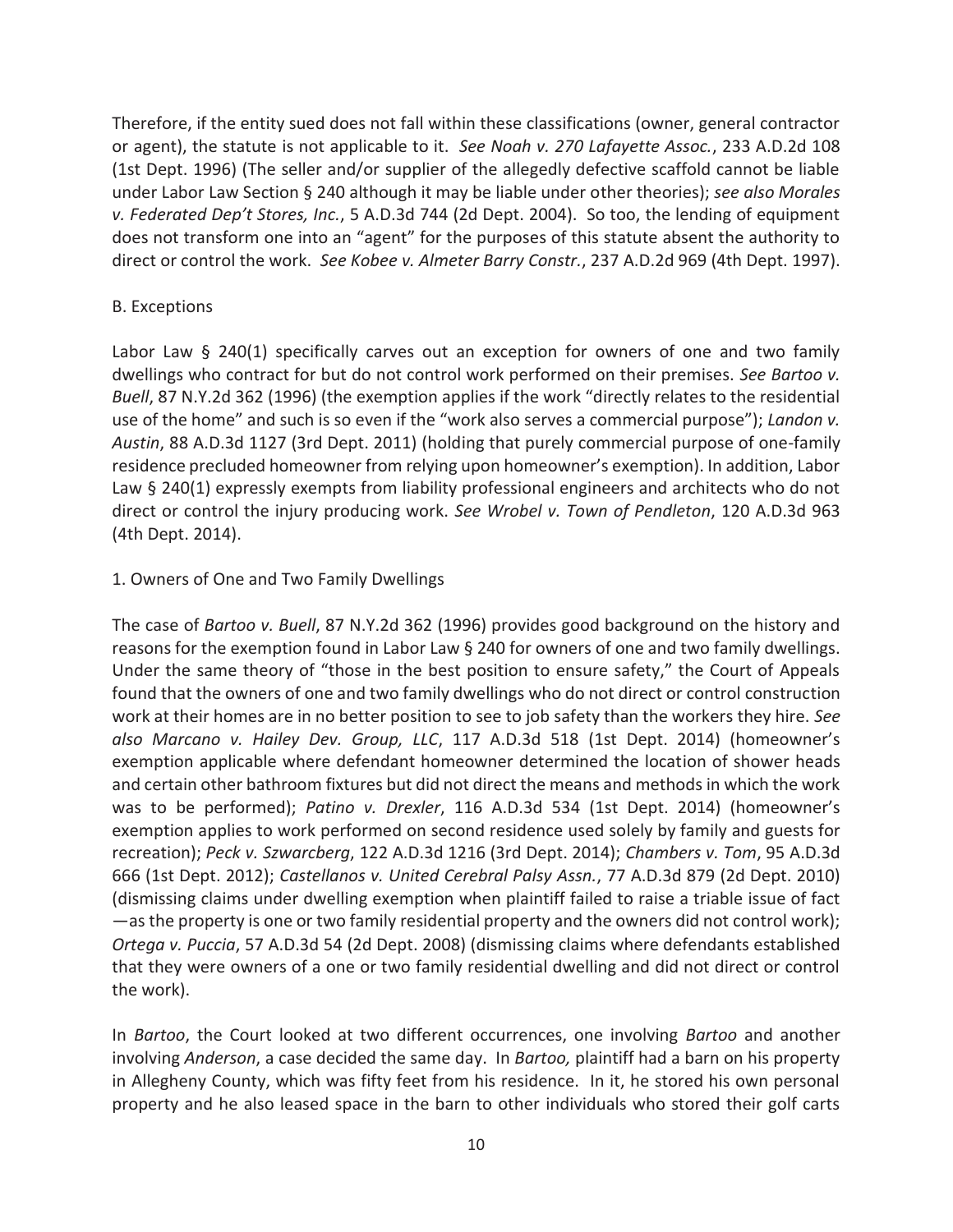there. Plaintiff was injured when he was fixing the roof of that barn. In *Anderson*, the defendant ran a day care center out of her one-family home and plaintiff was injured while constructing a bedroom and installing a sliding glass door.

The Court of Appeals applied a "site and purpose" test that had been outlined earlier in *Canon v. Putnam*, 76 N.Y.2d 644 (1990). The Court found that neither defendants were subject to the absolute liability of Labor Law § 240. A balancing test must be used in order to see whether the owner is engaging in primarily residential or commercial activities in the ownership of the property and in the work being performed and whether the dwelling is "more accurately considered a commercial enterprise." *Id*.; *see also Farias v. Simon*, 122 A.D.3d 466, 467-68 (1st Dept. 2014); *Feilen v Christman*, 2016 N.Y. App. Div. LEXIS 235 (3d Dept. 2016). Where, however, the homeowner uses the dwelling exclusively for commercial purposes, as in *Van Amerogan v. Donnini*, 78 N.Y.2d 880 (1991), the exemption will be lost. *See also Truppi v. Busciglio*, 74 A.D.3d 1624 (3rd Dept. 2010). Thus, a real estate developer who purchases a one-family home for a later resale would not be entitled to the exemption. *Morelock v. Danbrod Realty*, 203 A.D.2d 733 (3rd Dept. 1994). However, where a multiple family dwelling was being renovated to be used as a one or two family home, the Court of Appeals allowed the owner to take advantage of the exemptions. *Stejskal v. Simmons*, 3 N.Y.3d 628 (2004).

In *Hook v. Quattrociocchi*, 231 A.D.2d 882 (4th Dept. 1996) the court was faced with a factual situation that had additional commercial aspects to it than did the Court of Appeals in *Bartoo*. Despite the fact that the work was done on premises that were to become a bed and breakfast, the court found that "any commercial benefit" was secondary to the substantial residential purpose served by fixing the leaking roof. The issue turned on the fact that the plaintiffs utilized the house as their primary residence as well as a bed and breakfast. However, where the commercial use of a property as a bed and breakfast surpasses sporadic residential use by the owners, the homeowner's exemption will not apply. *See Bagley v. Moffett*, 107 A.D.3d 1358 (3rd Dept. 2013).

In *Muniz v. Church of Our Lady of Mount Carmel*, 238 A.D.2d 101 (1st Dept. 1997), the church was granted the statutory exemption where the worker involved was replacing windows at the church rectory (the residence of the parish priests) because the work was related to the residential nature of the building rather than the church related work associated with it.

However, where the homeowner engages in significant direction or control of the work, as in *Relyea v. Bushneck*, 208 A.D.2d 1077 (3rd Dept. 1994), the exemption does not apply. *See also Pavon v. Koral*, 113 A.D.3d 830 (2d Dept. 2014); *Rodriguez v. Hope Margulies Gany*, 82 A.D.3d 863 (2d Dept. 2011). The phrase "direct and control" in the one or two family dwelling exception has been defined to refer to situations where the owner supervises the manner and method of the work, can order changes in the specifications, reviews progress and details of the job with the contractor and/or provides the equipment for the work. *See Rodas v. Weissberg*, 261 A.D.2d 465 (2d Dept. 1999); *see also Orellana v. Dutcher Ave. Bldrs., Inc.*, 58 A.D.3d 612 (2d Dept. 2009); *Ferrero v. Best Modular Homes, Inc.*, 33 A.D.3d 847, 849 (2d Dept. 2006) ("The phrase 'direct and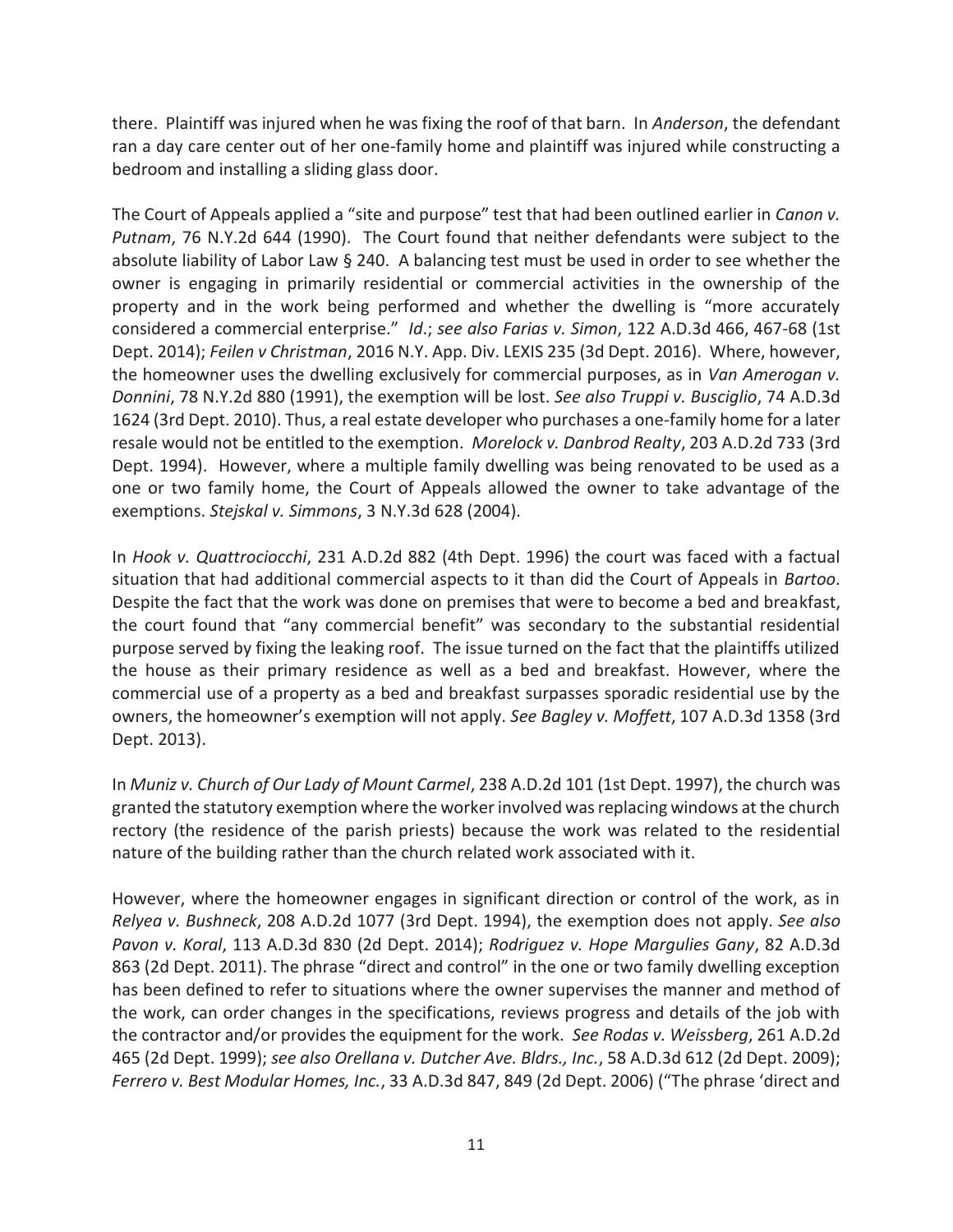control' as used in those statutes 'is construed strictly and refers to the situation where the owner supervises the method and manner of the work'") (citation omitted).

Drawing a distinction, though, in *Chowdhury v. Rodriguez*, 57 A.D.3d 121 (2d Dept. 2008), the Appellate Division, Second Department ruled that a homeowner's involvement in approving the aesthetics and general quality of the work reflected typical homeowner interest in the work, and did not constitute the sufficient direction or control necessary to overcome the homeowner's exemption from liability. *See also Ruiz v. Walker*, 93 A.D.3d 838 (2d Dept. 2012) (since accident arose out of manner in which work was performed and defendant involvement was not more extensive than would be expected of a typical homeowner who hired a contractor to renovate his home, defendant homeowner was entitled to exemption); *Chambers v. Tom*, 95 A.D.3d 666 (1st Dept. 2012); *Bucklaew v. Walters*, 75 A.D.3d 1140 (4th Dept. 2010); *Marcano v. Hailey Dev. Group, LLC*, 117 A.D.3d 518 (1st Dept. 2014) (discussed above).

Furthermore, it is important to note that the homeowner exception does not relieve contractors working on one or two family dwellings of Labor Law liability. *See Gallagher v. Resnick*, 107 A.D.3d 942 (2d Dept. 2013); *see also Feltt v. Owens*, 247 A.D.2d 689 (3rd Dept. 1998); *Slettene v. Ginsberg*, 257 A.D2d 656 (2d Dept. 1999).

## 2. Professional Engineers, Architects and Land Architects

In accordance with the express statutory provisions of Labor Law § 240, the courts have declined to extend liability for injuries to workers at a construction site to architects or engineers, unless actual negligence or supervision or control is established against them. *See Wrobel v. Town of Pendleton*, 120 A.D.3d 963 (4th Dept. 2014); *Ferreira v. City of New York*, 85 A.D.3d 1103, 1105 (2d Dept. 2011); *Lopez v. Dagan*, 98 A.D.3d 436 (1st Dept. 2012); *Torres v. CTE Eng'rs, Inc.*, 13 A.D.3d 359 (2d Dept. 2004). Thus, absent express contractual language imposing responsibility to provide a safe place for workers themselves or the public, courts will not find professional engineers and architects liable for job site injuries. *See Domenech v. Associated Eng'rs*, 257 A.D.2d 403 (1st Dept. 1999); *Lopez v. Dagan*, 98 A.D.3d 436 (1st Dept. 2012); *Hernandez v. Yonkers Contr. Co.*, 306 A.D.2d 379 (2d Dept. 2003) ("[I]t is well settled that liability for an injury sustained by a worker may not be imposed upon an engineer who was hired to assure compliance with construction plans and specifications, unless the engineer commits an affirmative act of negligence or such liability is imposed by a clear contractual provision").

*See Matter of East 91st St. Crane Collapse Litig.*, 119 A.D.3d 437 (1st Dept. 2014); *see also Harvey v. Sear-Brown Group*, 262 A.D.2d 1006 (4th Dept. 1999). In *Matter of East 91st Street Crane Collapse Litigation*, the court dismissed plaintiff's Labor Law claims as asserted against the Engineer even though the Engineer inspected the crane involved in plaintiff's accident nine days before the accident occurred. The Court explained that the inspection did not create any duty or authority to direct or control work at the project sufficient to hold the Engineer liable under the Labor Law. *See Lopez v. Dagan*, 98 A.D.3d 436 (1st Dept. 2012) ("the engineer's contractual duty to visit the site 'at periodic intervals' to determine if construction was in accordance with plans and specifications, is insufficient by itself to hold the engineer liable under" Labor Law §240(1)).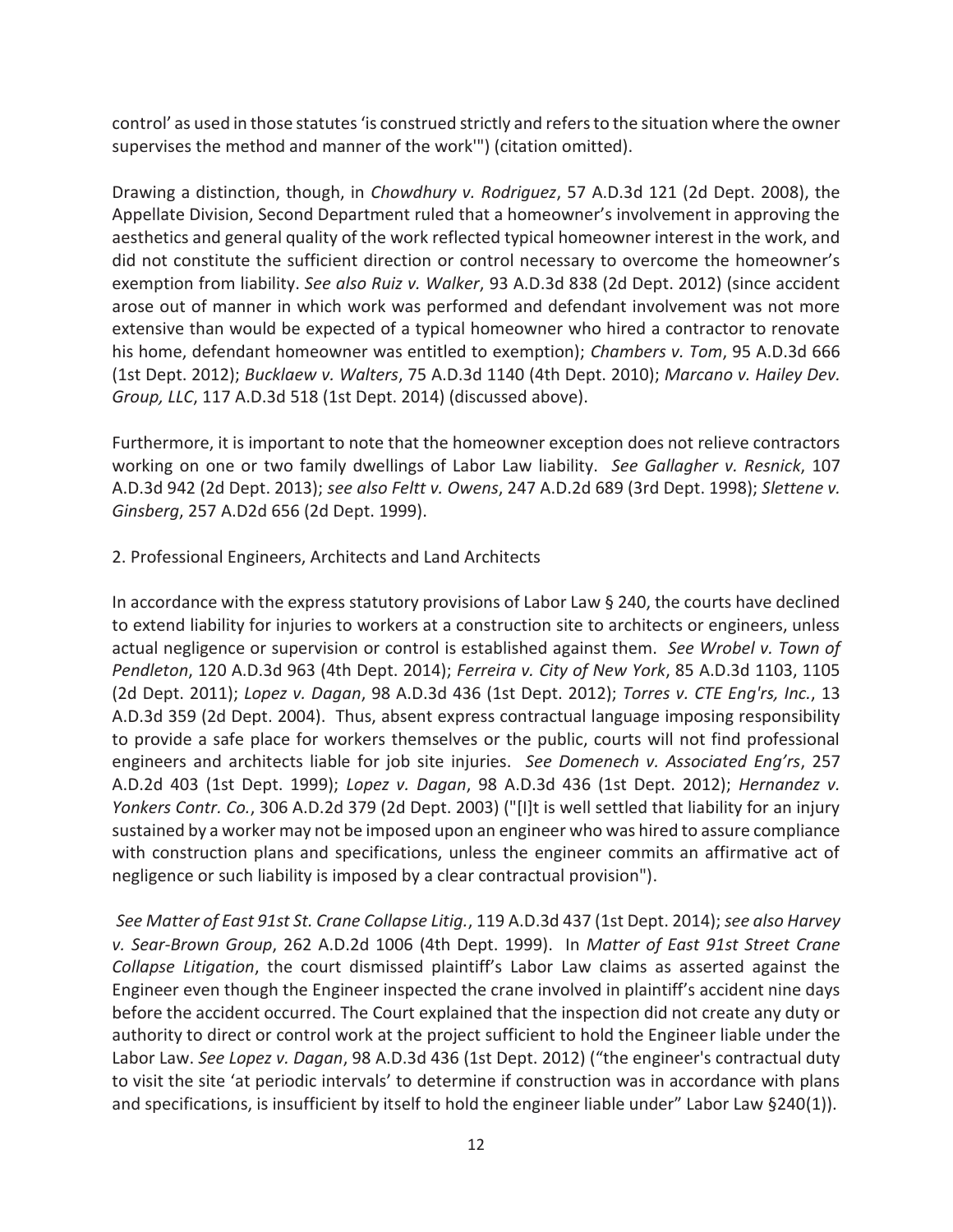In *Zolotar v. Krupinski*, 36 A.D.3d 802 (2d Dept. 2007), the Appellate Division, Second Department ruled that an architect was not liable to a worker who fell from a roof while changing an airhandler. The air-handler had been removed so the architect could perform testing. Even though the architect had supervised the workers to ensure general compliance with his specifications, he had not directed them how to perform the injury-producing work, and as a result the court held him to be not liable for the injury. *See Walker v. Metro-North Commuter R.R.*, 11 A.D.3d 339 (1st Dept. 2004) (holding that liability for plaintiff's injury may not be imposed on the project architect, since there is no evidence that it committed an affirmative act of negligence and there is no clear contractual provision creating an obligation explicitly running to and for the benefit of workers such as plaintiff).

## II. WHO IS PROTECTED

Plaintiff must be employed and working in the furtherance of erection, demolition, repairing, altering, painting, cleaning or pointing of a building or structure.

## A. Employed

The plaintiff must be employed. Plaintiffs must demonstrate that they were permitted to work on a building or structure and that they were hired by someone, whether it be the contractor, owner or an agent of either. Therefore, where one is merely a volunteer, they will not be given Labor Law § 240 protection. In *D'Argenio v. Village of Homer*, 202 A.D.2d 883 (3rd Dept. 1994), an inmate injured while participating in a community service release program was found to be a volunteer and not an employee for the purposes of the statute.

The issue of whether a plaintiff is employed may often be difficult to resolve. In *Sequin v. Massena Aluminum Recovery*, 229 A.D.2d 839 (3rd Dept. 1996), the plaintiff, an independent contractor, came to an agreement on price and the scope of the work contemplated. The plaintiff went to the property to estimate the cost of materials and while doing so fell from the roof of the building. The defendant claimed that he had not authorized plaintiff to go to the building and make the estimates. The Third Department found this argument unavailing and held that the plaintiff was entitled to the protection of the statute because an agreement to do the work had already been reached.

However, in a commercial setting, the Third Department held that an owner could not complain that he was unaware of his tenants' hiring of a contractor in order to avoid liability under Labor Law § 240. All that must be shown is that the individual was hired by a contractor, an owner or its agent. *See Lawyer v. Rotterdam Ventures, Inc.*, 204 A.D.2d 878 (3rd Dept. 1994).

In *Lopez v. La Fonda Boricua, Inc.*, 136 A.D.3d 588 (1st Dept. 2016), plaintiff's Labor Law § 240(1) claim survived summary judgment as defendant failed to establish that the plaintiff was a "volunteer" rather than an "employee" within the meaning of the statute. The court essentially drew a distinction between an employer offering services gratuitously verses a plaintiff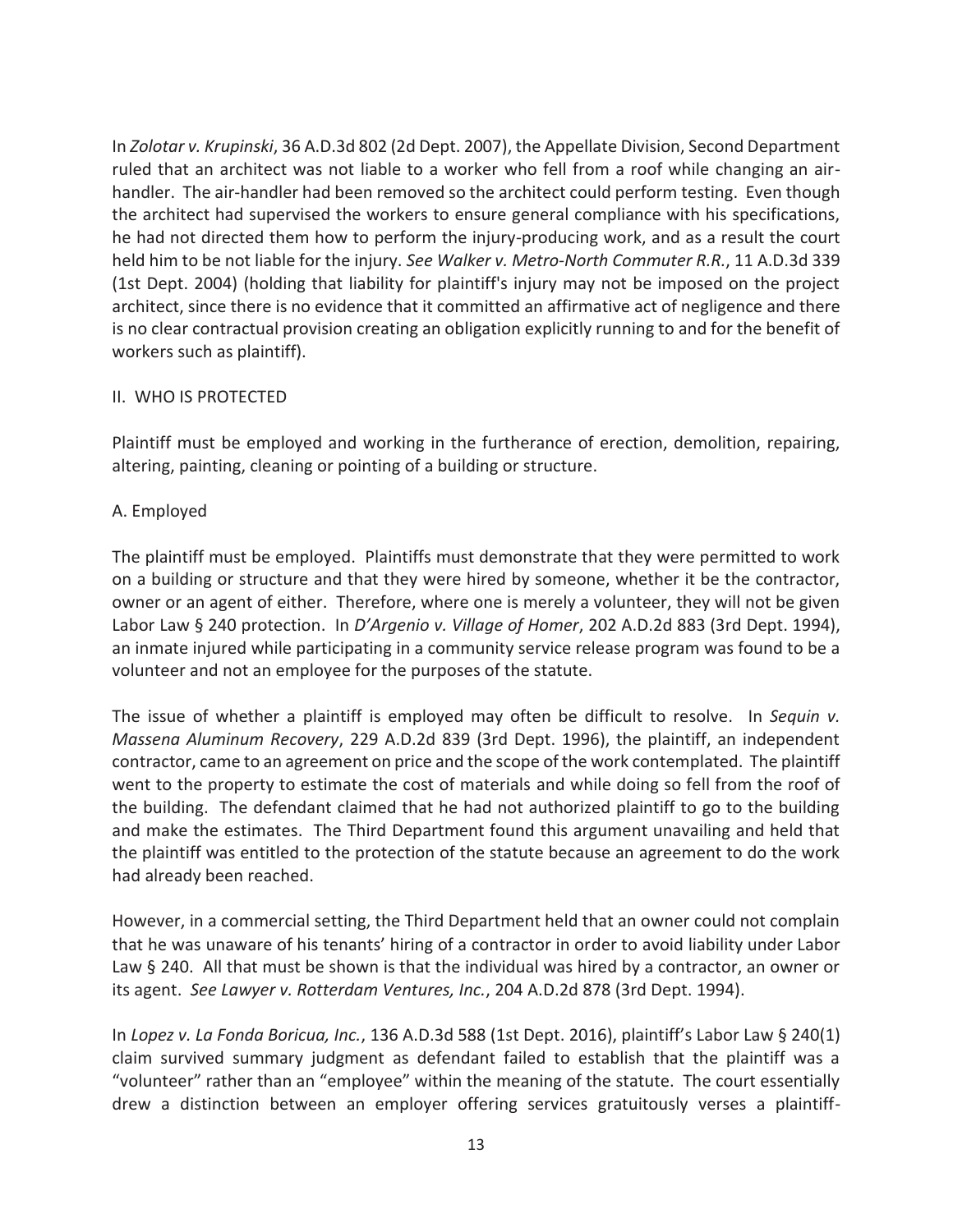employee choosing to volunteer. In *Lopez*, it was plaintiff's employer who agreed to perform the work gratuitously.

## B. Working in the Furtherance Of

In order to obtain the extraordinary protections of Labor Law  $\S$  240(1), the task in which an injured employee was engaged must have been performed during "the erection, demolition, repairing, altering, painting, cleaning or pointing of a building or structure". *Quituizaca v. Tucchiarone*, 115 A.D.3d 924, 926 (2d Dept. 2014). The Court of Appeals in *Martinez v. City of New York*, 93 N.Y.2d 322 (1999) rejected the long held standard that tasks deemed "necessary and incidental" to one of the enumerated items fall under the protection afforded by the statute. The plaintiff in *Martinez* was an environmental inspector hired during the design phase of an asbestos abatement project to locate, identify and catalog asbestos for removal from school buildings. Plaintiff was injured when he fell from a desk while trying to reach a pipe above a closet. The Court of Appeals affirmed the Appellate Court's denial of Labor Law § 240(1) summary judgment since plaintiff was not injured during "erection, demolition, repairing, altering, painting, cleaning or pointing of a building or structure". To hold otherwise, they found, would enlarge the statute beyond its Legislative intent. *See Bish v. Odell Farms Partnership*, 119 A.D.3d 1337 (4th Dept. 2014) (plaintiff was not "engaged in construction work" when he was cleaning his cement truck on the owner's property); *Adams v. Pfizer*, 293 A.D.2d 291 (1st Dept. 2002) (where worker fell from a motorized scaffold on his employer's premises while constructing a mock-up for subsequent renovation, the court found that plaintiff was not involved in "construction" work within the meaning of the statute); *see also Adair v. Bestek Lighting & Staging Corp.*, 298 A.D.2d 153 (1st Dept. 2002) (plaintiff's fall from a "man-lift" while focusing overhead lights was not protected activity within the statute since construction work on the stage was complete and the lights were fully installed).

The question of whether a particular inspection falls within Labor Law  $\S$  240(1) must be determined on a case-by-case basis, depending on the context of the work. In *Prats v. Port Authority of N.Y. and N.J.*, 100 N.Y.2d 878 (2003) a worker fell from a ladder while helping another worker inspect equipment in accordance with a contract requiring the leveling of floors, laying of concrete, and rebuilding of walls to replace large air filtering systems in a large office building. The Court of Appeals held the work was not easily distinguishable from other parts of the construction project. The inspection was not in anticipation of the contract work, nor did it occur after the work was done. The worker's activity fell within the protections of Labor Law §240(1) because of (1) the worker's position as a mechanic who routinely undertook an activity specifically protected under the statute, (2) his employment with a company engaged in a contract to carry out an activity protected under the statute, and (3) his participation in a protected activity during the specific project and at the same site where the injury occurred. It was not pragmatic or consistent with the spirit of the statute to isolate the moment of injury and ignore the general context of the worker's work. He was engaged in a process involving the building's alteration, and his work went beyond mere maintenance.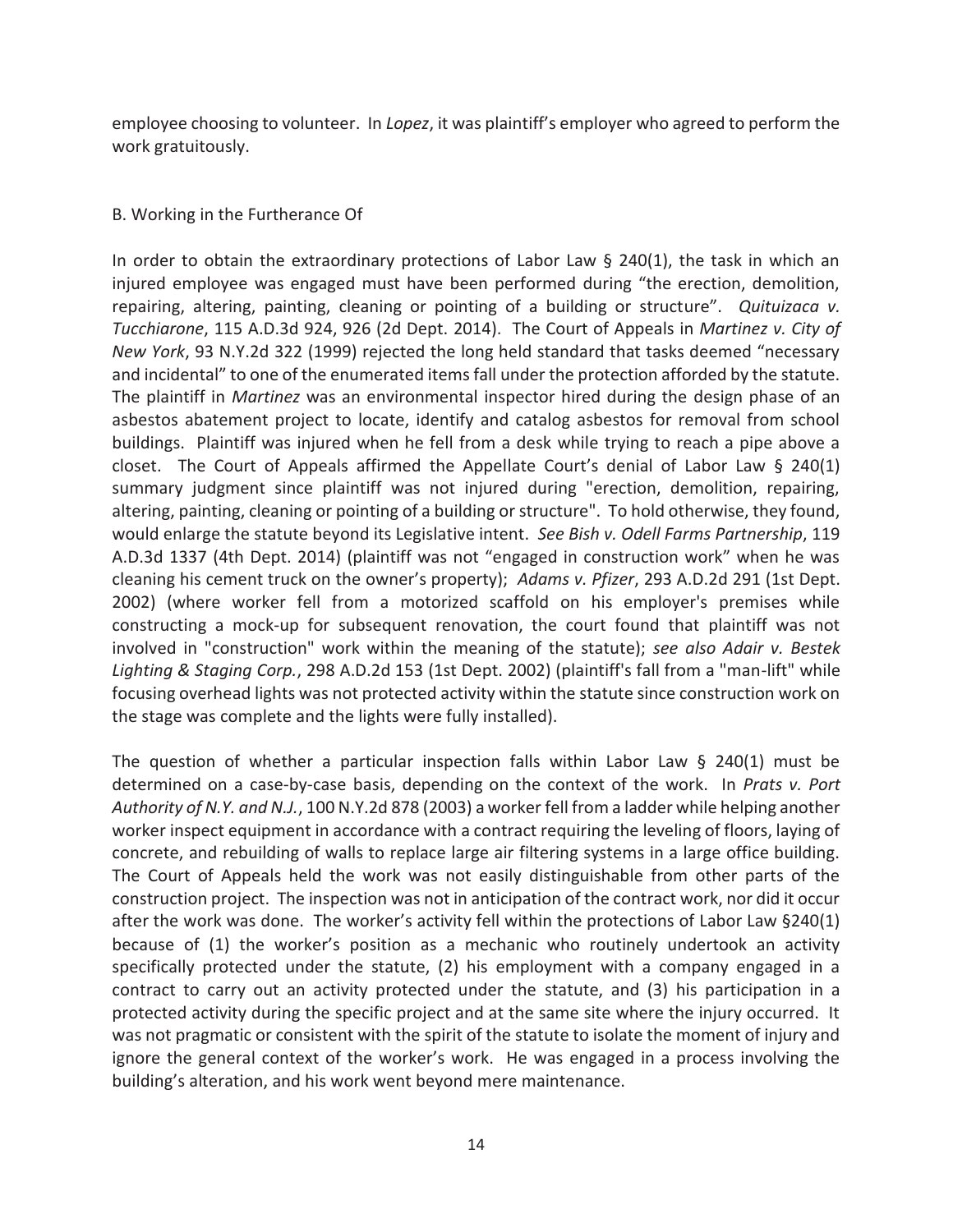## 1. Erection

Erection of structure or building is a protected activity under Labor Law § 240. This activity is self-evident and has not generated many debates. Because of this, the New York Court of Appeals has not defined the term. However, in *Hodges v. Boland's Excavating & Topsoil, Inc.*, 24 A.D.3d 1089, 807 N.Y.S.2d 421 (3rd Dept. 2005), the court used the dictionary definition of the verb erect. That definition was "(1) to put up by the fitting together of materials or parts: build, (2) to fix in an upright position."

## 2. Demolition

A plaintiff is not precluded from recovery under Labor Law § 240 (1) simply because he and the pipes that struck him were on the same level. *Wilinski v. 334 E. 92nd Hous. Dev. Fund Corp.*, 18 N.Y.3d 1, 10 (2011). In *Wilinski*, plaintiff was struck by a falling piece of pipe erected next to where he was working during the course of plaintiff's performing demolition work. The court found Labor Law  $\S$  240(1) to be applicable because the distance traveled by the pipes before striking the plaintiff, though short, was not insignificant given the weight of the pipes and the force generated by the pipes in traveling a short distance.

## 3. Repairing

The protection afforded pursuant to  $\S$  240 extends to workers performing repair work and not merely routine maintenance. *See Greenwood v. Shearson Lehman*, 238 A.D.2d 311 (2d Dept. 1997) (where plaintiff was injured while searching for a ceiling leak in an area of a building that was not under construction, the court held that plaintiff's work was routine maintenance and dismissed the § 240 claim).

In determining whether the work being performed constitutes repairs or routine maintenance, it has been held that the paramount issue is whether the item being worked on was inoperable or malfunctioning prior to the commencement of the work. *See Craft v. Clark Trading Corp.*, 257 A.D.2d 886 (3rd Dept. 1999). Thus, changing of a light bulb itself is not "repairing of a building or structure." *See Smith v. Shell Oil*, 85 N.Y.2d 1000 (1995).

However, in *Piccione v. 1165 Park Ave., Inc.*, 177 Misc. 2d 1037 (Sup. Ct. N.Y. Cty. 1998), plaintiff's work on a fluorescent light fixture performed from a ladder, which involved replacing the ballast and sockets, disconnecting the wires, and stripping them, entailed more than merely changing a light bulb and constituted repairs within the meaning of Laboe Law § 240.

In *Thompson v. 1701 Corp.*, 51 A.D.3d 904 (2d Dept. 2008), the Appellate Division, Second Department ruled that a plaintiff could not recover under Labor Law § 240 after falling off a ladder while changing a screw in a "door-closer." The work was considered to be only routine maintenance, and hence not a protected activity.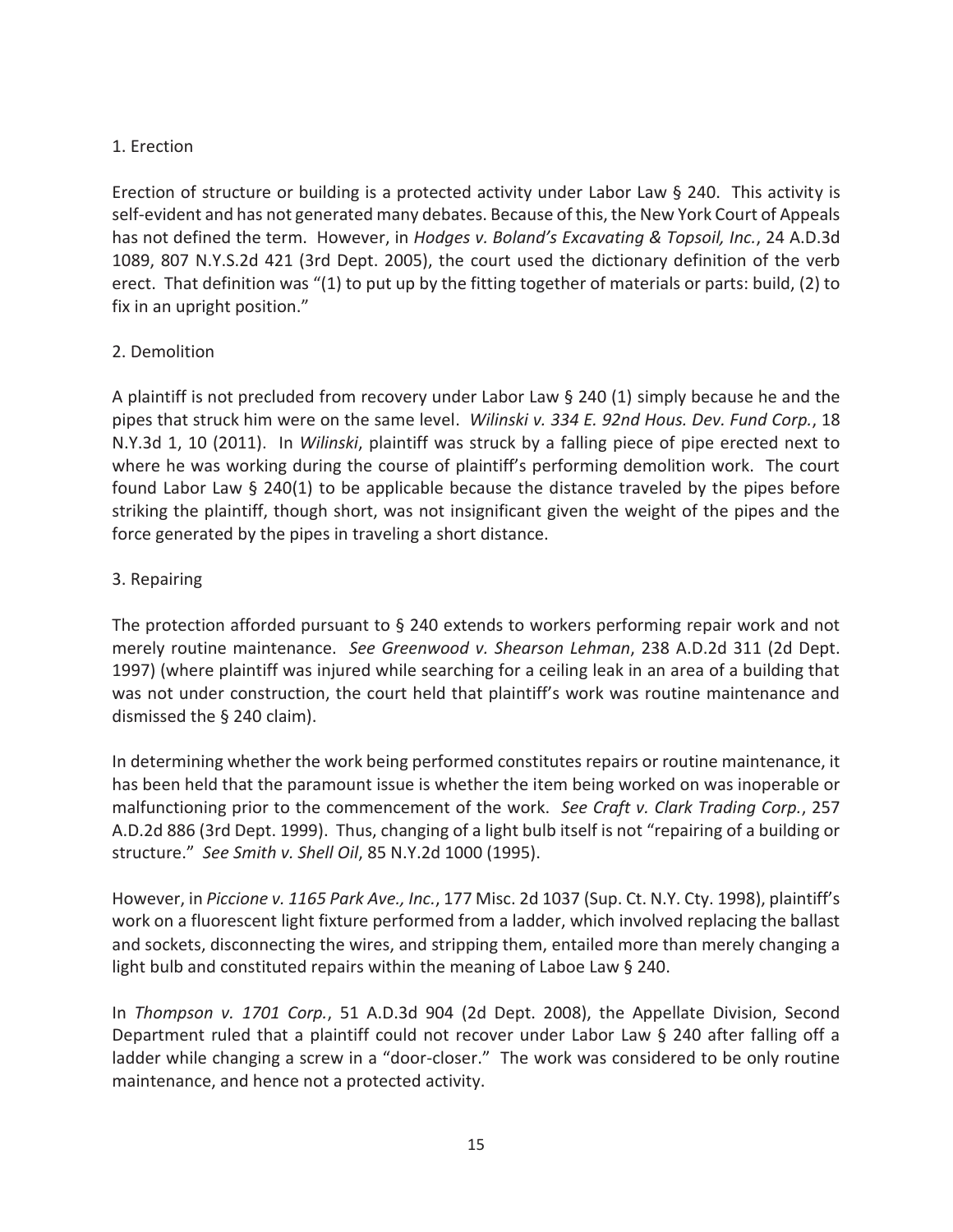## 4. Altering

The Court of Appeals has held that "altering" within the meaning of Labor Law § 240(1) requires making a significant change to the configuration or composition of a building or structure. *See Joblon v. Solow*, 91 N.Y.2d 457 (1998). In *Joblon*, the Court determined that plaintiff's work, which required him to stand on a ladder to hang an electrical clock on a wall, was more than routine maintenance. The facts demonstrated that plaintiff was required to bring an electrical power supply capable of supporting the clock by extending the wiring within the utility room and chiseling a hole through a concrete wall. As such, the work was more than a simple routine activity and significant enough to fall within the statute.

Following *Joblon*, the court in *DiGiulo v. Migliore*, 258 A.D.2d 903 (4th Dept. 1999), held that plaintiff, who was injured when he fell from a ladder while turning a satellite dish assembly and running cable into the building to connect it to the receiver, was engaged in "altering" a building or structure.

In *Kharie v. South Shore Record Management, Inc.*, 118 A.D.3d 955 (2d Dept. 2014), the court found that an employee dismantling shelving was engaged in both alteration and demolition. Because dismantling the shelves was a significant change, the employee's twelve-foot fall was covered under § 240(1). It has also been held that installation or transfer of cable wire onto a utility pole, which is considered a structure, constitutes an alteration. *See Dedario v. New York Telephone Co.*, 162 A.D.2d 1001 (4th Dept. 1990); *Tauriello v. New York Telephone Co.*, 199 A.D.2d 377 (2d Dept. 1993).

In *Downes v. Boom Studio, Inc.*, 248 A.D.2d 150 (1st Dept. 1998), the court found that a photographer's assistant who fell from a ladder while adjusting a backdrop was not engaged in altering a building or structure. Similarly, in *Czaska v. Lenn Lease Limited*, 251 A.D.2d 965 (4th Dept. 1998), the court found that insulating windows by stapling sheets of plastic over them was routine maintenance and not altering a building or structure.

In *Lannon v. 356 W. 44th St. Rest., Inc.*, 136 A.D.3d 528 (1st Dept. 2016), the First Department held that plaintiff, who was injured when he fell from a two-story building while installing flag holders on the exterior of defendants' building façade, was not engaged in a protected activity under § 240(1) at the time of his injury. The court reasoned that the "cosmetic and nonstructural nature" of the work being performed by plaintiff did not constitute "altering" under the statute.

## 5. Cleaning

Cleaning of a building or structure, which is covered under Labor Law § 240, has been defined by the courts to require more than "truly domestic" routine household cleaning. See *Chapman v. International Business Machines Corp.*, 253 A.D.2d 123 (3rd Dept. 1999). In *Brown v. Christopher Street Owners Corp.*, 211 A.D.2d 441 (1st Dept. 1995), *lv. to reargue denied* 88 N.Y.2d 875 (1996),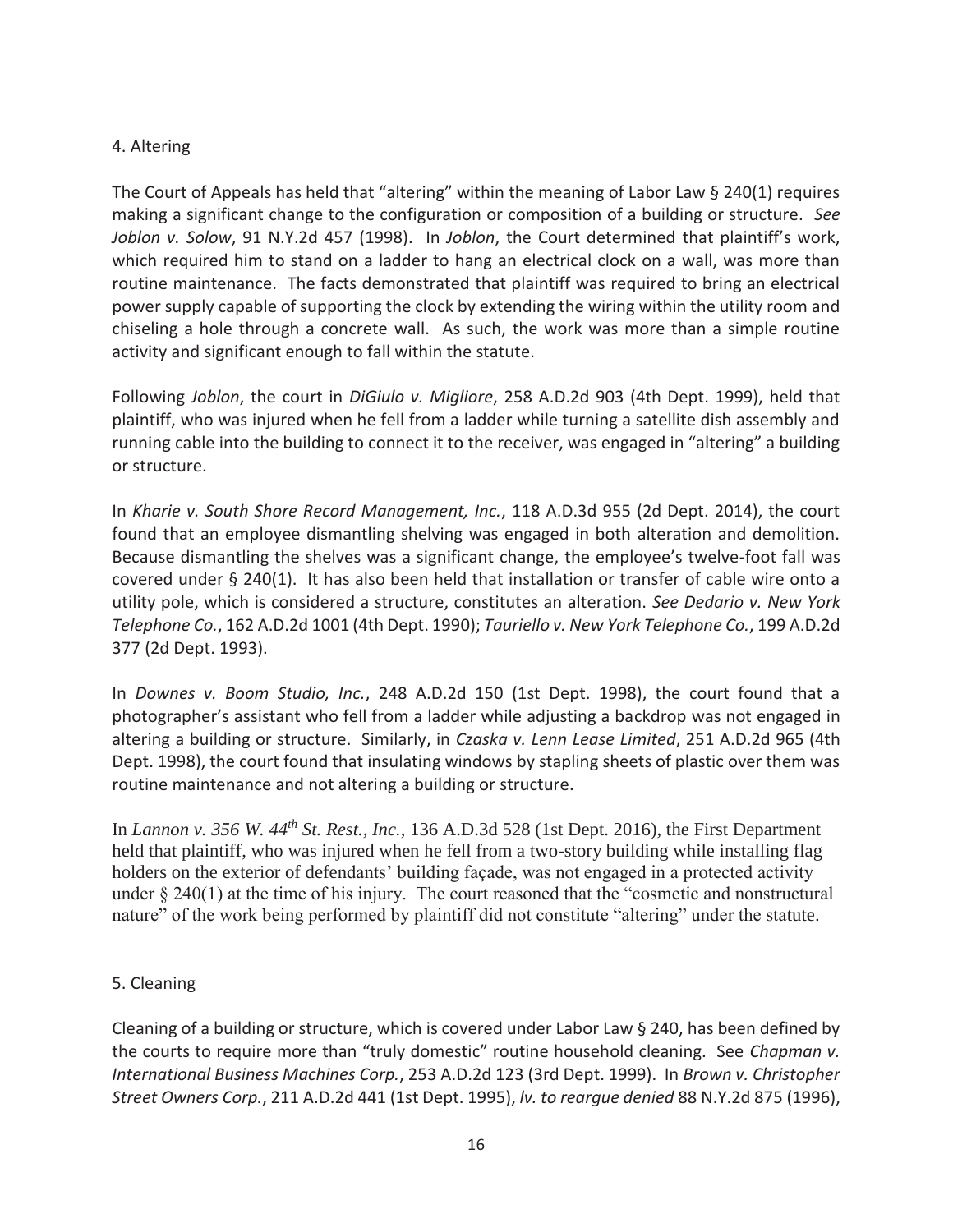the First Department held that a self-employed window washer, hired solely by apartment tenant to clean windows as part of domestic cleaning, was not engaged in an activity covered by Labor Law § 240, unlike the case of a large, nonresidential structure such as a school. *See also Cruz v. Bridge Harbor*, 249 A.D.2d 44 (1st Dept. 1998) (*citing Terry v. Young*, 168 A.D.2d 399 (1st Dept. 1990)) (cleaning windows as a new condominium complex is not routine household cleaning and thus covered by § 240).

In *Soto v. J Crew Inc.*, 21 N.Y.3d 562, 568 (2013), the court further clarified what constitutes "cleaning." The court rejected the argument that Labor Law  $\S$  240 covers all cleaning in a commercial setting. Instead, it identified a number of factors to determine whether a cleaning activity is covered. Specifically, the court stated "an activity cannot be characterized as 'cleaning' under the statute, if the task: (1) is routine, in the sense that it is the type of job that occurs on a daily, weekly or other relatively-frequent and recurring basis as part of the ordinary maintenance and care of commercial premises; (2) requires neither specialized equipment or expertise, nor the unusual deployment of labor; (3) generally involves insignificant elevation risks comparable to those inherent in typical domestic or household cleaning; and (4) in light of the core purpose of Labor Law § 240(1) to protect construction workers, is unrelated to any ongoing construction, renovation, painting, alteration or repair project . . . . The presence or absence of any one is not necessarily dispositive if, viewed in totality, the remaining considerations militate in favor of placing the task in one category or the other." Based on this, it found that routine maintenance on a 6-foot high display shelf was not "cleaning."

Removal of snow and ice from a roof has been held to constitute a form of cleaning, and thus, a worker injured when he fell from a roof while attempting to remove accumulated snow and ice was entitled to the protection of the scaffolding law. *See Nephew v. Barcomb*, 260 A.D.2d 821 (3rd Dept. 1999); *see also Chapman v. International Business Machines Corp.*, 253 A.D.2d 123 (3rd Dept. 1999) (janitorial employee who fell from a collapsed table while cleaning overhead light fixtures in conference room of commercial building was "cleaning" a building within meaning of scaffolding statute, even though no construction or renovation work was occurring); *Vasey v. Pyramid Co. of Buffalo*, 258 A.D.2d 906 (4th Dept. 1999) (injuries sustained by worker, who was dusting and cleaning mini-ledges and bulkheads in shopping mall at height of approximately 35 to 40 feet, when he accidentally maneuvered manlift or "knuckleboom" he was operating onto a decorative tree grate, causing lit to tip over and worker to crash to floor, resulted from fall from height while engaged in activity of cleaning a building, and thus came within scope of Labor Law § 240).

#### 6. Painting in a Construction or Renovation Setting

It is not merely the act of painting which is afforded protection under § 240, but also the work intimately associated with the actual painting. *See Livecchi v. Eastman Kodak Co.*, 258 A.D2d 916 (4th Dept. 1999) (worker established violation of scaffolding law in connection with his fall from ladder while preparing room for painting; as a matter of law, the ladder did not provide proper protection, and evidence established violation of scaffolding law was a proximate cause of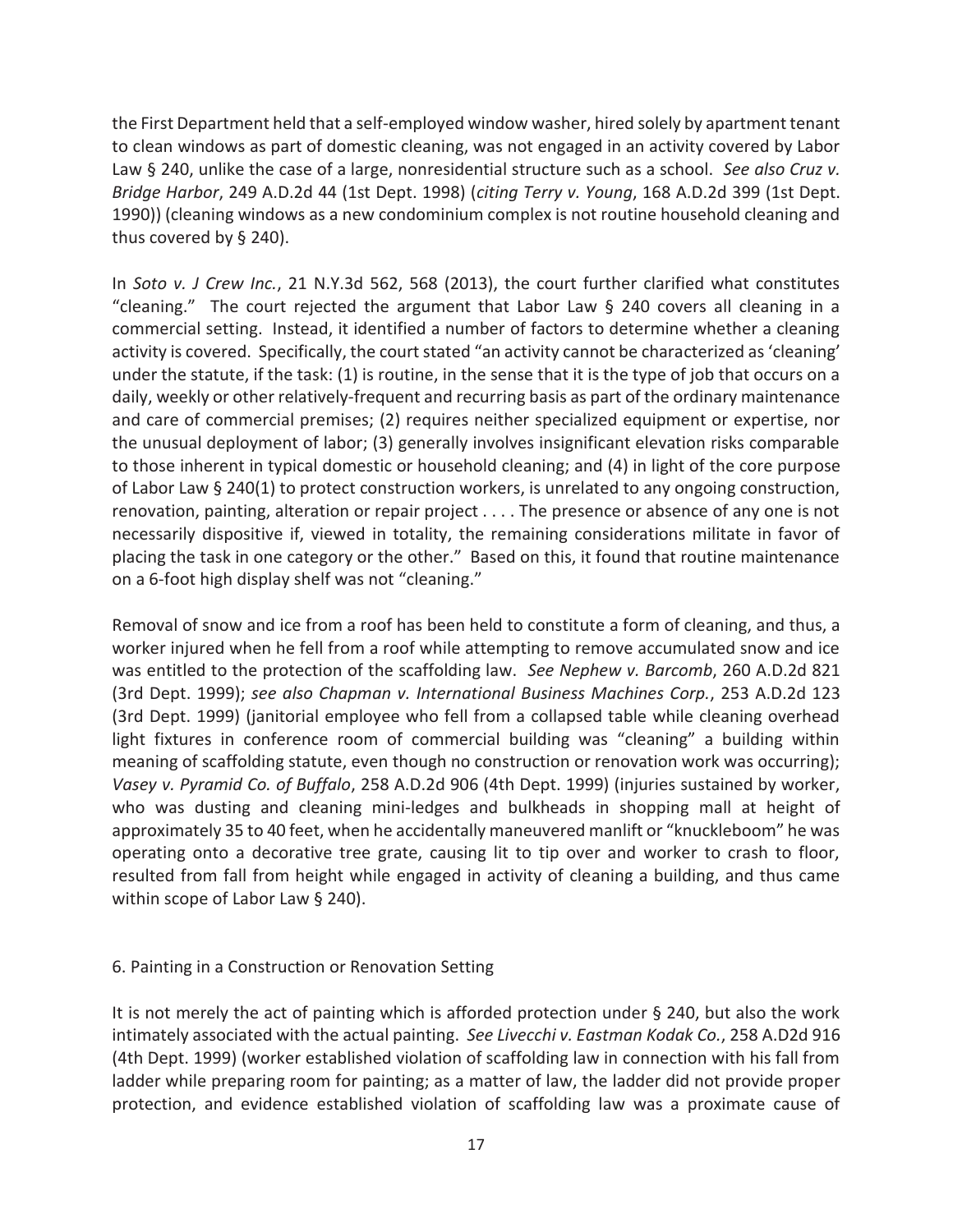accident); *Serpe v. Eyris Productions, Inc.*, 243 A.D.2d 375 (1st Dept. 1997) (painter who fell through unprotected hole in the floor was covered by Labor Law § 240 despite the fact that the actual work he was performing did not involve an elevated risk).

## C. Building or Structure

New York Courts have interpreted the terms "building" or "structure" quite liberally. The Court of Appeals has defined building or structure as "any production or piece of work artificially built up or composed of parts joined together in some definite manner." *See Lewis-Moors v. Contel of N.Y., Inc.*, 78 N.Y.2d 942 (1991) (*quoting Caddy v. Interborough Rapid Transit Co.*, 195 N.Y. 415 (1909)). Rich Stadium was found to be a structure, as was a stage erected inside in it, for a rock concert. *See Seemueller v. County of Erie*, 202 A.D.2d 1052 (4th Dept. 1994). A utility pole is a structure within the meaning of § 240. *See Dedario v. New York Telephone Co.*, 162 A.D.2d 1001 (4th Dept. 1990); *Tauriello v. New York Telephone Co.*, 199 A.D.2d 377 (2d Dept. 1993).

In *Lombardi v. Stout*, 80 N.Y.2d 290 (1992), the Court of Appeals found that while a tree in and of itself is not a structure, an expansive reading of the statute allowed protection for a worker performing a tree removal operation as a part of home improvement renovations.

Other structures have included a railroad car, as in *Gordon v. Eastern Railway Supply, Inc.*, 82 N.Y.2d 555 (1993), a ship's 200-pound hot water pump in *Skow v. Jones, Lang & Wooton Corp.*, 240 A.D.2d 194 (1st Dept. 1997), a Concorde aircraft was considered a structure for the purposes of Labor Law § 240 in *Rooney v. Port Authority*, 875 F. Supp. 253 (S.D.N.Y. 1995), and shelving in *Kharie v. South Shore Record Mgt.*, *Inc.*, 118 A.D.3d 955 (2d Dept. 2014).

## III. GRAVITY RELATED RISK

It has become clear that the worker must be involved in some "gravity related risk" in order to be found protected by Labor Law § 240. Labor Law § 240(1) provides, in pertinent part:

All contractors and owners . . . shall furnish or erect, or cause to be furnished or erected . . . scaffolding, hoists, stays, ladders, slings, hangers, blocks, pulleys, braces, irons, ropes, and other devices which shall be so constructed, placed and operated as to give proper protection to a person so employed.

All of the devices listed under the Labor Law  $\S$  240(1) are mandated either because of (1) a difference between the elevation level of the required work and a lower level or (2) a difference between the elevation level where the work is positioned and the higher level of the materials being hoisted or secured. *See Rocovich v. Consolidated Edison Co.*, 78 N.Y.2d 509 (1991) (holding that Labor Law § 240(1) does not apply where plaintiff fell into a 12-inch ditch and was injured by heated industrial oil). In short, it is well settled that the statute is intended to protect against a particular type of hazard, either falling from a height or being struck by an object that was improperly secured. *Id.*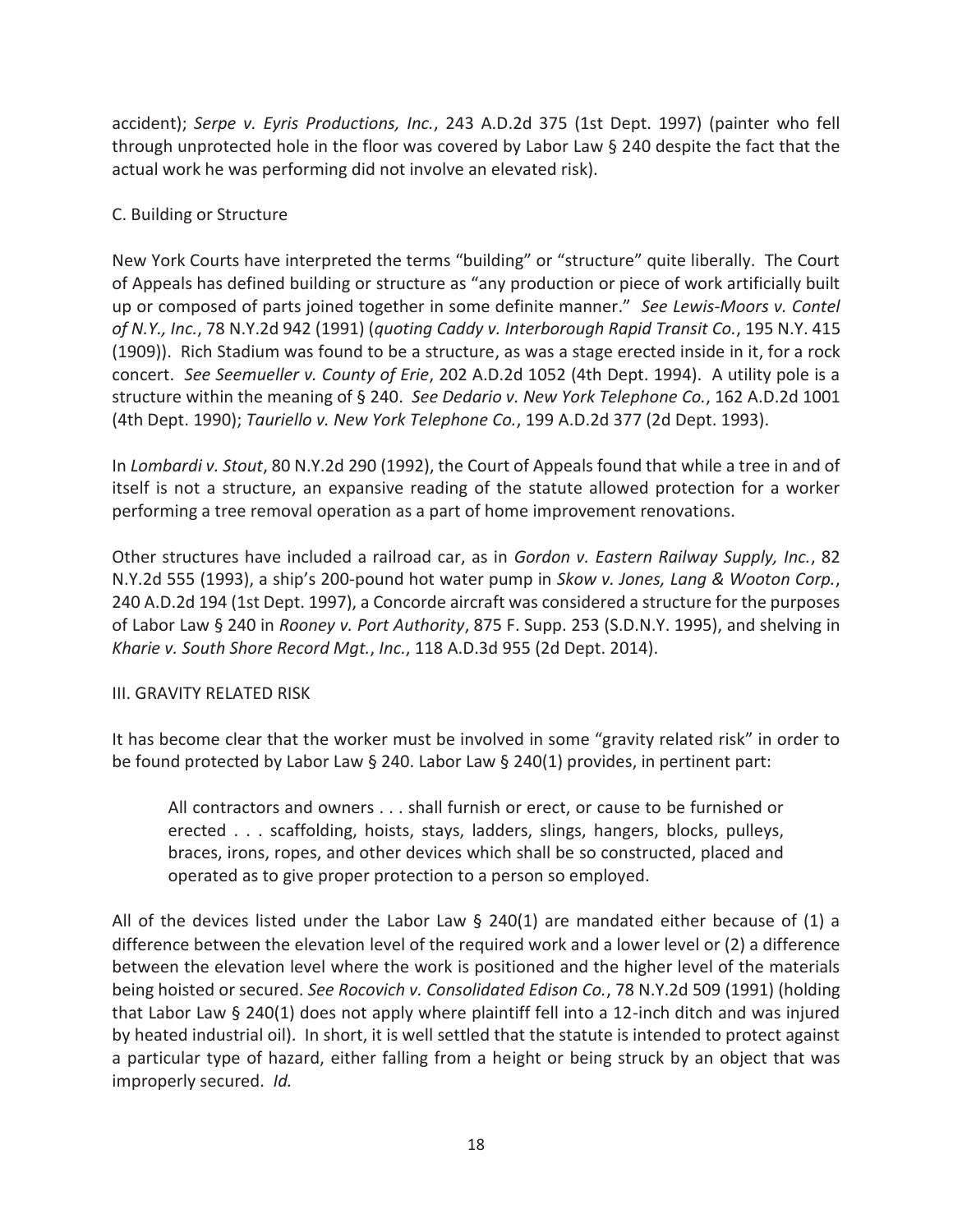With respect to the types of safety devices which Labor Law  $\S$  240(1) requires, the Court of Appeals explained:

Some of the enumerated devices (e.g., "scaffolding" and "ladders"), it is evident, are for the use or protection of persons in gaining access to or working at sites where elevation poses a risk. Other listed devices (e.g., "hoists", "blocks", "braces", "irons", and "stays") are used as well for lifting or securing loads and materials employed in the work.

*Rocovich*, 78 N.Y.2d at 513-514. Accordingly, Labor Law § 240 liability will not be found where the plaintiff is working at a height and is provided with an adequate safety device, such as a scaffold, which prevents the plaintiff from falling, or where the plaintiff, lifting a load, is supplied with an appropriate hoist, preventing him from being struck by falling objects.

Labor Law § 240(1) does not mean absolute liability for every worker that falls at a construction site or every object that falls on a worker. Liability under this statute is contingent on a statutory violation and proximate cause. *Blake v. Neighborhood Hous. Servs. of N.Y. City, Inc.*, 1 N.Y.3d 280, 288 (2003). For falling object cases, plaintiff must show that the object fell, while being hoisted or secured, due to the absence or inadequacy of a safety device described in the statute. *Narducci v. Manhasset Bay Associates, et al.*, 96 N.Y.2d 259 (2001) (finding that § 240(1) does not apply to a situation where the falling glass that injured plaintiff was not related to the work being done and was not a material being hoisted or a load that required securing).

The above ruling in *Narducci* was complicated by *Outar v. City of New York*, 286 A.D.2d 671 (2d Dept. 2001), wherein the Appellate Division, Second Department ruled on a case where a subway worker was struck by an unsecured dolly which had fallen off a 5-foot wall adjacent to the worksite. Although the dolly was not being hoisted or secured at the time of the accident, the court held that the height differential was sufficient to implicate the special protections of the Scaffold Law, and the court granted the plaintiff summary judgment. *See also Quattrocchi v. F. J. Sciame Construction, Co.*, 11 N.Y.3d 757 (2008) (holding that falling object liability under §240 is not limited to cases in which the falling object was in the process of being hoisted or secured.)

In the case of *Buckley v. Columbia Grammar & Preparatory*, 44 A.D.3d 263 (1st Dept. 2007), the Appellate Division, First Department attempted to explain the above by holding that in order for the Scaffold Law to apply, there must be a significant inherent risk attributable to an elevation differential. To conclude that an object requires securing, the court ruled it is essential that the object present a foreseeable elevation risk in light of the work being undertaken.

Since then, the Appellate Division, First Department has followed the idea of *Outar* in *Matthews v. 400 Fifth Realty LLC*, 111 A.D.3d 405 (1st Dept. 2013). The court noted that "the Court of Appeals has stated that falling object liability . . . is not limited to cases in which the falling object is in the process of being hoisted or secured." In *Matthews*, the employee was injured when a metal grate fell on him while working in an elevator shaft. The claim was premised on the owner's failure to adequately secure the grates to prevent them from falling. The court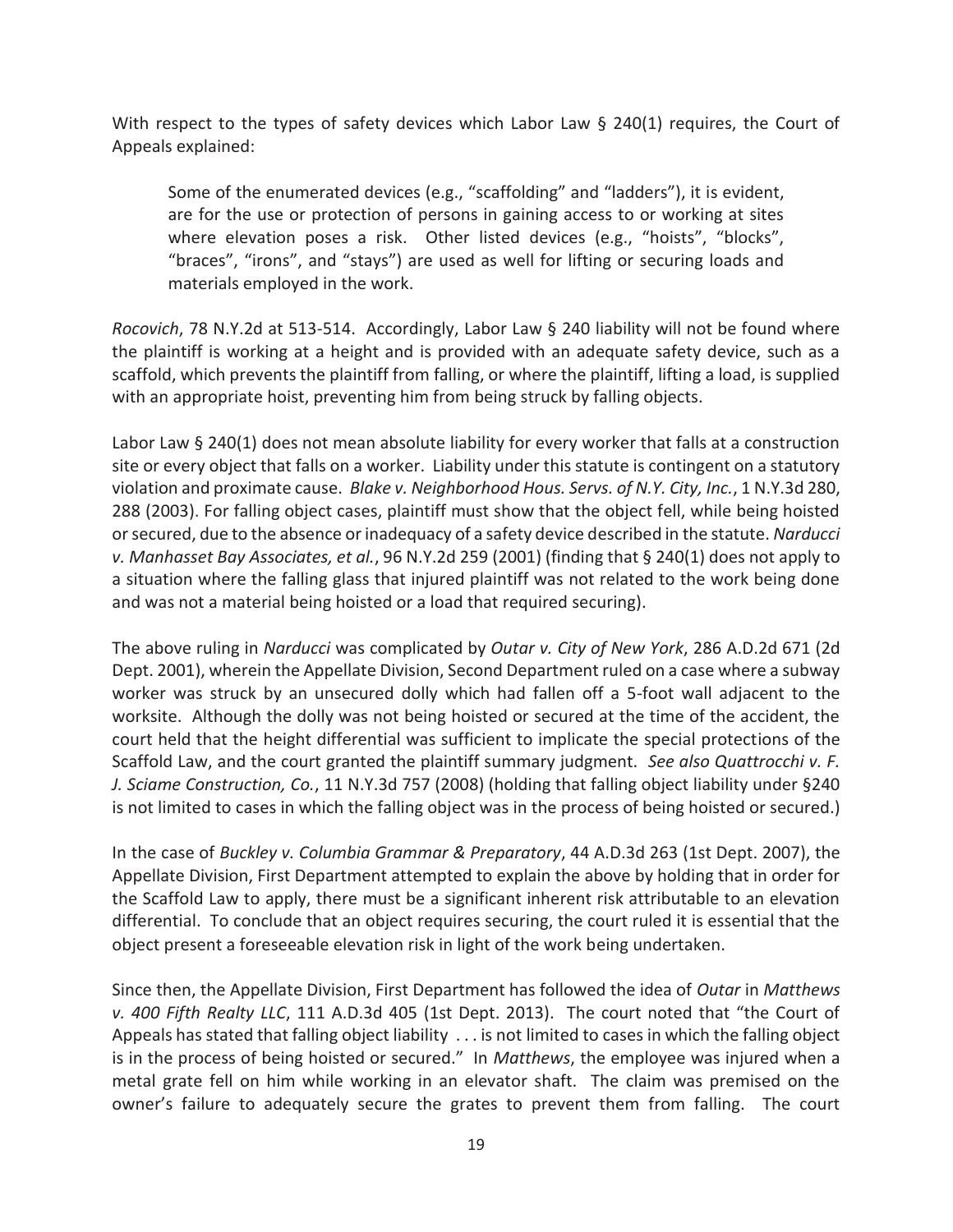overturned a trial court decision to the extent it was premised on the requirement that the object must fall while being hoisted or secured.

The Court of Appeals has found no liability under Labor Law  $\S 240(1)$  where a safety device served its objective. For example, in *Ross v. Curtis-Palmer Hydro-Electric Co., et al.*, 81 N.Y.2d 494 (1993), the plaintiff, performing work at an elevation, was provided with a scaffold. In order to complete his welding job without falling, he had to sit on the scaffold in a contorted position and subsequently sustained back injuries. Despite the fact that the plaintiff requested a ladder to avoid working in such a position and he was told to complete his job using the scaffold, the Court nevertheless held that the scaffold served its core function, as it prevented him from falling from a height. Thus, Labor Law § 240(1) was inapplicable. *See also Cardenas v. BBM Constr. Corp.*, 133 A.D.3d 626 (2d Dept. 2015) (Labor Law§ 240(1) not applicable where plaintiff injured his back lifting a beam while standing upon a scaffold 14-15 feet high).

Additionally, in *Melber v. 6333 Main Street, Inc.*, 91 N.Y.2d 759 (1998), where the plaintiff fell from a height as he was performing work, the Court held that the plaintiff did not have a Labor Law § 240 claim. There, the plaintiff utilized stilts to install metal studs in drywall. As he was walking down the corridor to obtain tools, he tripped over an electrical conduit protruding from an unfinished hall. Similar to the reasoning in *Ross*, the Court stated that the stilts allowed plaintiff to complete his work safely at a height, since he did not fall as he was installing the metal studs. It noted that had the stilts failed while plaintiff was installing the metal studs in the top of the drywall, a different case would have been presented.

Standing by its decision in *Melber*, the Court of Appeals recently explained that the relevant and proper inquiry is whether the hazard plaintiff encountered is a separate hazard completely unrelated to the height-related hazard that brought about the need for a safety device in the first place. *Nicometi v. Vineyards of Fredonia, LLC*, 25 N.Y.3d 90, 98 (2015) (finding that plaintiff's fall on ice while wearing stilts was not actionable under Labor Law § 240(1)); *Cohen v. Memorial Sloan-Kettering Cancer Ctr.*, 11 N.Y.3d 823 (2008) (explaining that two pipes protruding from a wall were not a risk that brought about a need for a ladder, but a usual and ordinary danger at a construction site).

Two additional Court of Appeals cases, *Marvin v. Korean Air, Inc.*, 2 A.D.3d 223 (2004) and *Toefer v. Long Island Railroad*, 4 N.Y.3d 399 (2005), decided in April 2005, both dismissed claims under Labor Law § 240 regarding workers on a flatbed truck surface. *Toefer* was struck by a wooden lever and propelled off the side of a truck and *Marvin* caught his leg in a safety strap as he was preparing to descend from the flatbed of the truck. The Court found the situations in which the plaintiffs were injured were such that the plaintiffs were "exposed to the usual and ordinary risks of construction site, and not the extraordinary elevation risks envisioned by Labor Law § 240". The Court did however caution that the distance between the work platform (flatbed truck) and the ground was relevant and "no one would expect the worker to come down without a ladder or other safety device from a work platform that was 10 feet high." *Toefer*, 4 N.Y.3d at 408-409. *See also Grabar v. Nichols, Long & Moore Constr. Corp.*, 2017 N.Y. App. Div. LEXIS 1080 (4th Dept. 2017).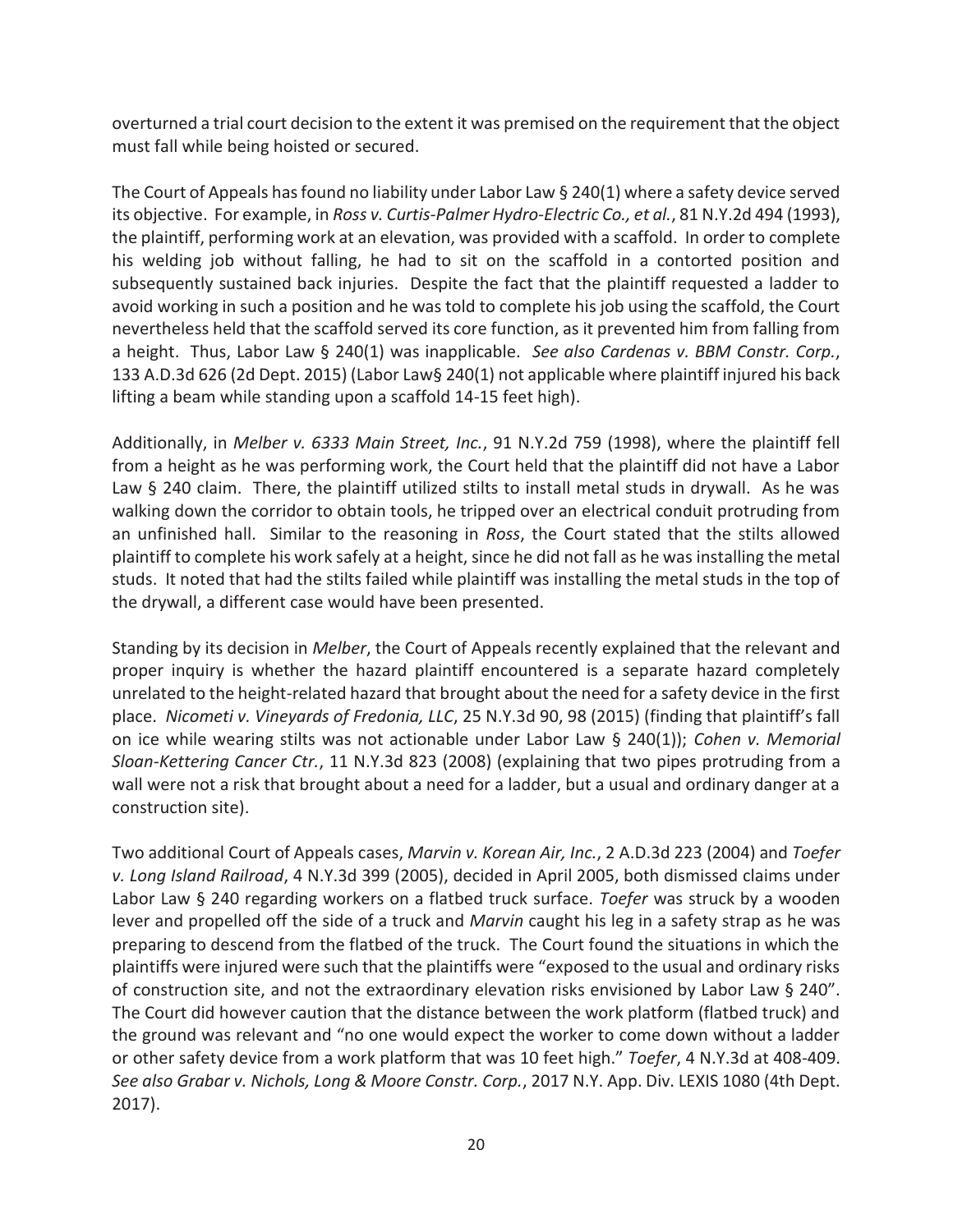To date, the courts have been asked to deal repeatedly with the issue of whether a plaintiff's injury is a direct result of the forces of gravity and falls within Labor Law § 240(1). *See Jacome v. State of New York*, 266 A.D.2d 345 (2d Dept. 1999) (where plaintiff was injured by steel plates which fell from a truck he was unloading, the court held that the task of unloading a truck was not an elevation related risk); *Rubino v. Fisher Reese W.P. Assoc., et al.*, 243 A.D.2d 620 (2d Dept. 1997) (plaintiff was lifting material via a hoist, the hoist tipped and hit his leg, the court held that § 240(1) did not apply since plaintiff neither fell from a height nor was struck by falling construction materials); *Sarata v. Metropolitan Transp. Auth.*, 2015 N.Y. App. Div. LEXIS 9671 (2d Dept. 2015) (granting summary judgment to plaintiff under Labor Law § 240(1) as the protective device provided, i.e. the safety netting, failed to provide the proper protection when a piece of concrete fell through an opening in the netting and struck plaintiff in the head); *Somereve v. Plaza Constr. Corp.*, 136 A.D.3d 537 (1st Dept. 2016)(finding that plaintiff's injuries were the result of a gravity-related incident where the prime mover he was operating flipped forward and he was ejected off the back).

A fall at a construction site does not, in and of itself, establish liability under Labor Law § 240(1). In *Keavey v. New York State Dormitory Auth.*, 6 N.Y.3d 859 (2006), the Court of Appeals held that "[t]he act of falling into a five-to six-inch gap between insulation boards, which were stacked eight-feet tall, is not a gravity related accident." *Id.* In *Berg v. Albany Ladder Company, Inc.*, 10 N.Y.3d 902 (2008), the Court of Appeals held that the Scaffold Law did not apply where a worker was standing on the back of a truck on several bundles of trusses. The trusses were about 10 feet off the ground, and toppled to the ground injuring the plaintiff. The court stated that the plaintiff could not recover absent proof that his fall resulted from the lack of a safety device. In *Gonzalez v. Turner Construction, Co.*, 29 A.D.3d 630 (2d Dept. 2006), the Appellate Division, Second Department, ruled that where a worker was pulled forward into a beam while "shifting" an 800-foot rope with two other workers below, his injuries were not the type of injuries contemplated by §240.

However, in *Treile v. Brooklyn Tillary, LLC*, 120 A.D.3d 1335 (2d Dept. 2014), the Appellate Division, Second Department found that Labor Law § 240(1) applied where an employee was unloading rebar from a flatbed. The employee and his coworkers were using crowbars to remove bundles of rebar from the truck by rolling them off of wooden planks. Allegedly, as a bundle began to fall, the weight shift caused one of the planks to catapult the employee 15 feet into the air. The truck bed was 4 to 5 feet above the ground. According to the court, given that rebar bundles weighed between 8,000 and 10,000 pounds, the 4 to 5-foot elevation was significant.

"[A] presumption in favor of plaintiff arises when a scaffold or ladder collapses or malfunctions 'for no apparent reason'". *Quattrocchi v. F. J. Sciame Construction, Co.*, 11 N.Y.3d 757 (1st Dept. 2007) (*quoting Blake*, 1 N.Y.S.3d at 289). "Whether the device provided proper protection is a question of fact, except when the device collapses, moves, falls, or otherwise fails to support the plaintiff and his materials." *Nelson v. Ciba-Geigy*, 268 A.D.2d 570, 572 (2d Dept. 2000).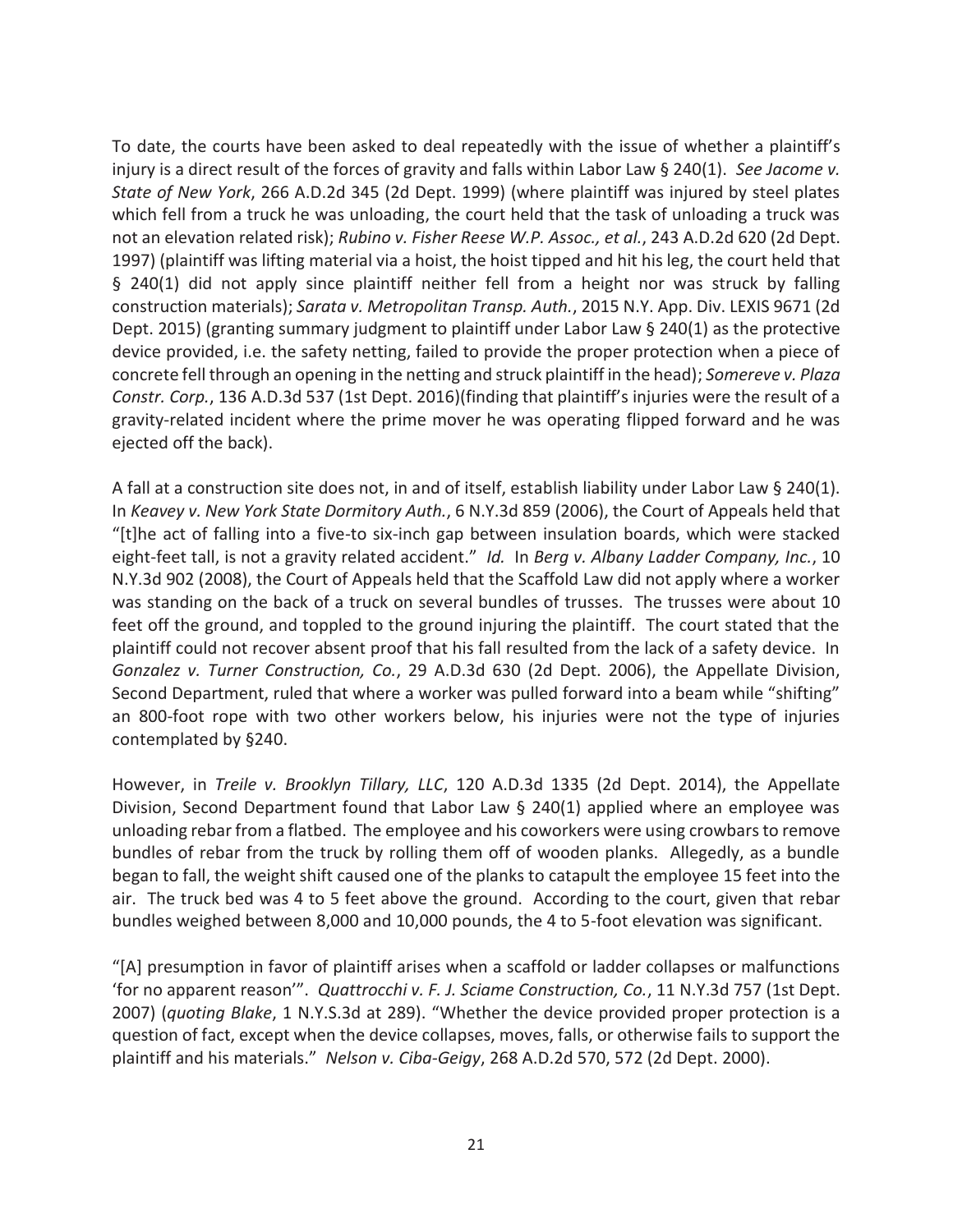In *McCarthy v. Turner Construction, Inc.*, 52 A.D.3d 333 (1st Dept. 2008), the Appellate Division, First Department held that where a plaintiff fell off an unsecured ladder, the plaintiff was not required to show that the ladder was defective in any way. It was sufficient to show that adequate safety devices were not present to prevent the ladder from slipping. *See also Nazario v. 222 Broadway, LLC*, 2016 N.Y. App. LEXIS 246 (1st Dept. 2016). Likewise, a temporary staircase at a construction site is considered a safety device under § 240(1) and thus, a fall down a temporary staircase is the type of elevation-related risk to which § 240(1) applies. *O'Brien v. Port Auth. Of N.Y. & N.J.*, 131 A.D.3d 823 (1st Dep. 2015).

#### IV. DEFENSES

#### A. Recalcitrant Worker

Under the recalcitrant worker defense, the absolute liability protection ordinarily provided by Labor Law § 240 does not extend to a worker who knowingly disregards instructions by deliberately refusing to use an available safety device. *See Jastrzebski v. North Shore School Dist.*, 223 A.D.2d 677 (2d Dept. 1996)(plaintiff held to be a recalcitrant worker where he fell from a ladder while affixing plywood to a school wall and the evidence showed that he refused to use scaffolding that had been provided for him, contrary to a direct order given to him by his supervisor). While an injured worker's negligence is not a defense to a Labor Law § 240(1) claim, the recalcitrant worker defense may allow a defendant to escape liability, under the statute, where intentional stubborn conduct of the worker regarding use, misuse or non-use of the equipment results in his injuries. *See Peterson v. Barry, Bette & Led Duke, Inc.*, 171 Misc.2d 346 (Sup. Ct. Monroe Cty. 1996)(*citing Smith v. Hooker Chemical & Plastics Corp.*, 89 A.D.2d 361 (4th Dept. 1982)). For example, in *Vasquez v. GMD Shipyard Corp.*, 582 F.3d 293 (2d Cir. 2009), the Second Circuit Court of Appeals found an employee could not recover where he deliberately stepped off the provided ladder, "thus abandoning the device that was provided for his safety."

The defense does not apply where a worker has not been provided with adequate and safe equipment. *See Stolt v. General Foods Corp.*, 81 N.Y.2d 918 (1993). A defendant must establish that proper equipment was readily available and provided for the worker's use. *See Clark v. 345 East 52nd Street Owners*, 245 A.D.2d 410 (2d Dept. 1997)(proper ladders available just 15 feet away). Such refusal can be implied from a worker's conduct and not just from his words. *See Vona v. St. Peter's Hospital*, 223 A.D.2d 903 (3d Dept. 1996)(Court felt that a jury could infer both the act of the defendant providing a safety device and the plaintiff's refusal to use it where there was circumstantial evidence that the ladder was within plain view of the plaintiff).

Furthermore, a simple instruction by an owner, contractor or agent to be careful and avoid unsafe practices is not sufficient to support a recalcitrant worker defense. *See Garcia v. 1122 East 180th Street Corp.*, 250 A.D.2d 550 (1st Dept. 1998); *Fazekas v. Time Warner Cable, Inc.,* 132 A.D.3d 1401 (4th Dept. 2015)(worker's failure to follow owner's instructions and advice to stabilize ladder to keep it from slipping when standing on ladder to install cable services on owner's building did not preclude cable provider's liability under Labor Law § 240). The longstanding rule had been that an immediate instruction to use a particular safety device is required. *Cahill v Triborough Bridge & Tunnel Authority*, 4 A.D.3d 236 (1st Dept. 2004). The Court of Appeals in reviewing the *Cahill* decision dismissed the plaintiff's claim under Labor Law § 240 where the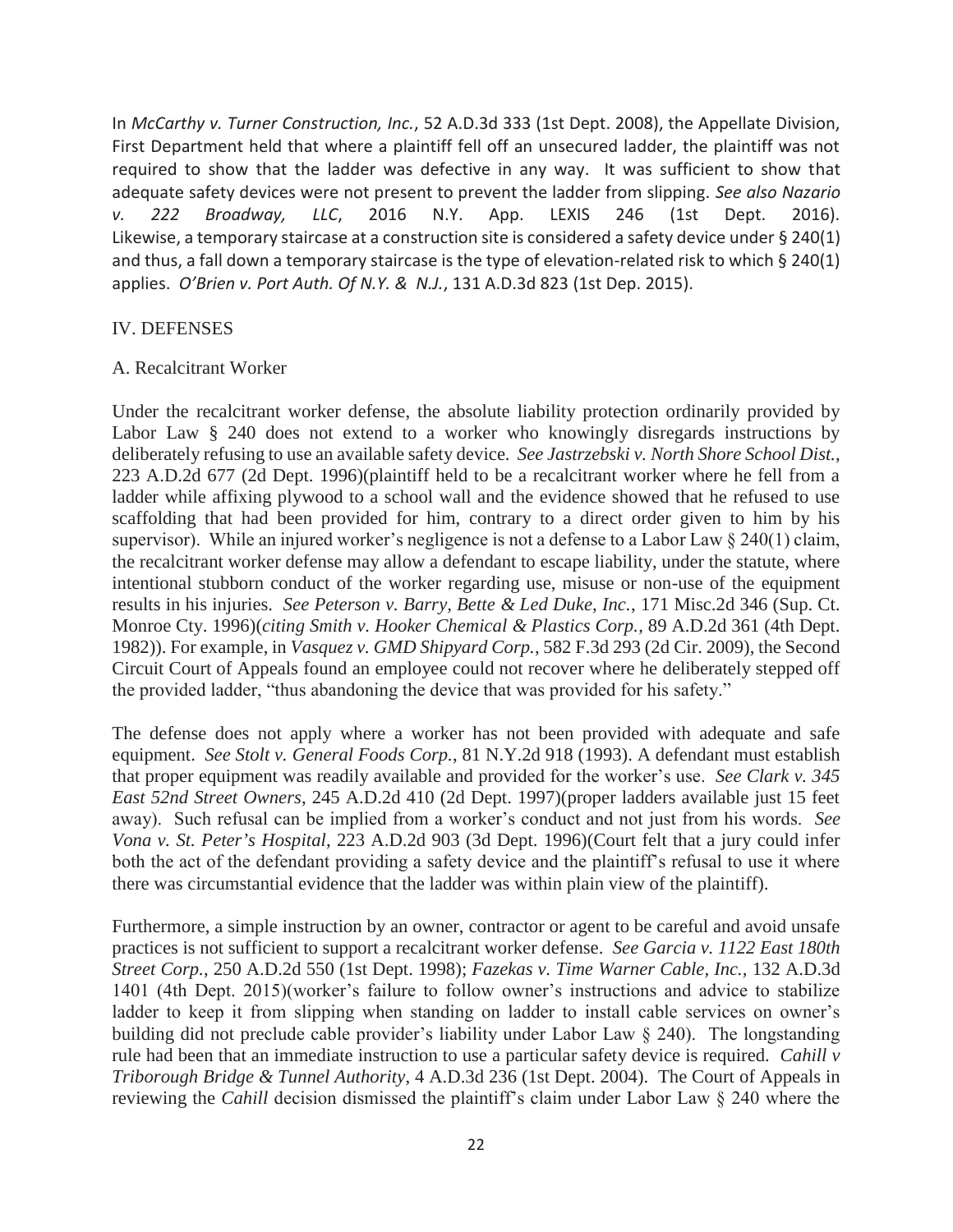employer made available adequate safety devices and the employee had been instructed to use them even though the instructions were given several weeks before the accident occurred. *Cahill v. Triborough Bridge & Tunnel Auth.*, 4 N.Y.3d 35 (2004). This is a departure from the large body of case law requiring an immediate instruction. On the other hand, in *Kristo v Board of Educ. of the City of N.Y.,* 134 A.D.3d 550 (1st Dept. 2015), the Appellate Division rejected defendants' recalcitrant worker defense because there was no evidence that plaintiff had been instructed on the day of his accident not to enter or use the cordoned-off area where the incident allegedly occurred.

#### B. Proximate Cause

Plaintiff need not establish any actual negligence on the part of an owner, contractor, or their agent to obtain absolute liability under Labor Law § 240(1). *See Haimes v. New York Tel. Co.*, 46 N.Y.2d 132 (1978). However, a plaintiff must establish that there was in fact a violation (a failure to provide proper protection) and that the violation was the proximate cause of the accident. *See Zimmer v. Chemung County Performing Arts, Inc.*, 65 N.Y.2d 513 (1985); *see also Woods v. Gonzales*, 295 A.D.2d 602 (2d Dept. 2002)(question as to whether cause of accident was plaintiff placing structurally sound ladder on wet, sloping grass); *Glazik v. City of New York*, 306 A.D.2d 516 (2d Dept. 2003)(question of fact concerning plaintiff's fall from a sloped ramp while passing pallets to co-worker). Thus, if the responsible party failed to provide plaintiff with an adequate safety device, but that device was not the cause of plaintiff's accident, the plaintiff will be unable to establish a proximate cause between the violation of the statute and his injury. *See Zimmer*, 65 N.Y.2d at 513.

The case of *Blake v. Neighborhood Housing Services of N.Y. City*, 1 N.Y.3d 280 (2003), reaffirmed the principle that a plaintiff is not entitled to the protections of Labor Law § 240 where the plaintiff's own actions are the sole proximate cause of the accident. In *Blake*, plaintiff set up his own extension ladder at the job site. Plaintiff testified that the ladder had rubber shoes, was in proper working condition, stable and steady. As the plaintiff began scraping rust from a window, the upper portion of the ladder retracted and the plaintiff suffered an injury. At the trial court level, the jury found that plaintiff was the sole proximate cause of the accident. The Court of Appeals affirmed the decision, holding that if the ladder was constructed and operated as to give proper protection, then clearly the sole proximate cause of the accident was the plaintiff's actions. The *Blake* Court also made clear that not every fall from a ladder or scaffold will give rise to a Labor Law §240 claim. The Court re-emphasized the point that there must be not only a violation of Labor Law § 240, but that said violation must be a substantial factor in causing the accident. *Id.* at 291.

Likewise, in *Montgomery v. Federal Express Corp.*, 4 N.Y.3d 805 (2005), the Court of Appeals held that where an elevator repairman chose to access the elevator motor room by climbing on an inverted bucket instead of going to retrieve a ladder which was readily available on the job site, that the repairman's actions were the sole and proximate cause of his injury and that he should not be entitled to recover under New York Labor Law § 240(1). The Court of Appeals agreed with the Appellate Division's determination that the "normal and logical response" of the plaintiff should have been to go and get a ladder rather than attempt to climb into the motor room using a bucket. *Id.* at 806.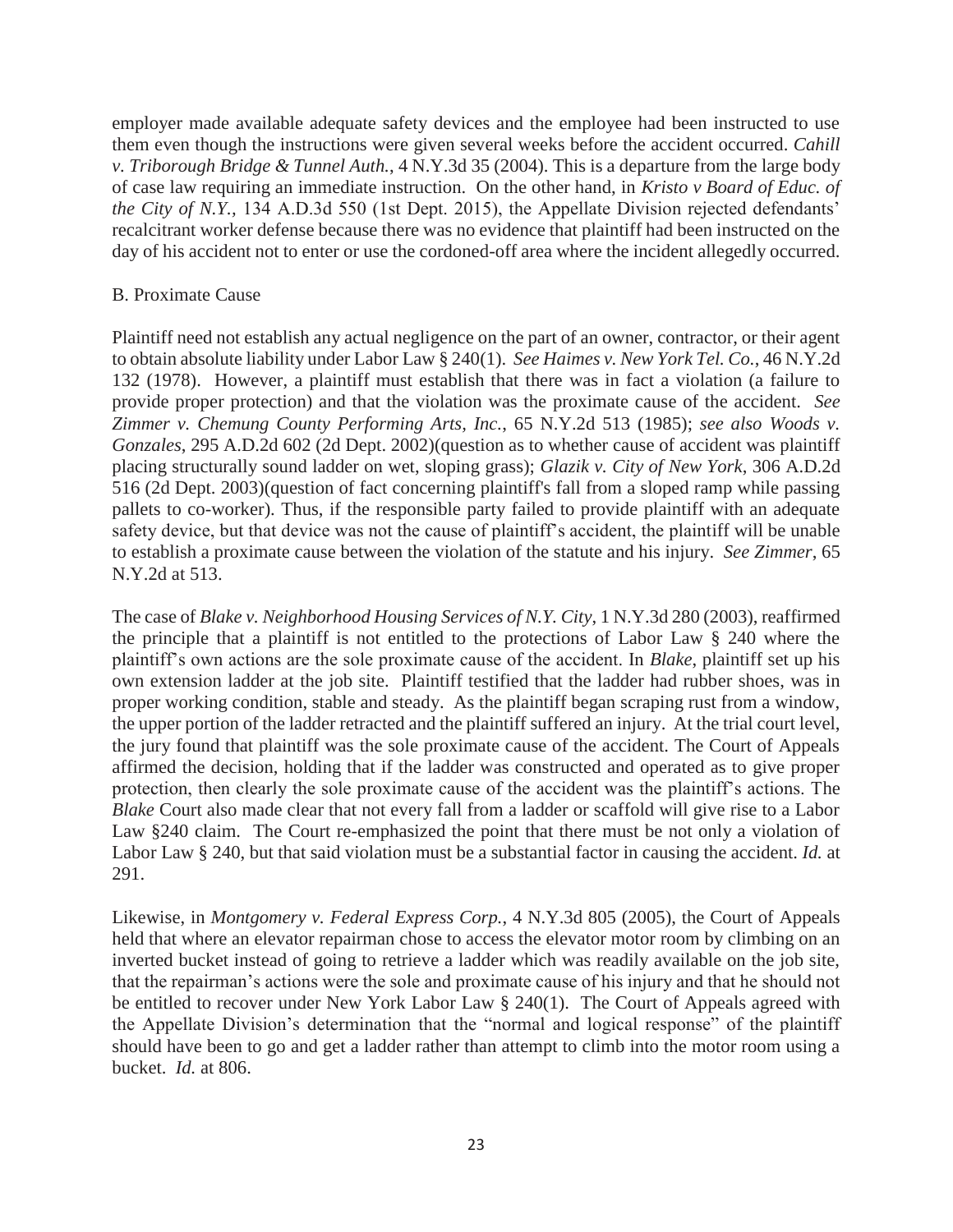In *Robinson v. East Medical Center, LP*, 6 N.Y.3d 550 (2006), the Court of Appeals affirmed the decision of the Appellate Court dismissing the plaintiff's complaint finding that the plaintiff's own actions were the sole proximate cause of his injuries as a matter of law and as such, the plaintiff was not entitled to recover under New York Labor Law § 240(1). Here, plaintiff, a journeyman plumber, fell from the top rung of a six-foot ladder where eight-foot ladders were readily available on the job site. The plaintiff used a six-foot ladder to complete a repair, which he knew required an eight-foot ladder, instead of using an eight-foot ladder that was readily available on the job site. Rather than using the taller ladder, the plaintiff chose to stand on the top rung of the six-foot ladder to access the work. *See also*, *Serrano v. Popovic*, 91 A.D.3d 626 (2d Dept. 2012)(plaintiff sole proximate cause of accident for plaintiff's failure to follow instructions and use readily available safety equipment); *Gittleson v. Cool Wind Ventilation, Corp.*, 46 A.D.3d 855, (2d Dept. 2007)(sole proximate cause where plaintiff chose to use an improperly placed, unsecured ladder to perform his job); *compare with Barreto v. Metropolitan Transp. Auth.*, 25 N.Y.3d 426 (2015)(Court of Appeals reverses Appellate Division and grants summary judgment in favor of plaintiff because of the absence of an adequate safety device to perform his work); *Howard v. Turner Constr. Co.*, 134 A.D.3d 523 (1st Dept. 2015)(Even though it was plaintiff's decision to lean ladder in a partially closed position against the wall, he was not sole proximate cause of accident as the evidence demonstrated that he had to set up the ladder in that manner because of work conditions).

#### **LABOR LAW SECTION 241(6)**

#### I. OVERVIEW

Labor Law § 241 imposes a nondelegable duty on owners, general contractors and their agents to provide a safe and reasonable job site to those persons lawfully present. Subsection 6 of Labor Law § 241 further defines and expands the "general" contractor and owner's duty as follows:

All areas in which construction, excavation or demolition work is being performed shall be so constructed, shored, equipped, guarded, arranged, operated and conducted as to provide reasonable and adequate protection and safety to the persons employed therein or lawfully frequenting such places. The commissioner may make rules to carry into effect the provisions of this subdivision, and the owners and contractors and their agents for such work, except owners of one and two-family dwellings who contract for but do not direct or control the work, shall comply therewith.

The purpose of this section was to enhance the safety practices of building construction sites by requiring compliance with Rule 23 of the New York State Industrial Code entitled "Protection In Construction, Demolition and Excavation Operations". In order to trigger liability under Labor Law § 241(6), there must be a violation of an administrative regulation (Industrial Code) which mandates compliance with a "concrete specification." Regulations dealing with general safety standards are not a sufficient predicate for liability under this section. *Ross v. Curtis-Palmer Hydro-Elec. Co.*, 81 N.Y.2d 494 (1993); *see also St. Louis v. North Elba*, 16 N.Y.3d 411 (2011).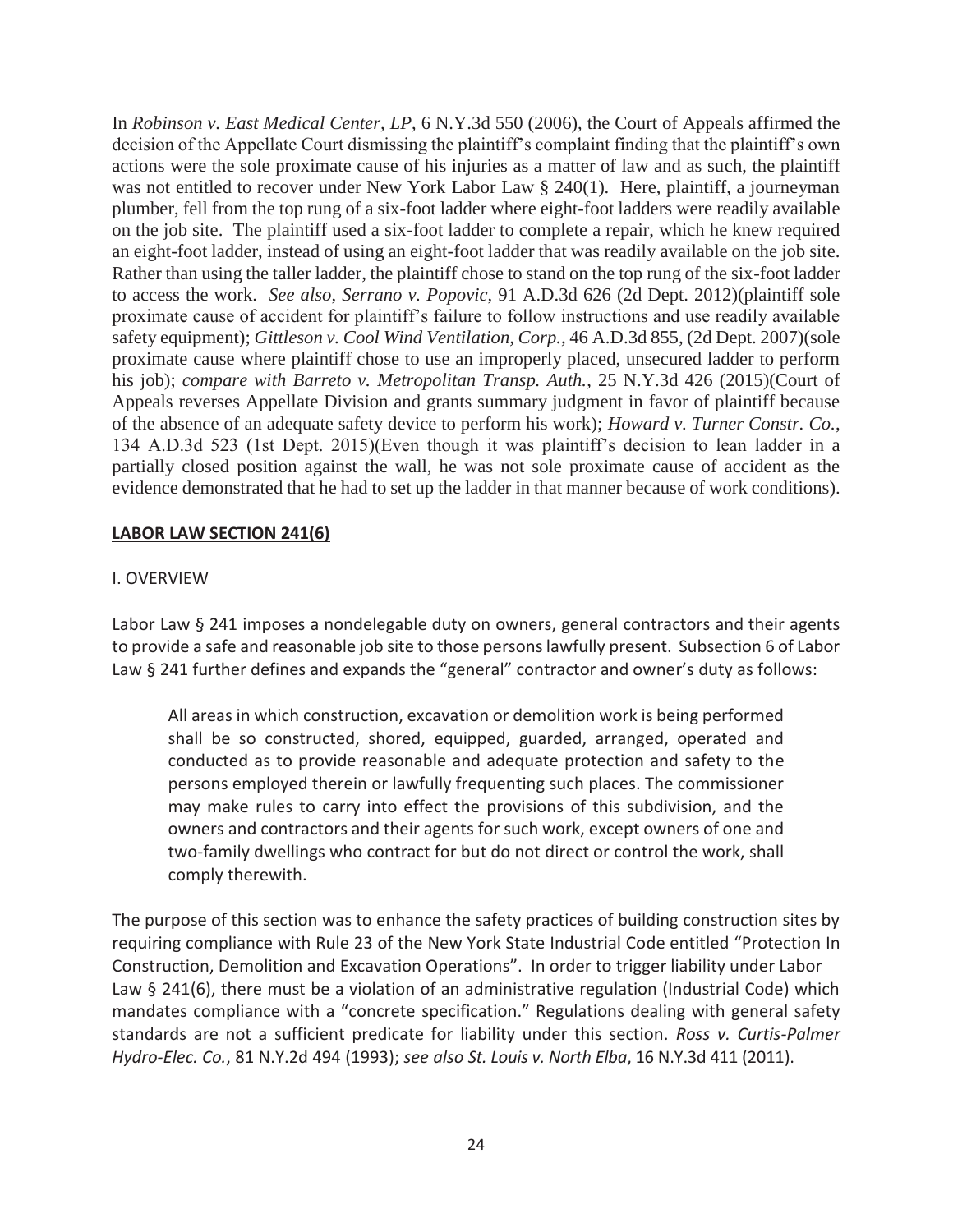Labor Law § 241(6) imposes the ultimate liability for non-compliance with safety standards upon owners, contractors and their agents irrespective of their control or supervision over a construction site. If these parties hire subcontractors to perform the work, they will still be liable to the plaintiff in the first instance even if they do not control the methods and manner of the work. *See Mugavero v. Windows By Hart, Inc.*, 69 A.D.3d 694 (2d Dept. 2010). The reasoning behind this is that construction work is "inherently dangerous", and as such, the owners and contractors must be held accountable for any injuries caused during this hazardous activity. This is meant to induce owners and contractors to ensure that only financially responsible and safety conscious subcontractors are engaged in the work. In *Rizzuto v. L.A.Wenger Contr. Co.*, 91 N.Y.2d 343 (1998), the Court of Appeals held that notice of the condition which violates Rule 23 is not required since vicarious liability is not dependent on the defendant's personal capability to prevent or cure the dangerous condition. *See also Ziegler-Bonds v. Structure Tone*, 245 A.D.2d 80, 664 N.Y.S.2d 799 (1st Dept. 1997)

Unlike § 240(1) of the Labor Law, § 241(6) does not impose absolute liability from a violation. There still must be a determination as to whether the safety measures employed at the site were "reasonable and adequate" under the circumstances. *See Nagel v. D & R Realty Corp.*, 99 N.Y.2d 98, 752 N.Y.S.2d 581 (2002). Comparative negligence is still an available defense. A violation of an Industrial Code regulation does not impose absolute liability, but is only some evidence of failure to use reasonable care. Additionally, where plaintiff is not actually engaged in construction work at the time of the accident there is some support for denying the protection of § 241(6). *See Saint v. Syracuse Supply Co., 25 N.Y.3d 117, 129 (2015)* (finding altering dimensions of a billboard constituted "construction work" under Industrial Code § 23-1.4(b)(13) and thus the claim should have survived summary judgment*).*

Finally, although an OSHA violation may be used as evidence of negligence in support of a Labor Law § 200 claim, the violation cannot be used as evidence of a Labor Law § 241(6) cause of action. *Schiulaz v. Arnell Const. Corp.*, 261 A.D.2d 247 (1st Dept. 1999); *see also Holly v. Chautauqua*, 63 A.D.3d 1558 (4th Dept. 2009) (reversed on other grounds).

## II. SPECIFIC INDUSTRIAL CODE REGULATIONS

*Ross v. Curtis-Palmer Hydro-Elec. Co.*, 81 N.Y.2d 494 (1993) held that because the statute imposes a nondelegable duty, a clear distinction must be drawn between general and specific commands. In *Ross*, plaintiff attempted to establish a claim under Labor Law § 241(6) alleging a violation of Industrial Code section 23-1.25(d) which requires a scaffold to be "of such kind and quality as… operations would require in order to provide safe working conditions." The Court gave thoughtful analysis to Industrial Code regulations employing such terms as adequate, effective, equal, necessary, proper, safe, sufficient, etc. in deciding that claimed failures to meet such standards would not give rise to a claim for damages under Labor Law  $\S 241(6)$ . Because the duty imposed by the statute is nondelegable, the court was not inclined to permit liability for such violations of those code sections invoking "general descriptive terms" as set forth in 12 NYCRR 23-1.4(a).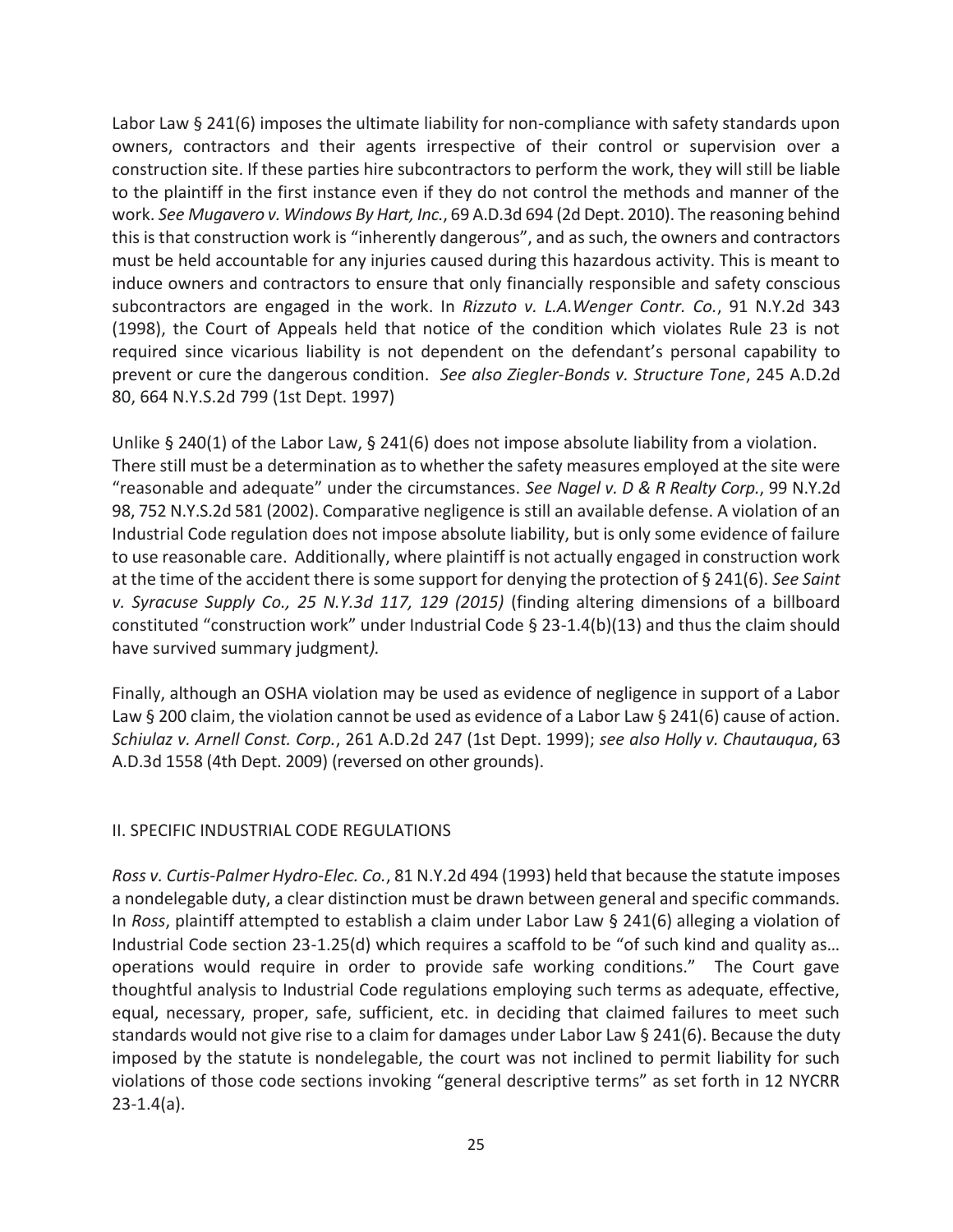Since the Court of Appeals decided *Ross* in 1993, courts have closely examined the various Industrial Code sections to see whether they are general safety provisions or they are specific enough to allow a worker to make out a claim under Labor Law § 241(6). Provisions that merely reiterate general common-law standards and do not "mandat[e] compliance with concrete specifications" are not a basis for liability under § 241(6). *Ross v. Curtis-Palmer Hydro-Electric Co., et al.*, 81 N.Y.2d 494, 601 N.Y.S.2d 49 (1993). For example, sections 23-1.2 (setting forth findings of fact) and 23-1.5 (concerning general responsibility of employers) have are too general or not sufficiently specific to support a claim under § 241(6). *Stairs v. State St. Assocs., L. P.*, 206 A.D.2d 817, 818 (3d Dept. 1994); *Basile v. ICF Kaiser Eng'rs Corp.*, 643 N.Y.S.2d 854, 855 (4th Dept. 1996).

The section most often encountered is section 23-1.7 entitled "Protection from General Hazards". This section contains eight subheadings for different hazards, including (a) overhead hazards, (b) falling hazards, (c) drowning hazards, (d) slipping hazards, (e) tripping hazards, (f) vertical passage, (g) air-contaminated or oxygen deficient work areas, and (h) corrosive substances. The following constitutes current case law concerning applicability of the Industrial Code section allegedly violated:

- A. 12 NYCRR 23-1.7 and its Subsections
- **1.** 23-1.7 Protections from General Hazards

In *Heizman v. Long Island Lighting Co.*, 251 A.D.2d 289 (2d Dept. 1998), the Second Department found that this industrial code section was not applicable where plaintiff was allegedly injured when his foot became entangled in some brush at the base of a pole he was getting ready to ascend. Further, this section is not applicable where the injury is caused by "an integral part of the work"  $-$  i.e. where the injury is caused by the very condition a plaintiff was charged with removing. *Barros v. Bette & Cring, LLC*, 129 A.D.3d 1279, 1280 (3d Dept. 2015).

The Court in *Brownell v. Blue Seal Feeds, Inc.*, 89 A.D.3d 1425 (4th Dept. 2011), held that the provision is inapplicable to a stack of rebar from which plaintiff fell, since the stack of rebar is not a working level above ground requiring a stairway, ramp or runway. *See also Pereira v. Quogue Field Club of Quogue*, 71 A.D.3d 1104 (2d Dept. 2010). Section 23-1.7 is not applicable where plaintiff was injured when he tried to use uncovered string-pull starter to start steamroller and his hand was pulled into rapidly moving pulley.

# **2.** 23-1.7(a) – Overhead Hazards

*Amato v. State*, 241 A.D.2d 400 (2d Dept. 1997). Although sufficiently specific, provision governing overhead hazards was not applicable where there was no evidence that plaintiff was injured in area where workers were "normally exposed to falling objects" and where overhead work was not primary focus of worksite.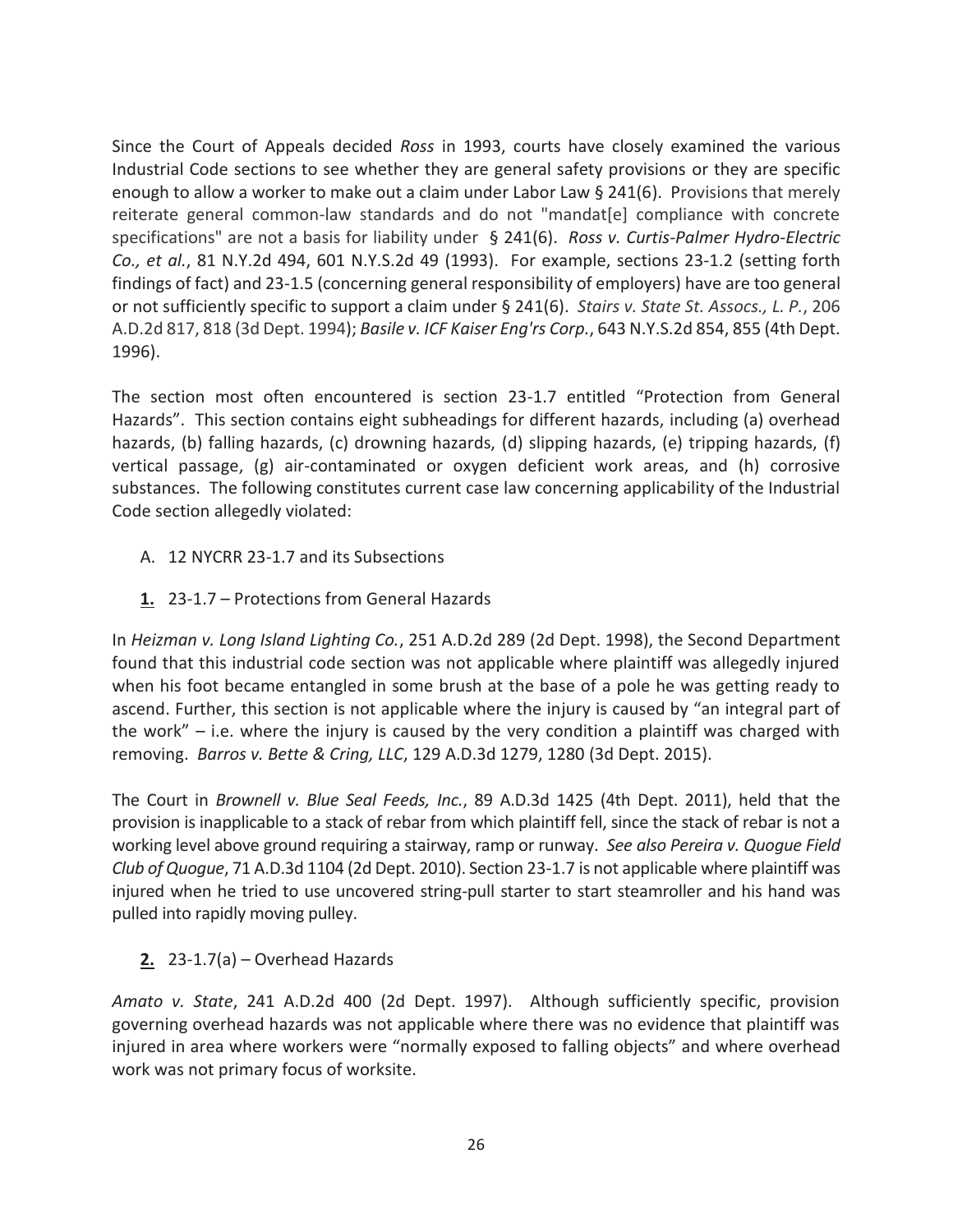The Fourth Department in *Timmons v. Barrett Paving Materials, Inc.*, 83 A.D.3d 1473 (4th Dept. 2011) held the provision to be inapplicable where there was no evidence that the area in which plaintiff was working was normally exposed to falling material or objects.

**3.** 23-1.7(b)(1) – Hazardous Openings

*Williams v. G.H. Development and Construction Co., Inc.*, 250 A.D.2d 959 (3rd Dept. 1998) requiring all stairwell openings on construction sites to be covered or protected by safety railings, provides a basis for liability under Labor Law § 241(6). The regulation applies to any opening which could result in a fall to a lower floor or more than 15 feet but is inapplicable to holes too small for a worker to fall through. *Alvia v. Teman Elec. Cont., Inc.*, 287 A.D.2d 421, 423 (2d Dept. 2001).

*Ramirez v. Metropolitan Transp. Auth.*, 106 A.D.3d 799 (2d Dept. 2013). The provision requires that every hazardous opening be guarded by a substantial cover fastened in place or by a safety rail installed in compliance with the Industrial Code, inapplicable to accident occurring when plank in catwalk used over elevated subway track broke; Rule applies to hazardous openings, not elevated hazards.

The Court in *Harris v. Hueber-Breuer Const. Co., Inc.*, 67 A.D.3d 1351 (4th Dept. 2009) held that the provision is inapplicable where plaintiff was injured while attempting to descend multi-level scaffold with allegedly inadequate planking, since plaintiff did not fall into hazardous opening.

**4.** 23-1.7(d) – Slipping Hazards

Within 23-1.7, the most frequently seen subsections are (d) Slipping hazards; and (e) Tripping and other hazards. In *Gielow v. Rosa Coplon Home*, 251 A.D.2d 970 (4th Dept. 1998), section 23- 1.7(d) was not applicable because plaintiff did not slip on a foreign substance but rather muddy ground that had been exposed to the elements.

In *Jackson v. Heitman Funds/191 Colonie LLC*, 111 A.D.3d 1208 (3rd Dept. 2013), the court found section 23.1.7(d) applicable where a device used to dispense roofing material (membrane roll) shifted because of an allegedly icy and slippery roof.

In *Velasquez v. 795 Columbus LLC*, 103 A.D.3d 541 (1st Dept. 2013) plaintiff allegedly slipped on mud, rocks and water at construction site while working on concrete floor; the court reasoned that section 23.1-7(d) applied because mud is not part of floor or integral to plaintiff's work.

In *Trombley v. DLC Elec., LLC*, 2015 N.Y. App. Div. LEXIS 9346 (3d Dept., 2015) the court held that summary judgment dismissing plaintiff's claim under 12 NYCRR 23-1.7(d) was properly granted because the provision does not apply where plaintiff's injuries were caused when he tripped over exposed conduits.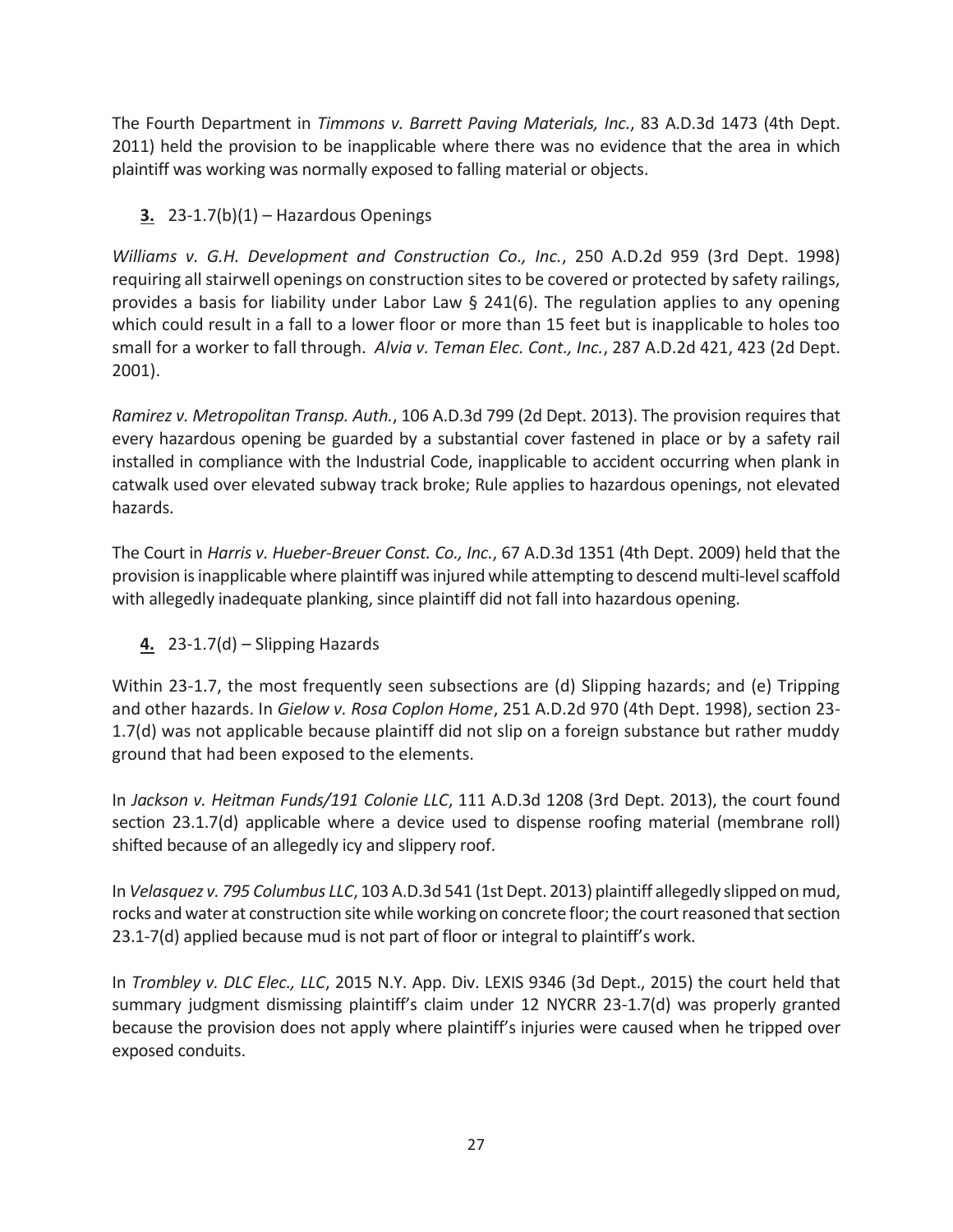In *Reynoso v. Bovis Lend Lease LMB, Inc.*, 125 A.D.3d 740 (2nd Dept., 2015), 12 NYCRR 23-1.7(d) applied where plaintiff slipped and fell on a surface covered with ice and snow after being instructed to carry plywood to an adjacent construction site. *See also Harasim v. Eljin Const. of New York, Inc.*, 106 A.D.3d 642 (1st Dept. 2013) in which the court found this Industrial Code section applicable where plaintiff allegedly slipped on stairway that was sole means of access to work site although questions of fact existed as to whether the slippery condition on the stairway caused plaintiff's accident.

## **5.** 23-1.7(e) Tripping and Other Hazards

In *O'Sullivan v. IDI Constr. Co., Inc.*, 7 N.Y.3d 805 (2006), the court held that the plaintiff's Labor Law § 241(6) cause of action, based on 12 NYCRR 23-1.7 (e)(1) and (2), failed because the electrical pipe or conduit that plaintiff tripped over was an integral part of the construction. In *Trombley,* the court held that summary judgment dismissing plaintiff's claim under 12 NYCRR 23- 1.7(e) was properly granted because the exposed conduits over which plaintiff tripped, thereby causing his injuries, were "an integral part of the construction." *Trombley, 20*15 N.Y. App. Div. LEXIS 9346. In *Stier v. One Bryant Park LLC*, 113 A.D.3d 551 (1st Dept. 2014), an unsecured masonite was not considered to be a tripping hazard.

This section is inapplicable where the facts establish that plaintiff slipped as opposed to tripped. *Purcell v. Metlife Inc.*, 2012 N.Y. Misc. LEXIS 2036, \*23 (N.Y. County, Sup. Ct. 2012), *aff'd* by 108 A.D.3d 431 (1<sup>st</sup> Dep't 2013).

In *Carrera v. Westchester Triangle Hous. Dev. Fund Corp.*, 116 A.D.3d 585 (1st Dept. 2014), plaintiff slipped and tripped in an outdoor area on ground composed of dirt and rocks. The court found section 23-1.7(d) inapplicable partly because the rock on which plaintiff may have tripped was part of ground surface and cannot be considered accumulated debris as required in § 23-1.7(e)(1).

In *Burns v. Lecesse Constr. Servs. LLC*, 130 A.D.3d 1429 (4th Dept. 2015), the court held that defendant's motion for summary judgment was properly denied as to plaintiff's claim under 12 NYCRR 23-1.7(e) where plaintiff fell down a stairway in an apartment complex under construction after tripping on a drywall screw protruding from the top of the stairway. *See also Steiger v. LPCiminelli, Inc.*, 104 A.D.3d 1246 (4th Dept. 2013) where the term "passageway" is interpreted by the courts to mean a "defined walkway or pathway used to traverse between discrete areas as opposed to an open area". In *Steiger*, the court found that a parking lot was not a passageway because it was not defined and sidewalk at issue was not a passageway because plaintiff did not use it to travel between work areas or between work area and parking lot where his vehicle was parked. In *Morra v. White*, 276 A.D.2d 536 (2d Dept. 2000), 12 NYCRR 1.7(d) and (e) were inapplicable to plaintiff's fall on snow and ice while walking across an open lot at a construction site as it was not considered a walkway or passageway.

In *Moses v. Pinazo*, 265 A.D.2d 391 (2d Dept. 1999), both 12 NYCRR(d) and (e) were inapplicable when plaintiff attempted to cross a floor covered with glue during installation of a new tile floor.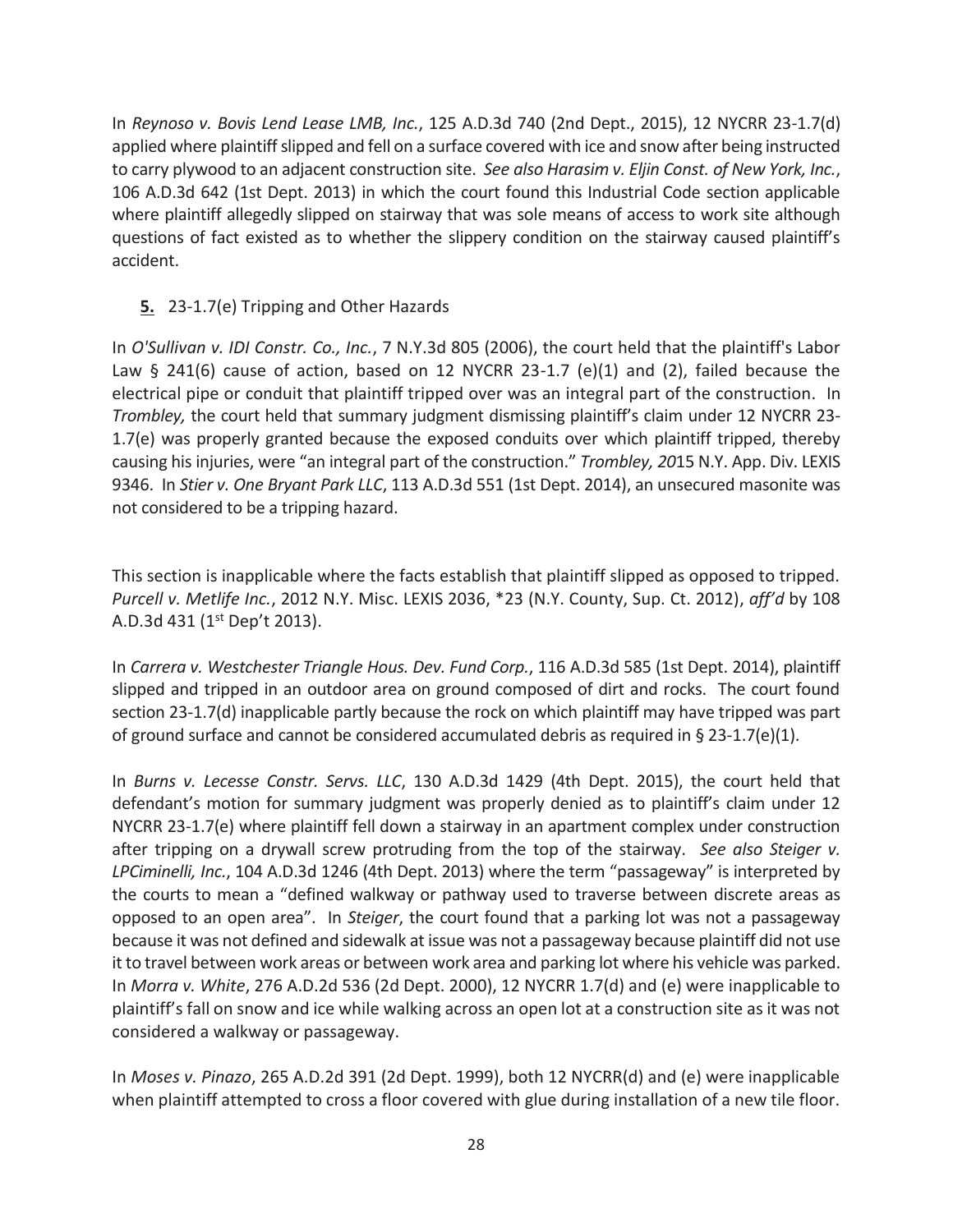The glue could not be considered debris or any other obstruction but an integral part of the retiling process.

The Courts have also cited examples where the alleged defect is not an integral part of the floor. In the case of *Cottone v. Dormitory Authority*, 225 A.D.2d 1032 (4th Dept. 1996), a plank was placed on the ground and subsequently became covered with water and mud. The Court found that the water and mud that caused plaintiff to slip were not integral parts of the walkway. There is a strong dissent in *Cottone* which notes that the plaintiff's employer asked for the plank to place on the ground because the ground was muddy from drizzle. It is noted that if nothing had been placed on the ground, § 241(6) would not have applied.

A divided First Department looked even more closely at the distinctions of 23-1.7(e) in the matter of *Lenard v. 1251 Ams. Assocs.*, 241 A.D.2d 391 (1st Dept. 1997). The plaintiff was walking in an open area under renovation. Plaintiff tripped on a half-moon shaped doorstop that was between three-quarters and one and a half inches in height that was secured to the concrete floor and was the same color as the floor. The Court found that 23-1.7(e)(2) applied in a couple of instances. First, they found the doorstop to be a "sharp projection", and the fact that the doorstop was left when the walls and doors were dismantled constituted "debris". The dissent would have dismissed the § 241(6) claim, arguing that the doorstop was neither debris nor a sharp projection.

The Fourth Department in *Rothschild v. Faber Homes*, 247 A.D.2d 889 (4th Dept. 1998) held that an ongoing storm was no exception to a claim based on 23-1.7(d) thus finding defendants still had a duty under § 241(6) to remove snow and ice during construction. "We cannot presume that the Commissioner intended to absolve owners and general contractors who choose to continue construction during inclement weather of their responsibility to remove snow and ice." *Id.* at 890-891.

# *6.* 23-1.7(f) – Vertical Passage

In *Trombley v. DLC Elec., LLC*., 2015 N.Y. App. Div. LEXIS 9346 (3d Dept. Dec. 17, 2015), this industrial code section was found not to be applicable where the accident did not involve a plaintiff ascending or descending to a different level.

# B. Other Regulations

# 1. 23-1.5 - General responsibility of Employers

In *Basile v. ICF Kaiser Eng'rs. Corp.*, 227 A.D.2d 959 (4th Dept. 1996), plaintiff slipped and fell on a stack of pipes. The general standard of care set forth under 23-1.5 was insufficient to invoke liability under § 241(6).

Courts have dismissed cases based on § 23-1.5 stating that it is an insufficient basis upon which to predicate Labor Law § 241(6) liability. *Trombley v. DLC Elec., LLC*., 2015 N.Y. App. Div. LEXIS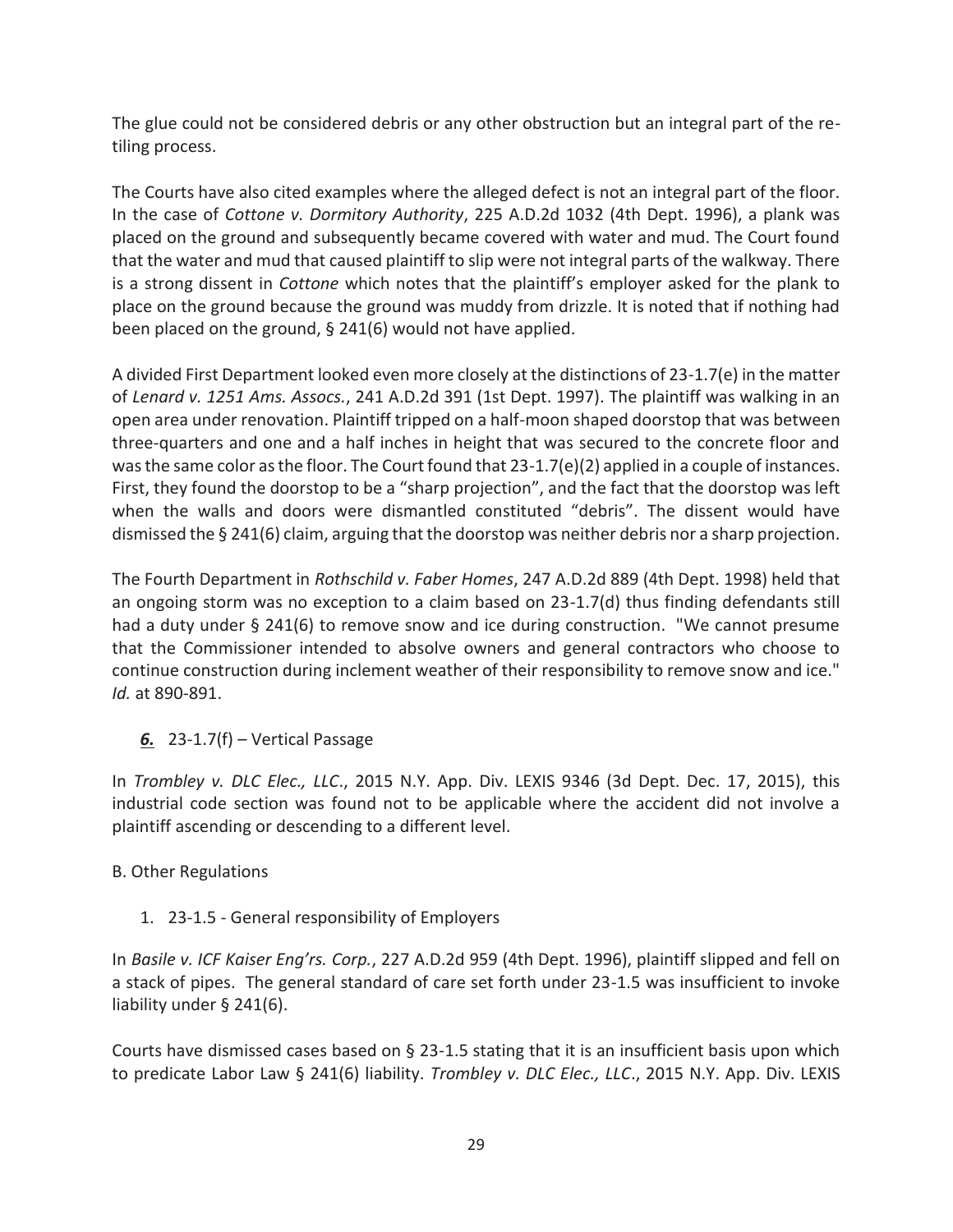9346 (3d Dept., 2015); *Maday v. Gabe's Contr., LLC*, 20 A.D.3d 513, 797 N.Y.S.2d 914 (2d Dept. 2005).

In *Timmons v. Barrett Paving Materials, Inc.*, 83 A.D.3d 1473 (4th Dept. 2011), the Fourth Department found that the provision that requires "reasonable and adequate" protection and that machinery be in good "repair" and "safe" sets forth only general safety standard. However, the First Department recently held that Rule 23-1.5(c)(3), which requires that "[a]II safety devices, safeguards and equipment in use shall be kept sound and operable, and shall be immediately repaired or restored or immediately removed from the job site if damaged" constitutes an affirmative duty and therefore, provides a basis for recovery under Labor Law 241(6). *Becerra v Promenade Apts. Inc.*, 126 A.D.3d 557, 559 (1st Dept. 2015).

The Second Department in *Balladares v. Southgate Owners Corp.*, 40 A.D.3d 667 (2d Dept. 2007) held that 23-1.5 was inapplicable where a worker was injured as result of basement floor collapse during demolition of brick wall with jackhammer.

2. 23-1.8(a) - Personal protective equipment; Eye protection

In *McByrne v. Ambassador Constr. Co.*, 290 A.D.2d 243 (1st Dept. 2002), the First Department allowed plaintiff's § 241(6) claim to stand where plaintiff electrician was struck in the eye by a wire as 23-1.8(a) requires "approved eye protection equipment".

In *Pilato v. Nigel Enterprises, Inc.*, 48 A.D.3d 1133, 850 N.Y.S.2d 799 (4th Dept. 2008), the court explained that this provision requires that protective equipment be furnished when activity involves foreseeable risk of eye injury; it was inapplicable where a worker's eye injury allegedly occurred when he fell between ceiling joists and hit his face.

In *Quiros v. Five Star Improvements, Inc.*, 2015 N.Y. App. Div. LEXIS 9713 (4th Dept., 2015), the court held that defendant's motion for summary judgment was properly denied as to plaintiff's 12 NYCRR 23-1.8(a) claim where plaintiff was injured when a nail from a nail gun he was using ricocheted and penetrated his right eye. The court distinguished this case from *Herman v. Lancaster Homes*, 145 A.D.2d 926 (4th Dept., 1988) in which the court held that plaintiff had no cause of action where he was struck in the eye with a ricocheting nail while manually hammering. The *Quiros* court opined that "the dangers a nail gun present[s] to the eyes are more apparent tha[n] the dangers of manual hammering," and that using a nail gun falls within the regulatory definition of engaging "in any other operation which may endanger the eyes."

*Fresco v. 157 East 72nd Street Condominium*, 2 A.D.3d 326 (1st Dept. 2003) held that whether there was a violation of the provision is ordinarily a question of fact.

3. 23-1.8(c)(4) - Personal protective equipment; Protective apparel; Protection from corrosive substances

In *Creamer v. Amsterdam High School*, 241 A.D.2d 589 (3rd Dept. 1997), the Court found that the provision requiring appropriate protective equipment where an employee is required to use or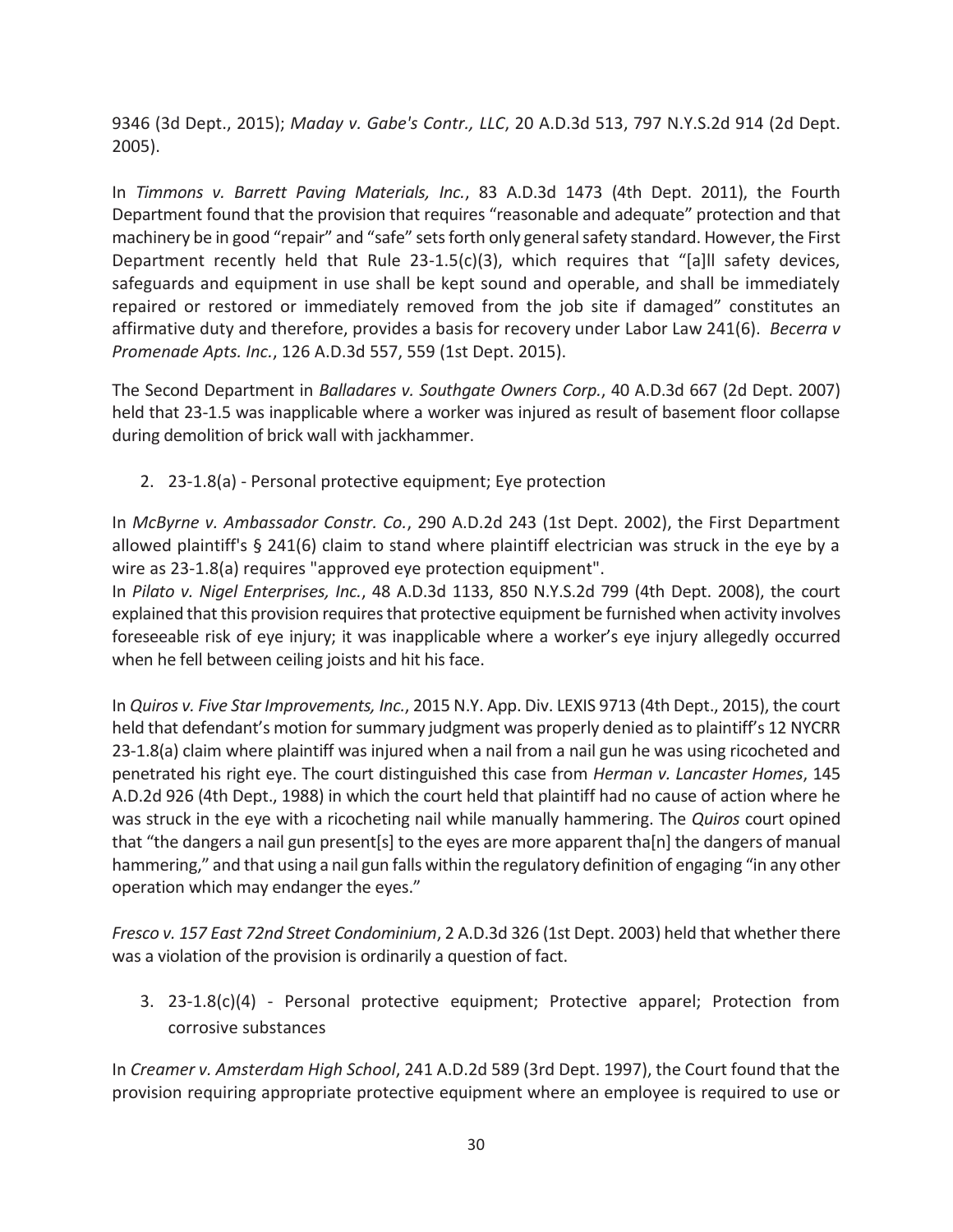handle corrosive substances was sufficiently specific and applies to plaintiff injured while handling heated asphalt. However, in the same case it should be noted that 23-1.7(e)(2) did not apply as the hot asphalt, which caused plaintiff to slip, was considered an integral part of the work surface.

*In Flores v. Infrastructure Repair Service, LLC*, 115 A.D.3d 543 (1st Dept. 2014), the court explained that this provision requires that every employee working with corrosive substances or chemicals be provided with appropriate protective clothing and eyewear; it is inapplicable where unrefuted expert evidence showed that hot rubberized asphalt is not corrosive substance. *See also Welsh v. Cranesville Block Co.*, 258 A.D.2d 759 (3rd Dept. 1999) (where provision applied to plaintiff allegedly injured from the corrosive effects of wet concrete that he was required to kneel in while performing his work).

4. 23-1.10 - Hand Tools

In *Starr v. New York City Transit Auth.*, 2015 N.Y. Misc. LEXIS 4612 (N.Y. Sup. Ct. Dec. 18, 2015), both parties failed to meet their burden for summary judgment where there was no evidence in the record to establish whether or not a grinder plaintiff was using had a cut-off switch within easy reach.

5. 23-1.11 Lumber and Nail Fastenings

In *Cardenas v. Ben Krupinski Gen. Contr., Inc.*, 2015 N.Y. Misc. LEXIS 4324 (N.Y. Sup. Ct. Nov. 9, 2015), this provision was inapplicable where the plaintiff's own testimony indicated no defects were observed in lumber or nail fastenings used to construct subject scaffold.

6. 23-1.12 – Guarding of Power-Driven Machinery

-In *Owens v. Coxall*, 2015 NY Slip Op 31738(U), ¶ 5 (N.Y. Sup. Ct. Aug. 10, 2015), the provision was applicable in an accident where plaintiff was injured using a saw not equipped with a blade guard or spreader.

7. 23-1.13 – Electrical hazards

*In Fanizzi v. Cauldwell-Wingate Co., LLC*, 2016 N.Y. Misc. LEXIS 25, 2016 NY Slip Op 30007(U) (N.Y. Sup. Ct. Jan. 5, 2016), the court held that the statute is sufficiently specific to support a § 241(6) claim where injured worker was electrocuted from loose hanging wire and thrown from ladder.

8. 23-1.15 - Safety railing

In *Mazzu v. Benderson Development Co.*, 224 A.D.2d 1009 (4th Dept. 1996) 23-1.15 along with 23-1.7(b)(1), governing safety railings and hazardous opening respectively, were found to be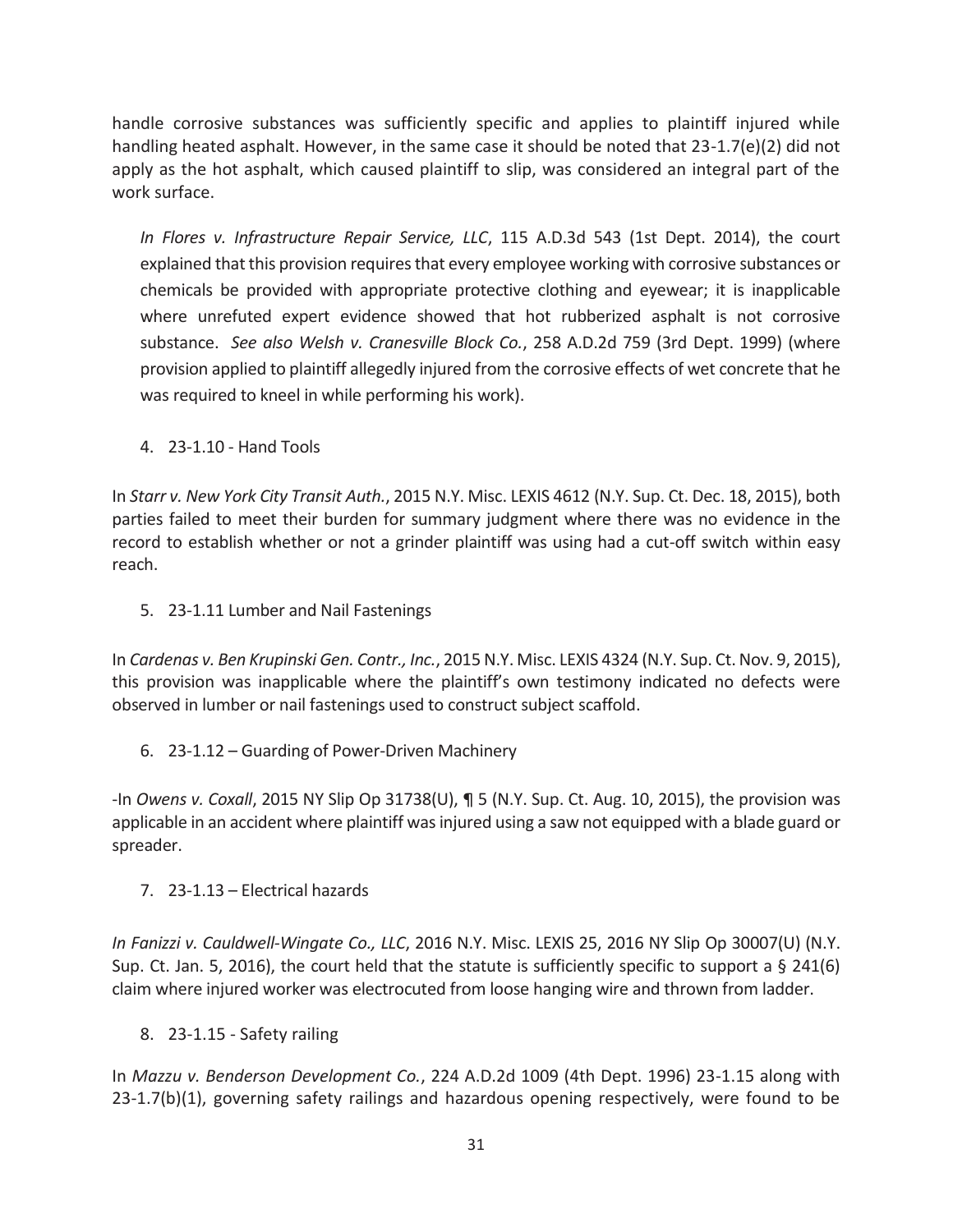sufficiently specific to support plaintiff's claim after he fell into an unguarded pool during a building renovation project. *See Scribner v. State of New York*, 130 A.D.3d 1207 (3d Dept. 2015) where this section was held inapplicable under § 241(6) cause of action where drop from the roof plaintiff was working onto the scaffolding on which he fell, did not qualify as a hazardous opening.

In *Ramirez v. Metropolitan Transp. Auth.*, 106 A.D.3d 799 (2d Dept. 2013) this provision prescribed standards for safety railings when such railing is required under Industrial Code; it was found to be inapplicable to accident occurring when plank in elevated catwalk broke and no allegation that railing failed. *See also Forschner v. Jucca Co.*, 63 A.D.3d 996, (2d Dept. 2009), explaining that this provision prescribed standards for safety railings when such railing is required under the Industrial Code; it is inapplicable where plaintiff was not provided with safety railing.

9. 23-1.16, 23-1.17 and 23-1.24 - Safety belts, harnesses, tail lines and lifelines; Life nets;

In *Bennion v. Goodyear Tire & Rubber Co.*, 229 A.D.2d 1003 (4th Dept. 1996), none of the aforementioned provisions applied as at the time of plaintiff's fall, he was not required to wear a safety belt or utilize a life net and the accident did not involve a fall from the roof.

In *Thompson v. Sithe/ Independence, LLC*, 107 A.D.3d 1385 (4th Dept. 2013) section 23-1.16, which prescribes standards for safety belts, harnesses and lifelines, is inapplicable where drop line for attachment of safety harness had been removed in area where plaintiff was working. This code provision does not specify when enumerated safety devices are required.

In this regard, *see also Ramirez v. Metropolitan Transp. Auth.*, 106 A.D.3d 799 (2d Dept. 2013), where the court found that the section prescribing standards for safety belts, harnesses and lifelines is inapplicable where such devices where offered but plaintiff was not wearing one when he fell. Section 23-1.17, which prescribes standards for life nets was inapplicable where plaintiff was working on elevated catwalk and fell only a few feet. The court explained that the absence or failure of life net could not be proximate cause of his injuries.

In *Forschner v. Jucca Co.*, 63 A.D.3d 996 (2d Dept. 2009), the court held 23-1.17 to be inapplicable where plaintiff was not provided with life nets.

Regarding work on roofs, *see also Mergenhagen v. Dish Network Service L.L.C.*, 64 A.D.3d 1170 (4th Dept. 2009), where the court found 23-1.24, which requires, inter alia, roofing brackets where roof slope is steeper than one in four inches, was sufficiently specific and applicable where plaintiff allegedly slipped and fell from roof while installing satellite dish.

10. 23-1.21(b)(1) - Ladders and ladderways; General requirements for ladders; Strength –

*In Santamaria v. 1125 Park Ave. Corp.*, 249 A.D.2d 16 (1st Dept. 1998), the court held that 23- 1.21(b)(1) does provide basis for liability under Labor Law § 241(6) where the ladder plaintiff fell from did not comply with minimum strength standard specified in regulation.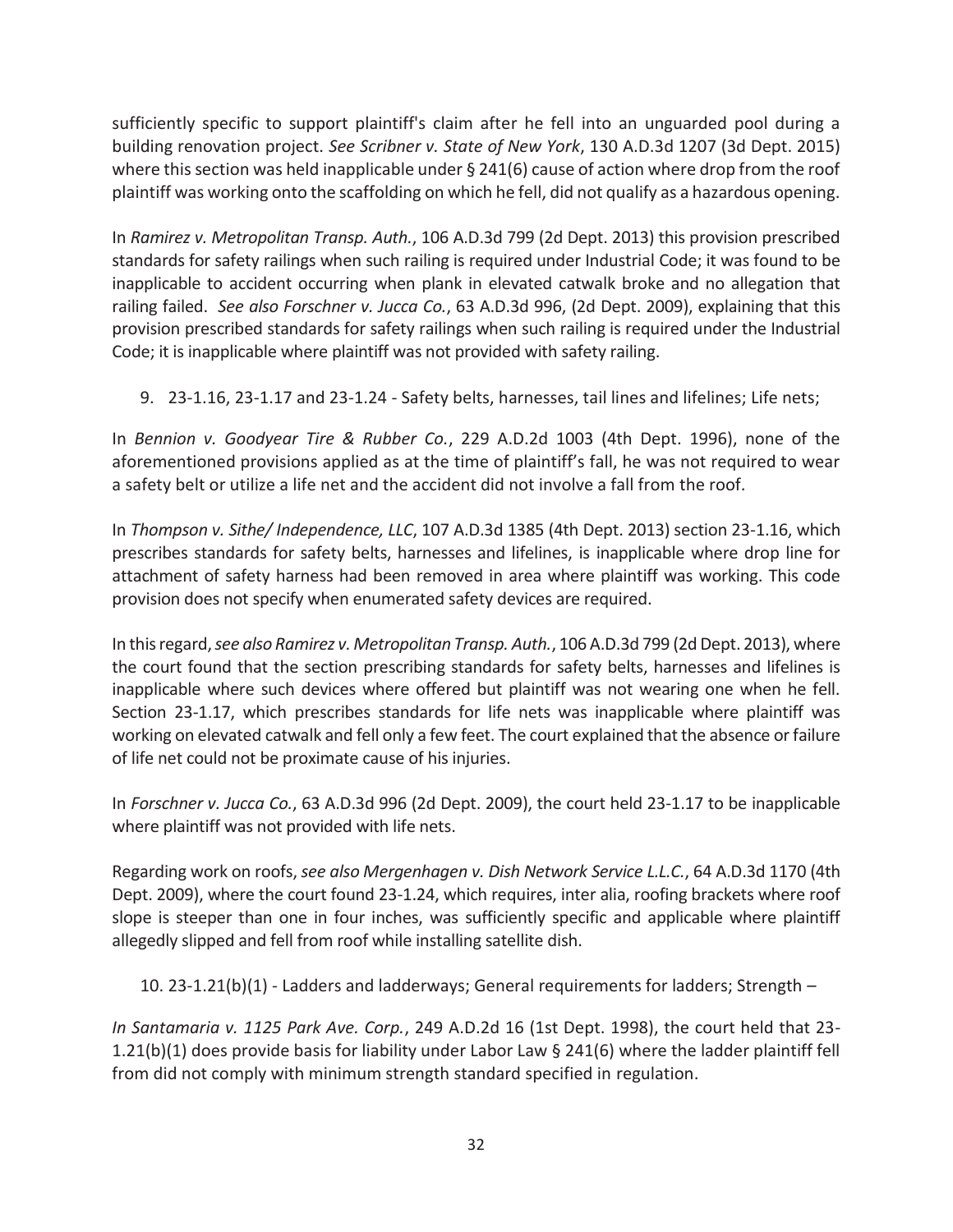In *Campos v. 68 East 86th Street Owners Corp.*, 117 A.D.3d 593 (1st Dept. 2014), the court explained that 23-1.21(b)(1) did not support plaintiff's Labor Law § 241(6) cause of action where plaintiff testified that he had used ladder without incident before and there was no evidence that ladder was unable to sustain plaintiff's weight. This provision requires that ladders be capable of sustaining at least four times the maximum load to be placed thereon without breakage, dislodgment or loosening of component parts;

The Court in *Croussett v. Chen*, 102 A.D.3d 448 (1st Dept. 2013) held this provision to be inapplicable where there was no evidence that ladder incapable of supporting four times maximum load intended to be supported thereon. *See also Amantia v. Barden & Robeson Corp.*, 38 A.D.3d 1167 (4th Dept. 2007) where provision was considered to be inapplicable where worker used form for pouring concrete to assist him to climb down from truck's cargo floor; form not a "ladder" within meaning of rule and, in any event, there was no evidence that accident related to the form's strength.

11. 23-1.21(b)(4)(ii), 1.21(b)(9), and 1.21(e)(3) – Ladders and ladderways; General requirements for ladders; Installation and use; Placement of ladders in doorways; Stepladders; Stepladder footing

 – In *Fladd v. Installed Bldg. Prods., LLC*, 2015 N.Y. App. Div. LEXIS 9716 (4th Dept. 2015), these provisions were held applicable and defendants were not entitled to summary judgment where injured plaintiff fell off ladder placed in garage doorway and was hit when coworker opened door.

*In Enderlin v. Herbert Indus. Insulation*, 224 A.D.2d 1020 (4th Dept. 1996), the section requiring that stepladders be steadied by a person or secured against swaying was found to be specific enough to support a § 241(6) claim. However, plaintiff failed to show that the ladder ever moved rendering the alleged violation inapplicable to the facts of the case. Plaintiff lost his balance and twisted his back but never fell.

In *Fladd v. Installed Bldg. Prods., LLC*, 2015 N.Y. App. Div. LEXIS 9716 (4th Dept., 2015), defendants failed to establish as a matter of law that 12 NYCRR 23-1.21(e) did not apply where plaintiff was injured while standing on a ladder that was set up on ""crush and run" gravel or pea stone.

A permanently affixed ladder from which plaintiff fell, which was the only means of gaining access to his elevated work site, was a "device" within the meaning of Labor Law § 240(1). *Crimi v. Neves Assocs.*, 306 A.D.2d 152 (1st Dept. 2003).

In *Vega v. Renaissance 632 Broadway, LLC*, 103 A.D.3d 883 (2d Dept. 2013), this provision, which requires that standing stepladders be used only on firm, level footings and that work performed from a step of a stepladder 10 feet or more above the footing either be steadied by a person standing at foot or secured against sway by mechanical means, was found to be inapplicable to accident involving a ladder that was 6- to 8-feet high where plaintiff was standing less than 10 feet above footing.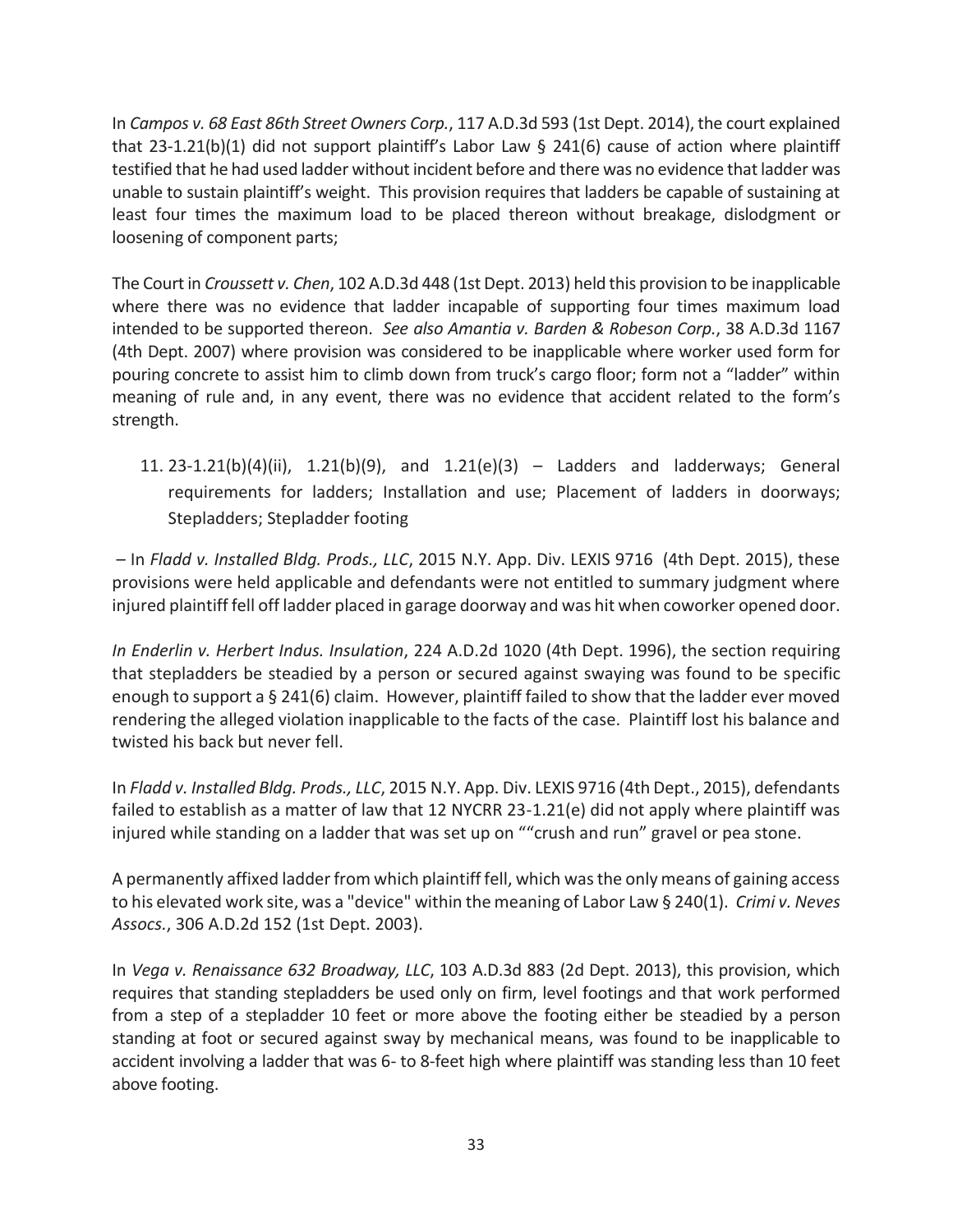The First Department in *Croussett v. Chen*, 102 A.D.3d 448 (1st Dept. 2013) held the provision to be sufficiently specific to support Labor Law § 241(6) cause of action but inapplicable where plaintiff testified that he opened and set up ladder without incident, that the aluminum side supports were in working order, and that the ladder had four rubber footings.

12. 23-1.29 – Public vehicular traffic

*In Federico v. State of New York*, 2015 N.Y. Misc. LEXIS 3084, 2015 NY Slip Op 52165(U) (N.Y. Ct. Cl. 2015), the court found statutory provisions were able to stand on § 241(6) claim where plaintiff was injured from oncoming traffic while attempting to move precautionary barrels to side of highway.

## 13. 23-1.30 – Illumination

In *Herman v. St. John's Episcopal Hosp.*, 242 A.D.2d 316 (2d Dept. 1997), the court explained that requiring "illumination sufficient for safe working conditions" is sufficiently specific to support a claim but ultimately found to be inapplicable to plaintiff's case when he failed to establish that the lighting where his accident occurred was poor.

In *Boggs v. City of New York*, 2016 N.Y. App. Div. LEXIS 305 (1st Dept. Jan. 19, 2016) the court found there was an issue of fact whether this section had been violated where lighting was 50 feet away from the accident location and ambient lighting at the accident site was insufficient to read a standard newspaper.

In *Hernandez v. Columbus Ctr., LLC*, 50 A.D.3d 597 (1st Dept. 2008), the court held that the provision, which requires illumination "sufficient for safe working conditions" that is "no less than 10 foot candles," may have been violated where plaintiff testified that illumination was "poor" and consisted only of street light located 150 to 200 feet away. *See also Verel v. Ferguson Elec. Const. Co., Inc.*, 41 A.D.3d 1154 (4th Dept. 2007) where despite an affidavit that temporary light stringers provided at least 10 foot candles of illumination throughout project's work area, plaintiff's deposition testimony that the location in which he worked was so dark that a person would not be able to read a newspaper and that there was no artificial lighting in the area where he worked was sufficient to raise a question of fact as to whether § 23-1.30 was violated.

# 14. 23-2.1(a)(1): Maintenance and housekeeping

In *Barrios v. Boston Pops. LLC*, 55 A.D.3d 339 (1st Dept. 2008), the court dismissed plaintiff's § 241(6) claim as the Industrial Code provisions relied upon by plaintiff were inapplicable. Specifically, the court reasoned that a loading dock is not a "passageway, walkway, stairway, or other thoroughfare" and therefore, 23-2.1(a)(1) was inapplicable.

The Court in *Desena v. North Shore Hebrew Academy*, 119 A.D.3d 631, (2d Dept. 2014) held that this provision, which requires that building materials be stored in safe and orderly manner and that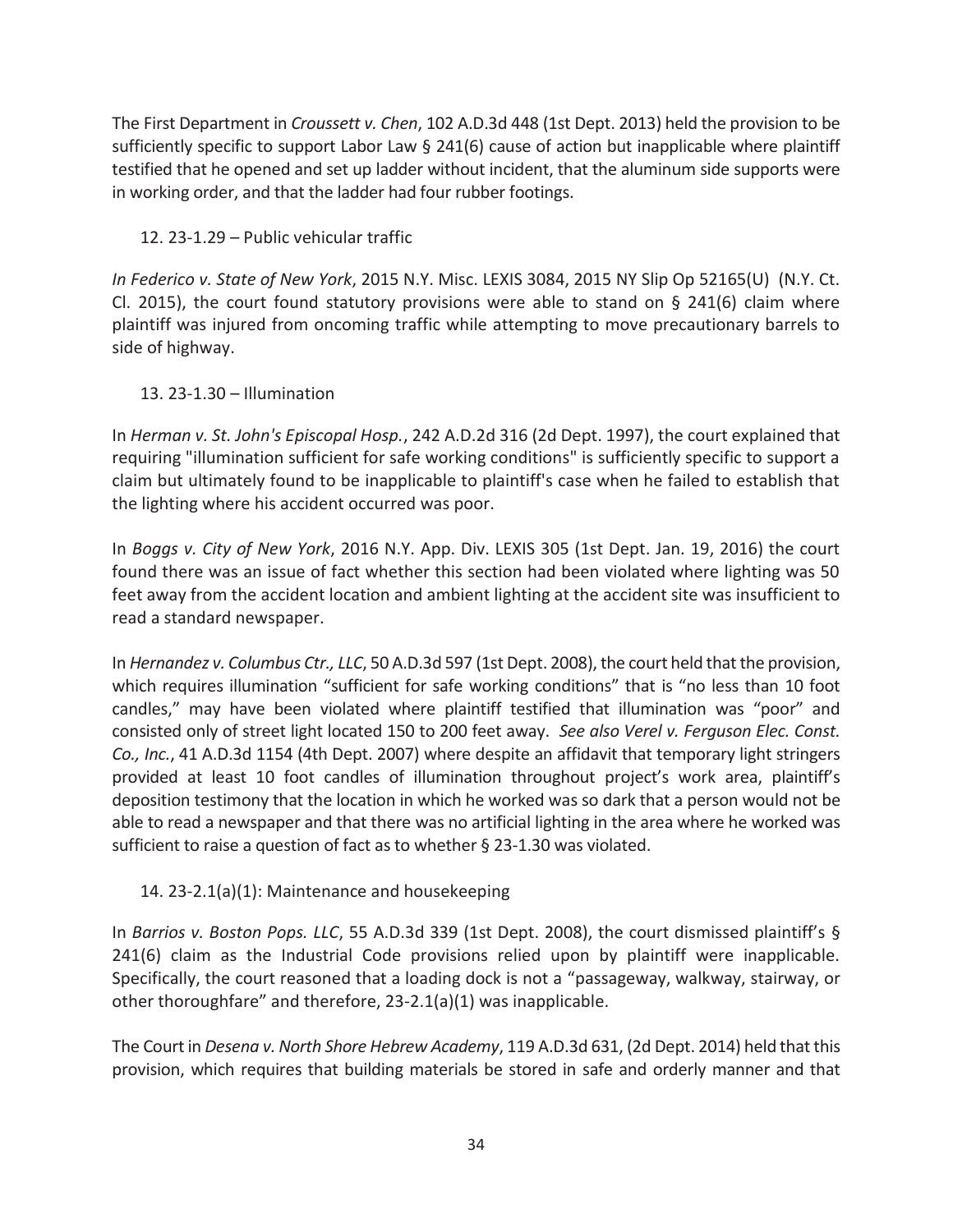material piles be stable and located so as not to obstruct passageways, walkways, stairways or other thoroughfares, was inapplicable where the accident occurred in open area of worksite.

In *Marrero v. 2075 Holding Co. LLC*, 106 A.D.3d 408, 964 N.Y.S.2d 144 (1st Dept. 2013), this provision was considered to be inapplicable where there was no allegation that accident occurred in one of the enumerated areas.

In *Hebbard v. United Health Servs. Hosps., Inc.*, 2016 N.Y. App. Div. LEXIS 244 (3rd Dept., 2016), the court held that 12 NYCRR 23-2.1(a)(1) applies where a stack of scaffolds tipped onto plaintiff when he attempted to move one of them.

*See also Cody v. State of N.Y.*, 82 A.D.3d 925, 919 N.Y.S.2d 55 (2d Dept. 2011) where this provision was held inapplicable where accident occurred in open work area and material that caused plaintiff to fall was not being stored but rather was in use.

15. 23-6.1(d) – Material Hoisting; General requirements:

A freight elevator is not a "material hoist" as contemplated by the code. *Barrios v. Boston Pops. LLC*, 55 A.D.3d 339 (1st Dept. 2008).

*In Kretowski v. Braender Condominium*, 57 A.D.3d 950 (2d Dept. 2008), the court found that this provision, which provides that material hoisting equipment shall not be loaded in excess of the live load for which it was designed and requires that loads be properly trimmed, securely slung, and balanced, was sufficiently specific to support a Labor Law § 241(6) cause of action and potentially applicable where worker was injured by a brick that fell from a pallet that was being hoisted to a building roof.

16. 23-7.1 – Personnel Hoists; General requirements

Where plaintiff was injured from falling guide rail while on lift device, §241(6) cause of action was dismissed because provision is not sufficiently specific to support the claim. *Wade v. Bovis Lend Lease LMB, Inc.*, 102 A.D.3d 476 (1st Dept. 2013). In sum, when determining if the Industrial Code regulations relied on by plaintiff support a  $\S$  241(6) cause of action, you must consider 1) is the cited code specific enough to meet the requirements established by Ross, and 2) is the cited code applicable to the facts of the case. For additional examples of code sections and cases dealing with them see, PJI 2:216A.

# C. Demolition

Demolition work is defined under  $\S$  23-1.4(b)(16) as "[t]he work incidental to or associated with the total or partial dismantling or razing of a building or other structure including the removing or dismantling of machinery or other equipment."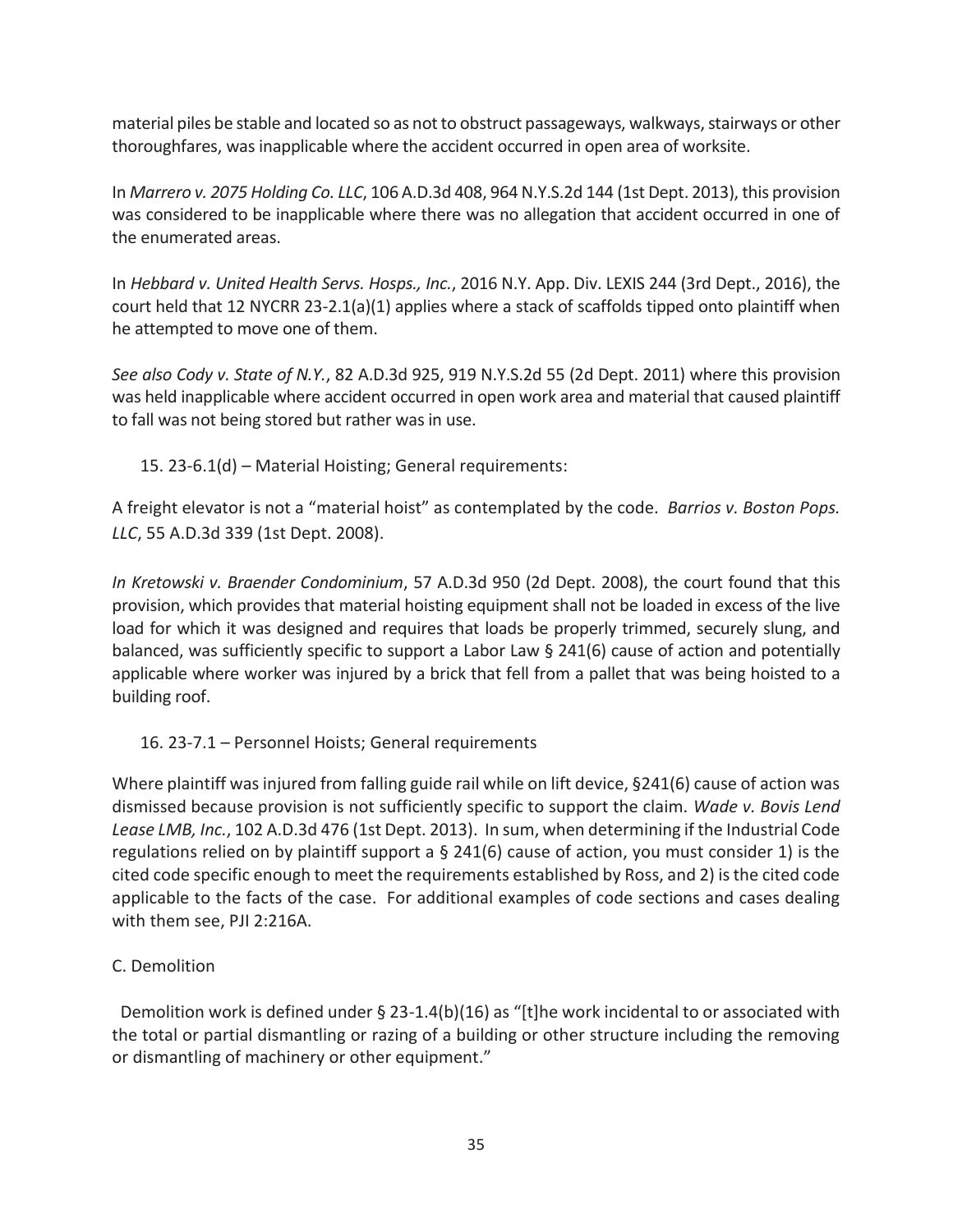In *Zuniga v. Stam Realty*, 169 Misc. 2d 1004, 647 N.Y.S.2d 426 (Sup. Ct. Queens County. 1996), *aff'd* 245 A.D.2d 561 (2d Dept. 1997), a plaintiff was retained to gut the first floor of a retail building, including the removal of the interior walls and ceiling. On the date of the incident the plaintiff was asked to take down a glass storefront, and was injured while performing this work. The court held that the work plaintiff had been retained to perform did not qualify as demolition because it did not constitute total or partial demolition of a building as required by the definition. The court held that demolition necessitated the total or partial dismantling or razing of a building or structure, which anticipates more than mere painting, plastering, or removal of new sheetrock. According to the court, the code envisioned some structural change of the building, in whole or in part, or some interference with or alteration of the structural integrity of the building.

In *Sparks v. Berger*, 11 A.D.3d 601 (2d Dept. 2004), a plaintiff was removing a steel garage door track, which fell on his head injuring him. The court held that § 23-3.3 was inapplicable because "that provision concerns demolition work, which is distinct from the type of renovation work in which the plaintiff was involved."

In *Quinlan v. City of New York*, 293 A.D.2d 262 (1st Dept 2002), a plaintiff was injured while patching a large hole which had been cut in the wall of an apartment under renovation. The court held that neither the creation of the hole in the wall nor plaintiff's attempt to repair it constituted demolition work.

In *Cardenas v. One State Street, LLC*, 68 A.D.3d 436 (1st Dept. 2009) § 23-3.3 requires that the work involve changes to structural integrity of building, as opposed to mere renovation of its interior.

In *Shea v. Bloomberg, L.P.*, 124 A.D.3d 621 (2d Dept. 2015), there was a triable issue of fact as to whether plaintiff was engaged in demolition work as defined by 12 NYCRR 23-1.4(b)(16) when he was ejected from the rear cargo box of a John Deere Gator utility vehicle while working as a stagehand for a company that sets up and tears down temporary stages and canopies.

In *Pol v. City of New York*, 126 A.D.3d 526 (1st Dept. 2015), plaintiff's replacing of a component of a subway track system did not constitute demolition as defined by 12 NYCRR 23-1.4(b)(16).

The Court in *Kaminski v. 53rd Street & Madison Tower Development, LLC*, 70 A.D.3d 530 (1st Dept. 2010) held that 23-3.3(b)(2) provides that masonry shall not be permitted to fall in such masses as to endanger the structural stability of any floor or structural support that such masonry may strike in falling; potentially applicable where there was evidence from which it could be inferred that masonry from collapsed eight-floor wall damaged floor and staircase, endangering their stability.

Regarding demolition of walls and partitions *see also Card v. Cornell University*, 117 A.D.3d 1225, (3rd Dept. 2014) where the court found the provision potentially applicable where a concrete half wall fell and landed on plaintiff's foot during its demolition allegedly due to structural instability resulting from removal of horizontal rebar, part of wall's concrete base and shallowness of vertical rebar.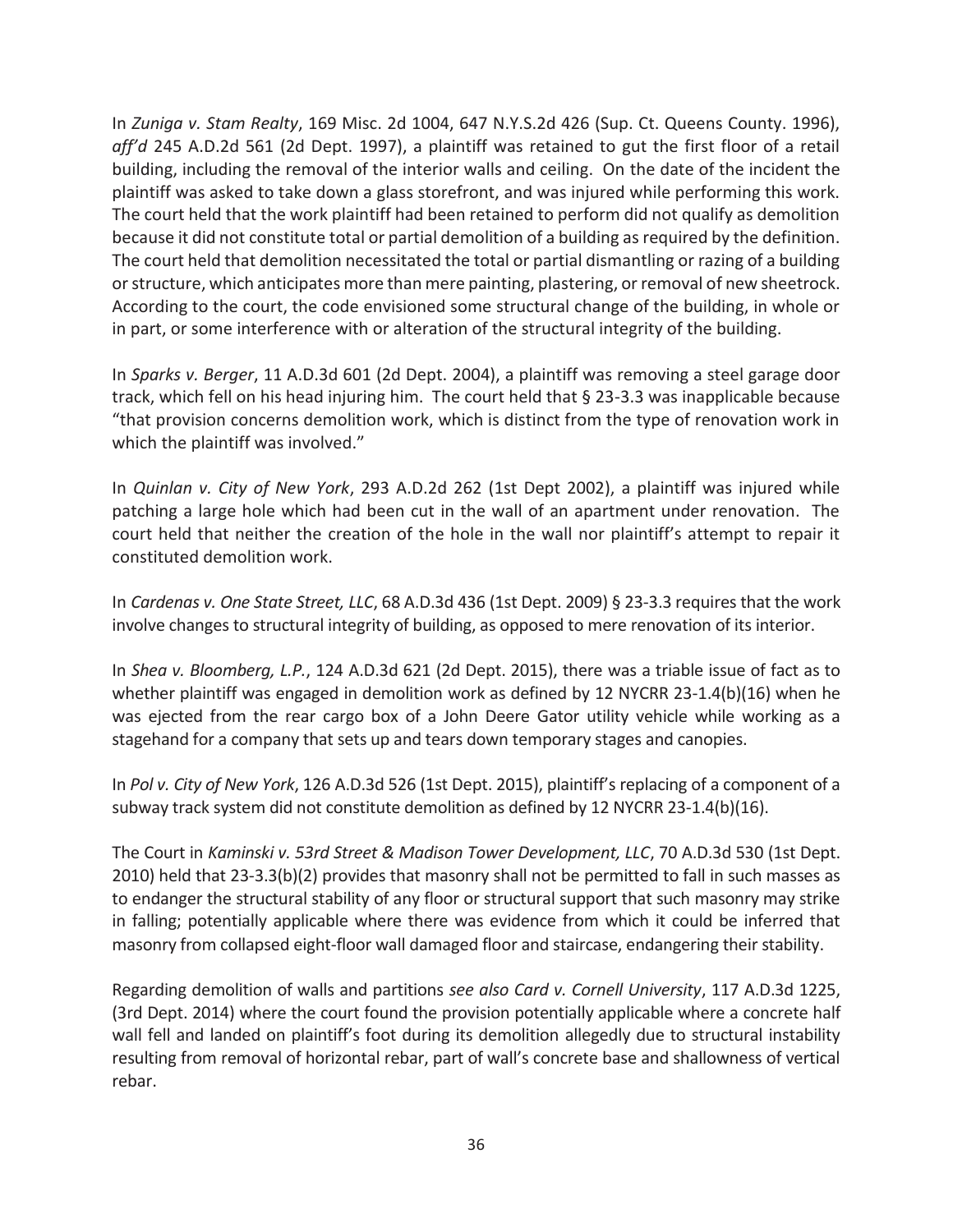## **LABOR LAW SECTION 200**

#### I. GENERAL DUTY

Labor Law § 200 was enacted to codify the common law duty of owners and general contractors to protect the health and safety "of all persons employed therein or lawfully frequenting such places." *See Cappabianca v. Skanska USA Bldg. Inc*., 99 A.D.3d 139 (1st Dept. 2012)(Labor Law § 200 codifies the owner's and general contractor's common-law duty to provide a safe construction site). In order for an individual to recover under the safe work place doctrine, the actual injury must be connected with the workplace and the plaintiff must show that the owner or contractor directed, controlled, or supervised the injury-producing work, had notice of the defective condition, or created the defective condition. *See Purcell v. Metlife, Inc.*, 108 A.D.3d 431 (1st Dept. 2013)(construction manager not liable under Labor Law § 200 as it did not supervise plaintiff's means and methods or create or have notice of the allegedly dangerous condition); *Chowdhury v. Rodriguez, et al.*, 57 A.D.3d 121, 130 (2d Dept. 2008)(reiterating that Labor Law § 200 has two disjunctive standards for determining liability); *Makarius v. Port Auth. of N.Y. & N.J.,* 76 A.D.3d 805, 808 (1st Dept. 2010).

The definition of "workplace" or "worksite" within the Labor Law is given broad interpretation. It is not limited to the area where the actual construction is being performed, but includes adjacent areas such as passageways or walkways to and from the work area. Labor Law § 200, as well as other sections of the Labor Law, apply to those persons employed on the premises or "lawfully frequenting" the premises, but do not protect volunteers. *See Lipsker v. 650 Crown Equities, LLC*, 81 A.D.3d 789, 790 (2d Dept. 2011); *Stringer v. Musacchia*, 11 N.Y.3d 212 (2008); *Dasilva v. Nussdorf*, 45 N.Y.S.3d 531 (2017).

#### II. RESPONSIBILITY

Claims for personal injury under Labor Law § 200 and the common law fall into two broad categories: those arising from an alleged defect or dangerous condition existing on the premises and those arising from the manner in which the work was performed. *See Cook v. Orchard Park Estates, Inc.*, 73 A.D.3d 1263 (3d Dept. 2010). Where an existing defect or dangerous condition caused the injury, liability attaches if the owner or general contractor created the condition or had actual or constructive notice of it. *See Mendoza v. Highpoint Assoc., IX, LLC*, 83 A.D.3d 1 (1st Dept. 2011). Where the injury was caused by the manner and means of the work, including the equipment used, the owner or general contractor is liable if it actually exercised supervisory control over the injury-producing work. *See Foley v. Consolidated Edison Co. of N.Y., Inc.*, 84 A.D.3d 476 (1st Dept. 2011). In general, unless the owner exercises control of the jobsite, the responsibility for job safety lies with the general contractor and its subcontractors.

#### A. Control

As a general rule, an owner is not vicariously liable for a general contractor's negligence, and an owner and a contractor are not liable for a subcontractor's negligence. *See Elezaj v. P.J. Carlin Constr. Co.*, 225 A.D.2d 441 (1st Dept. 1996); *Dawson v. Diesel Constr. Co*., 51 A.D.2d 397 (1st Dept. 1976). However, an owner or contractor may be found liable if they exercise "control" or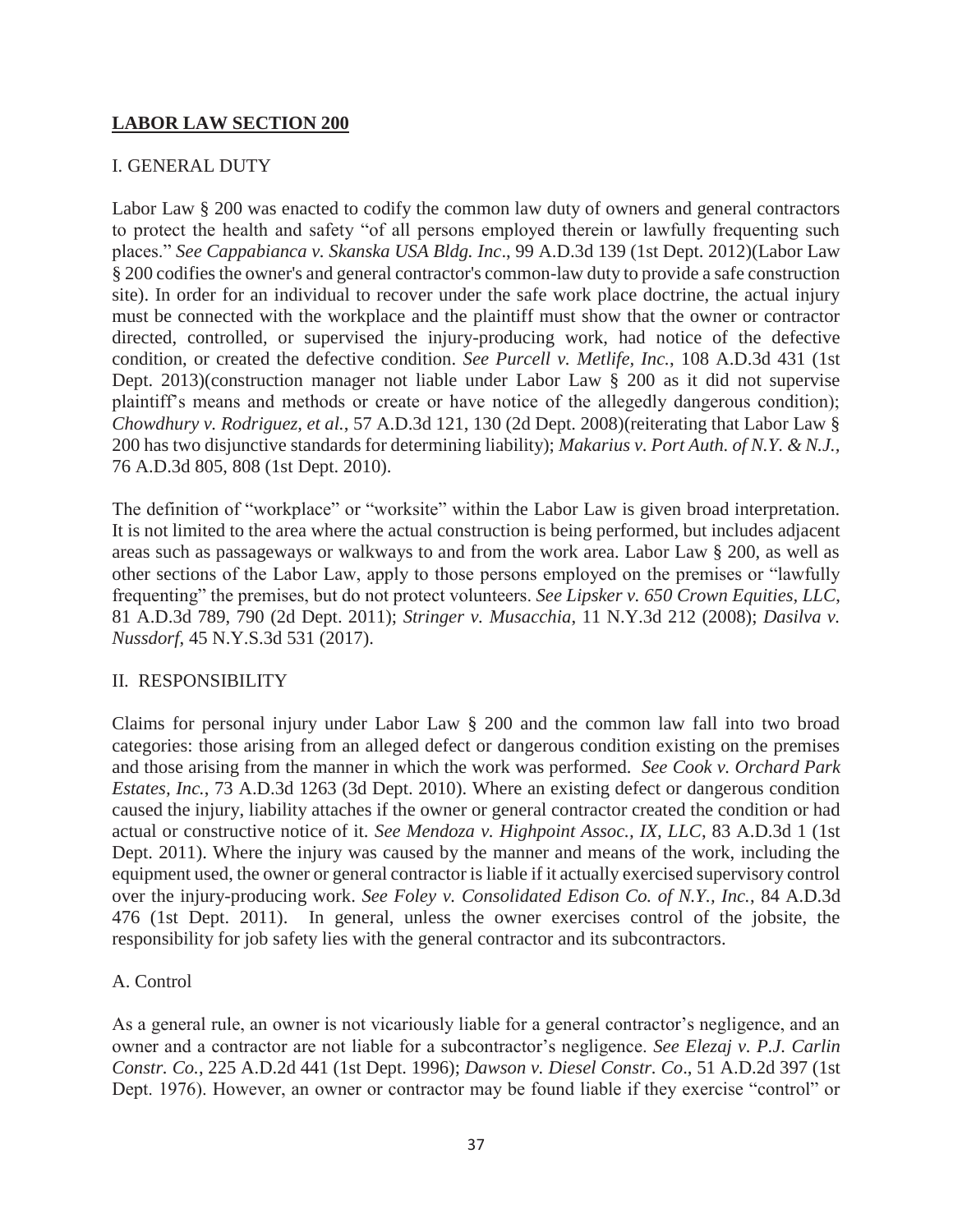"supervision" over the negligent party. *See Comes v. New York State Elec. & Gas Corp.*, 82 N.Y.2d 876 (1993); *Ross v. Curtis-Palmer Hydro-Elec. Co.*, 81 N.Y.2d 494, 505 (1993); *Jones v. County of Erie*, 121 A.D.3d 1562 (4th Dept. 2014); *Karanikolas v. Elias Taverna, LLC*, 120 A.D.3d 552, 555 (2d Dept. 2014).

"It is settled law that where the alleged defect or dangerous condition arises from the contractor's method and the owner [general contractor or their agent] exercises no supervisory control over the operation, no liability attaches to the owner under the common law or under section 200 of the Labor Law." *Lombardi v. Stout*, 80 N.Y.2d 290 (1992); *see also, Affri v. Basch*, 13 N.Y.3d 592 (2009); *Wnetrzak v. V.C. Vitanza Sons, Inc*., 79 A.D.3d 939, 940 (2d Dept. 2010)(defendant satisfied its *prima facie* burden of establishing that plaintiff was injured, not by a dangerous condition, but by the manner in which he performed his work, and that it did not have the authority to supervise or control the performance of his work); *Lopez v. Dagan*, 98 A.D.3d 436 (1st Dept. 2012); *Alvarez v. Hudson Valley Val. Realty Corp.*, 107 A.D.3d 748 (2d Dept. 2013).

In *Lombardi*, *supra*, plaintiff fell from a ladder while cutting a tree limb, but could not recover from a property owner for claims of common law negligence or Labor Law § 200. The accident was not caused by a dangerous condition on the premises, but rather by the manner in which the removal of the tree limb was undertaken and there was no evidence that the property owner exercised supervisory control or had any input into how the limb was to be removed. *See Lombardi*, 80 N.Y.2d at 290. The fact that the general contractor agreed in its contract to "supervise" the work is not, by itself, sufficient to establish that the general contractor actually supervised or controlled the work. *See id.*; *see also DeSimone v. Structure Tone*, 306 A.D.2d 90 (1st Dept. 2003).

Even providing general instructions on what needs to be done, but not how to do it, as well as general monitoring and oversight of the timing and quality of work is not sufficient to impose liability under Labor Law § 200. *See Fiorentino v. Atlas Park LLC*, 95 A.D.3d 424 (1st Dept. 2012); *Bajor v. 75 E. End Owners Inc.*, 89 A.D.3d 458 (1st Dept. 2011); *see also Dalanna v. City of New York*, 308 A.D.2d 400, (1st Dept. 2003)("[M]onitoring and oversight of the timing and quality of the work is not enough to impose liability under §200, [n]or is a general duty to ensure compliance with safety regulations or the authority to stop work for safety reasons."); *Hughes v. Tishman Constr. Corp.*, 40 A.D.3d 305 (1st Dept. 2007). Furthermore, to be charged with liability under Labor Law § 200, an owner or general contractor must perform more than its general duty to supervise the work and to ensure compliance with safety regulations. *See Bisram v. Long Is. Jewish Hosp.*, 116 A.D.3d 475 (1st Dept. 2014); *Cahill v. Triborough Bridge & Tunnel Auth.*, 31 A.D.3d 347, 350-51 (1st Dept. 2006); *Delaney v. City of New York*, 78 A.D.3d 540 (1st Dept. 2010). "[G]eneral supervisory authority is insufficient to constitute supervisory control [as it] must be demonstrated that the contractor controlled the manner in which the plaintiff performed his or her work, i.e., how the injury-producing work was performed." *Hughes v. Tishman Constr. Corp*., 40 A.D.3d 305 (1st Dept. 2007); *see also, Burkoski v. Structure Tone, Inc*., 40 A.D.3d 378, 381 (1st Dept. 2007); *McNabb v. Oot Bros., Inc.*, 64 A.D.3d 1237 (4th Dept. 2009); However, the existence of such an undertaking may create an issue of fact as to control, even where the owner or general contractor disclaims actual supervision of the subcontractors.

The Court of Appeals has stated that a plaintiff cannot recover in negligence or pursuant to Labor Law § 200 if no triable issue of fact exists that the defendant "control<sup>[1</sup>led] the activity bringing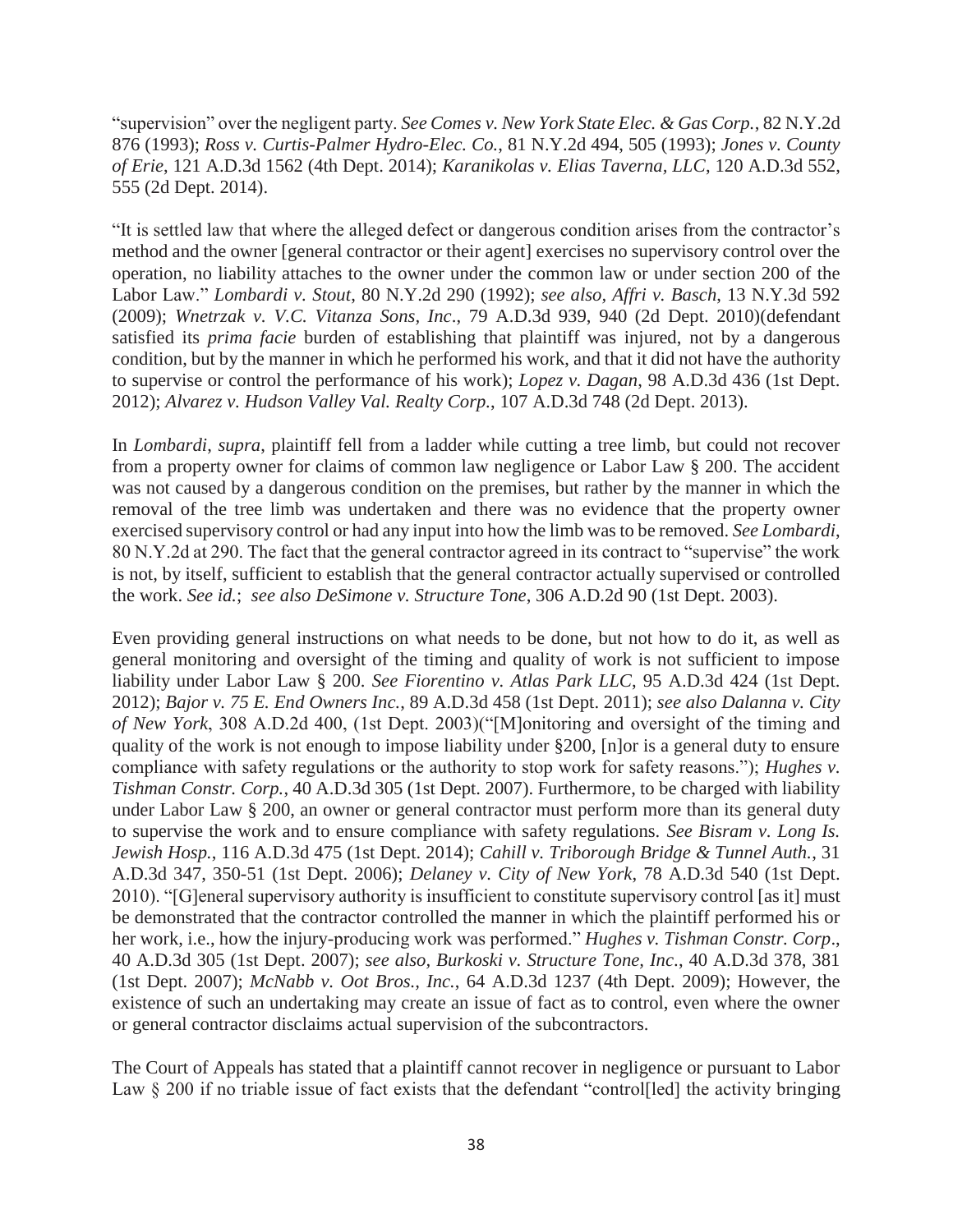about the injury to enable it to avoid or correct an unsafe condition." *O'Sullivan v. IDI Constr. Co., Inc*., 7 N.Y.3d 805 (2006) (citing *Russin v. Picciano*, 54 N.Y.2d 311 (1981)); *see also Alonzo v. Safe Harbors of the Hudson Hous. Dev. Fund Co., Inc.*, 104 A.D.3d 446 (1st Dept. 2013) (defendants' lack of direction and control over plaintiff's work at the time of the alleged injury resulted in dismissal of plaintiff's Labor Law § 200 claims); *see also Larkin v. Sano-Rubin Constr. Co., Inc.*, 124 A.D.3d 1162 (3d Dept. 2015); To be held liable under Labor Law § 200 for injuries arising from the manner in which work is performed, an owner must have the authority to supervise and control the work. The right to generally supervise the work, stop the contractor's work if a safety violation is noted, or to ensure compliance with safety regulations and contract specifications is insufficient to impose liability under Labor Law § 200 or for common-law negligence. *See Banscher v. Actus Lend Lease, LLC*, 132 A.D.3d 707 (2d Dept. 2015).

#### B. Condition

A Labor Law § 200 claim is not absolute and in order to be found responsible for negligently failing to provide a safe place to work, an owner or contractor must have created or had either actual or constructive notice of the dangerous condition which caused the accident. *See Bennett v. Hucke*, 131 A.D.3d 993 (2d. Dept. 2015); *Velez v. City of New York*, 134 A.D.3d 447 (1st Dept. 2015)(defendant denied summary judgment because it failed to demonstrate lack of constructive notice of a drain cover that caused plaintiff to trip). Even knowledge of a dangerous condition is insufficient to impose liability if the condition did not cause the accident. *See Antelope v. Saint Aidan's Church*, 110 A.D.3d 1020 (2d Dept. 2013). Similar to *Lombardi*, *supra*, no liability will attach to an owner or general contractor under Labor Law § 200 where the defect or dangerous condition arises from the contractor's or subcontractor's means and methods and the owner or general contractor exercises no supervisory control over the operation. *See Ross v. Curtis-Palmer Hydro-Elec. Co*., 81 N.Y.2d 494 (1993); *Wnetrzak v. V.C. Vitanza Sons, Inc.*, 79 A.D.3d 939, 940 (2d Dept. 2010). However, an owner cannot escape all liability by attempting to blind him/herself from the obvious. Owners have a duty to make reasonable inspections to detect defects and the failure to do so can constitute negligence only if such an inspection would have disclosed the defect. *See McGough v. Cryan, Inc.*, 111 A.D.3d 900 (2d Dept. 2013); *Lee v. Bethel First Pentecostal Church*, 304 A.D.2d 798 (2d Dept. 2003). It is also well established that a subcontractor may be held liable under Labor Law § 200 where the work it performed created the condition that caused the plaintiff's injury even if it did not possess any authority to supervise and control plaintiff's work or work area. *See Piche v. Synergy Tooling Sys.*, Inc. 134 A.D.3d 1439 (4th Dept. 2015)(subcontractor not entitled to summary judgment as it created the dangerous condition).

#### C. Readily Observed Hazards / Hazards Inherent in the Work

New York courts have held that the duty of an employer or owner to provide workers with a safe place to work does not extend to hazards which are part of or inherent in the very work being performed or to those hazards that may be readily observed by reasonable use of the senses in light of the worker's age, intelligence, and experience. *See Burgos v. Premiere Properties, Inc.*, 145 A.D.3d 506 (1st Dept. 2016); *Bodtman v. Living Manor Love, Inc.*, 105 A.D.3d 434 (1st Dept. 2013); *see also, Bombero v. NAB Constr. Corp.*, 10 A.D.3d 170 (1st Dept. 2004)("[w]hen a worker confronts the ordinary and obvious hazards of his employment, and has at his disposal the time